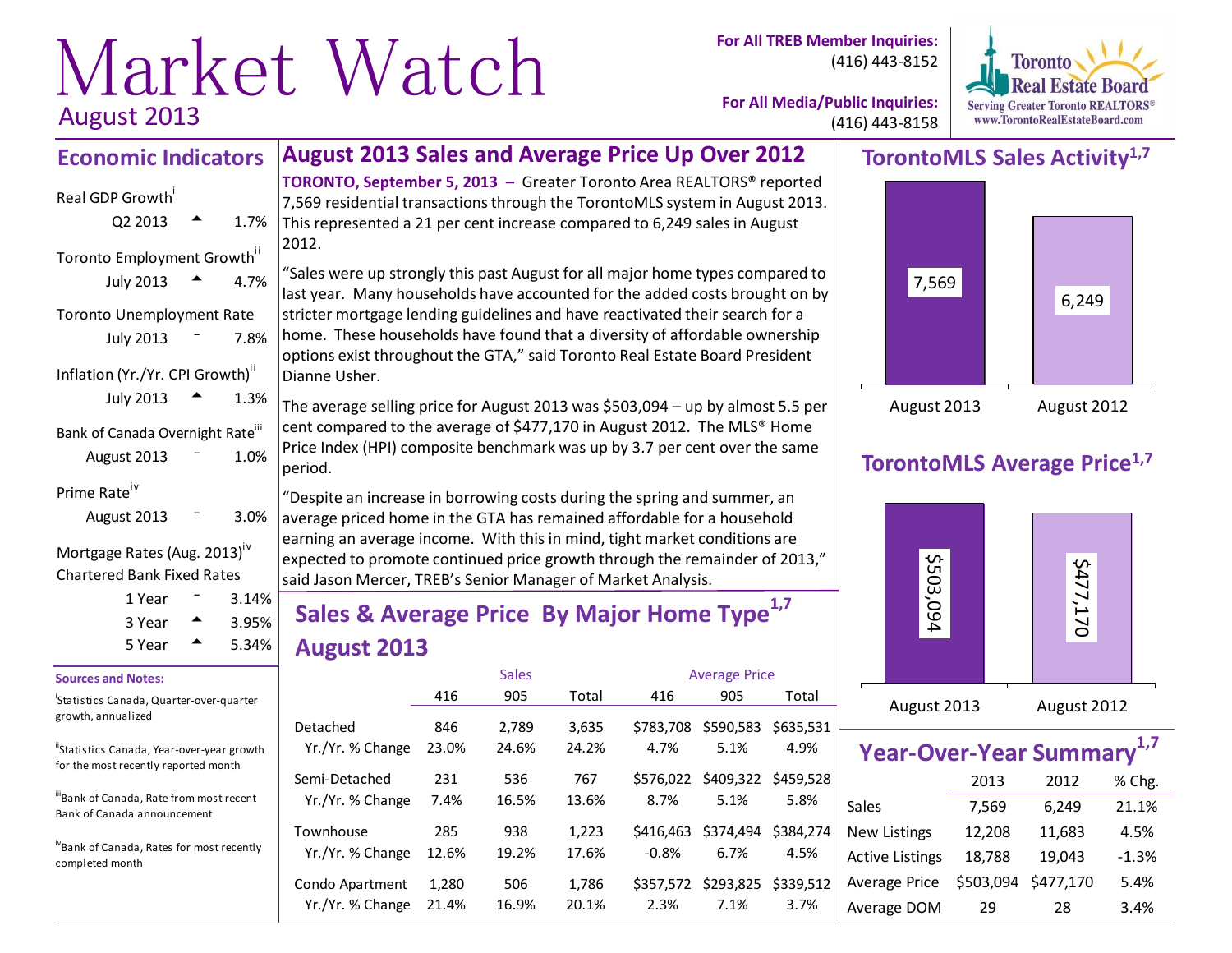## SALES BY PRICE RANGE AND HOUSE TYPE $^{1,7}$  AUGUST 2013

| <b>Price Range</b>          | <b>Detached</b> | Semi-Detached | Att/Row/Twnhouse | <b>Condo Townhouse</b> | <b>Condo Apt</b> | Link         | Co-op Apt   | <b>Det Condo</b> | Co-ownership Apt | Total     |
|-----------------------------|-----------------|---------------|------------------|------------------------|------------------|--------------|-------------|------------------|------------------|-----------|
| \$0 to \$99,999             | $\overline{2}$  | $\mathbf{0}$  | $\mathbf{0}$     | $\mathbf 0$            | 15               | $\mathbf{0}$ |             | $\mathbf{0}$     |                  | 18        |
| \$100,000 to \$199,999      | 39              |               |                  | 60                     | 239              | $\Omega$     |             |                  |                  | 349       |
| \$200,000 to \$299,999      | 205             | 47            | 70               | 172                    | 597              | 18           |             |                  |                  | 1,115     |
| \$300,000 to \$399,999      | 527             | 232           | 206              | 242                    | 510              | 28           |             |                  |                  | 1,750     |
| \$400,000 to \$499,999      | 694             | 270           | 188              | 92                     | 237              | 34           | 0           |                  |                  | 1,519     |
| \$500,000 to \$599,999      | 666             | 136           | 88               | 25                     | 109              | 35           |             |                  |                  | 1,060     |
| \$600,000 to \$699,999      | 486             | 34            | 34               | 13                     | 34               | 18           |             | $\Omega$         |                  | 620       |
| \$700,000 to \$799,999      | 309             | 22            | 10               |                        | 17               |              | 0           | $\Omega$         |                  | 367       |
| \$800,000 to \$899,999      | 211             | 9             | b.               |                        | 6                | $\mathbf{0}$ | $\mathbf 0$ | $\mathbf{0}$     |                  | 236       |
| \$900,000 to \$999,999      | 147             |               |                  |                        |                  |              | $\Omega$    |                  |                  | 159       |
| \$1,000,000 to \$1,249,999  | 158             |               | $\Omega$         |                        |                  | $\Omega$     | $\Omega$    | $\Omega$         |                  | 165       |
| \$1,250,000 to \$1,499,999  | 73              |               |                  |                        |                  |              | $\Omega$    | $\Omega$         |                  | 79        |
| \$1,500,000 to \$1,749,999  | 46              |               | $\mathbf 0$      | $\mathbf 0$            |                  | $\Omega$     | $\mathbf 0$ | $\mathbf{0}$     |                  | 52        |
| \$1,750,000 to \$1,999,999  | 20              |               |                  | $\Omega$               |                  |              | $\Omega$    |                  |                  | 22        |
| $$2,000,000 +$              | 52              |               | 0                | $\Omega$               |                  |              | $\mathbf 0$ |                  |                  | 58        |
| <b>Total Sales</b>          | 3,635           | 767           | 605              | 618                    | 1,786            | 135          |             | 11               |                  | 7,569     |
| <b>Share of Total Sales</b> | 48.0%           | 10.1%         | 8.0%             | 8.2%                   | 23.6%            | 1.8%         | 0.1%        | 0.1%             | 0.1%             |           |
| <b>Average Price</b>        | \$635,531       | \$459,528     | \$426,587        | \$342,851              | \$339,512        | \$457,648    | \$223,357   | \$378,682        | \$291,400        | \$503,094 |

## SALES BY PRICE RANGE AND HOUSE TYPE<sup>1,7</sup>  $\sqrt{2}$  and  $\sqrt{2}$  and  $\sqrt{2}$  and  $\sqrt{2}$  and  $\sqrt{2}$  and  $\sqrt{2}$  and  $\sqrt{2}$  and  $\sqrt{2}$  and  $\sqrt{2}$  and  $\sqrt{2}$  and  $\sqrt{2}$  and  $\sqrt{2}$  and  $\sqrt{2}$  and  $\sqrt{2}$  and  $\sqrt{2}$  and

| <b>Price Range</b>          | <b>Detached</b> | Semi-Detached | Att/Row/Twnhouse | <b>Condo Townhouse</b> | <b>Condo Apt</b> | Link         | Co-op Apt | <b>Det Condo</b> | <b>Co-ownership Apt</b> | Total     |
|-----------------------------|-----------------|---------------|------------------|------------------------|------------------|--------------|-----------|------------------|-------------------------|-----------|
| \$0 to \$99,999             | 18              | 0             |                  | 18                     | 113              | 0            | 13        | 0                |                         | 169       |
| \$100,000 to \$199,999      | 306             | 65            | 12               | 366                    | 1,735            |              | 29        |                  |                         | 2,522     |
| \$200,000 to \$299,999      | 1,766           | 416           | 619              | 1,415                  | 4,523            | 185          | 12        | 9                | 27                      | 8,972     |
| \$300,000 to \$399,999      | 4,153           | 1,777         | 1,658            | 1,818                  | 4,121            | 232          | 13        | 17               | 14                      | 13,803    |
| \$400,000 to \$499,999      | 5,720           | 2,403         | 1,500            | 690                    | 1,736            | 242          | 9         | 15               |                         | 12,317    |
| \$500,000 to \$599,999      | 5,430           | 1,108         | 681              | 193                    | 726              | 276          |           | 9                |                         | 8,428     |
| \$600,000 to \$699,999      | 3,967           | 438           | 318              | 108                    | 309              | 97           |           |                  |                         | 5,242     |
| \$700,000 to \$799,999      | 2,678           | 230           | 101              | 57                     | 154              | 14           |           |                  |                         | 3,238     |
| \$800,000 to \$899,999      | 1,869           | 148           | 44               | 36                     | 75               | $\mathbf{0}$ | O         |                  |                         | 2,173     |
| \$900,000 to \$999,999      | 1,093           | 67            | 22               | 16                     | 58               |              |           | $\Omega$         |                         | 1,257     |
| \$1,000,000 to \$1,249,999  | 1,274           | 64            | 20               | 12                     | 56               | 0            | 0         | 0                |                         | 1,426     |
| \$1,250,000 to \$1,499,999  | 783             | 25            |                  |                        | 32               |              |           | 0                |                         | 849       |
| \$1,500,000 to \$1,749,999  | 455             | 20            |                  | 3                      | 15               | 0            | 0         | $\mathbf{0}$     |                         | 495       |
| \$1,750,000 to \$1,999,999  | 239             |               |                  | $\Omega$               |                  |              |           | $\Omega$         |                         | 255       |
| $$2,000,000 +$              | 510             | 14            |                  |                        | 30               |              |           | $\Omega$         |                         | 558       |
| <b>Total Sales</b>          | 30,261          | 6,782         | 4,992            | 4,735                  | 13,690           | 1,048        | 90        | 54               | 52                      | 61,704    |
| <b>Share of Total Sales</b> | 49.0%           | 11.0%         | 8.1%             | 7.7%                   | 22.2%            | 1.7%         | 0.1%      | 0.1%             | 0.1%                    |           |
| <b>Average Price</b>        | \$653,054       | \$479,298     | \$433,985        | \$345,394              | \$341,023        | \$441,133    | \$296,264 | \$414,993        | \$261,413               | \$518,737 |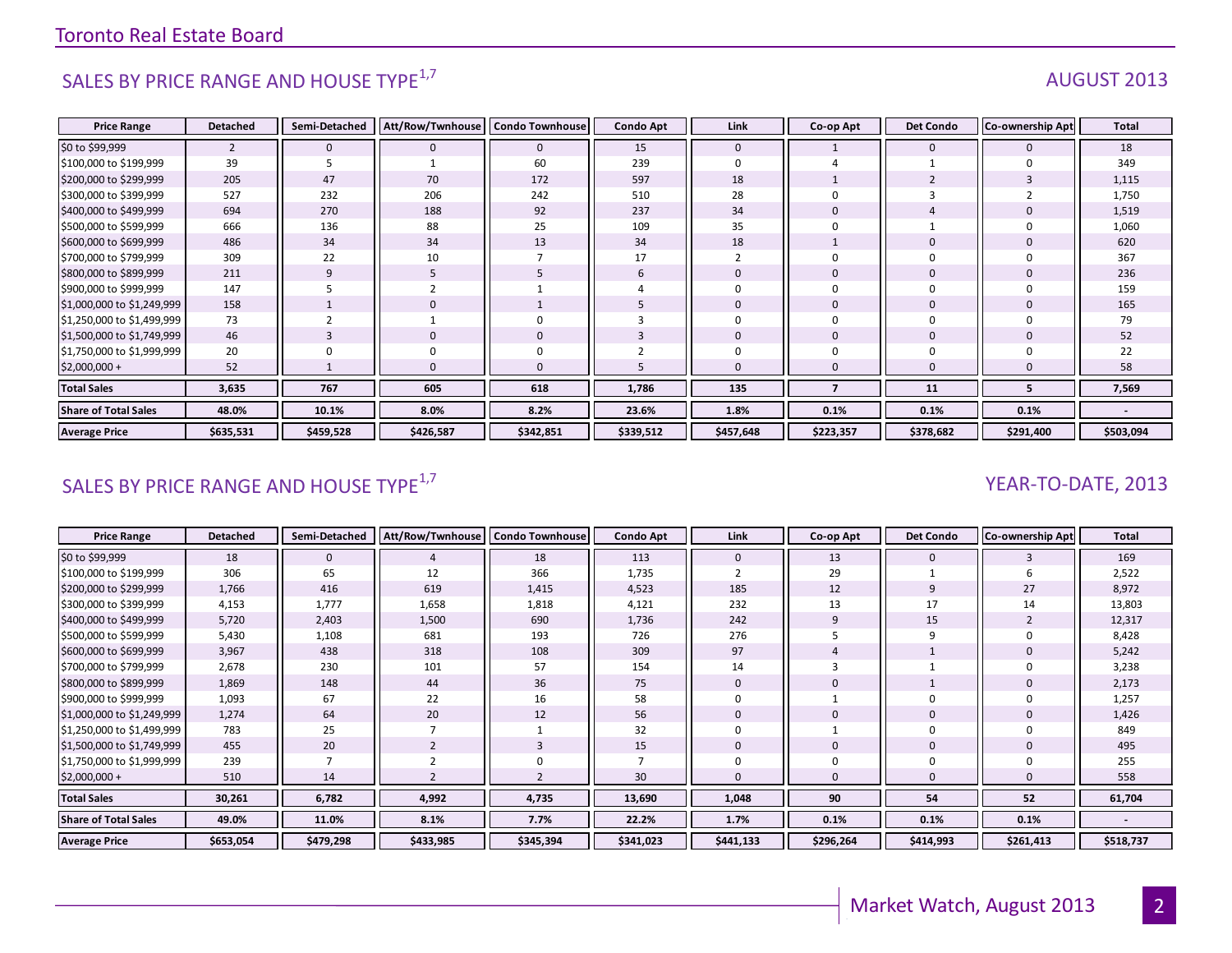#### **ALL HOME TYPES, AUGUST 2013** ALL TREB AREAS

|                                      | <b>Number of Sales</b> | Dollar Volume <sup>1</sup> | Average Price <sup>1</sup> | Median Price <sup>1</sup> | New Listings <sup>2</sup> | SNLR (Trend) <sup>8</sup> | Active Listings <sup>3</sup> | Mos. Inv. (Trend) <sup>9</sup> | Avg. SP/LP <sup>4</sup> | Avg. DOM <sup>5</sup> |
|--------------------------------------|------------------------|----------------------------|----------------------------|---------------------------|---------------------------|---------------------------|------------------------------|--------------------------------|-------------------------|-----------------------|
| <b>TREB Total</b>                    | 7,569                  | \$3,807,914,826            | \$503,094                  | \$431,000                 | 12,208                    | 52.7%                     | 18,788                       | 2.7                            | 98%                     | 29                    |
| <b>Halton Region</b>                 | 581                    | \$332,874,600              | \$572,934                  | \$500,000                 | 827                       | 57.8%                     | 1,378                        | 2.6                            | 98%                     | 30                    |
| Burlington                           | 103                    | \$52,701,087               | \$511,661                  | \$465,000                 | 164                       | 61.2%                     | 288                          | 2.7                            | 98%                     | 34                    |
| <b>Halton Hills</b>                  | $70\,$                 | \$33,282,350               | \$475,462                  | \$428,400                 | 107                       | 57.9%                     | 198                          | 2.8                            | 98%                     | 31                    |
| Milton                               | 181                    | \$86,264,503               | \$476,599                  | \$451,000                 | 226                       | 59.2%                     | 303                          | 1.9                            | 98%                     | 24                    |
| Oakville                             | 227                    | \$160,626,660              | \$707,606                  | \$620,000                 | 330                       | 55.3%                     | 589                          | $3.0\,$                        | 97%                     | 34                    |
| <b>Peel Region</b>                   | 1,644                  | \$732,821,843              | \$445,755                  | \$413,000                 | 2,928                     | 50.0%                     | 4,337                        | 2.8                            | 98%                     | 29                    |
| Brampton                             | 743                    | \$311,652,747              | \$419,452                  | \$397,000                 | 1,360                     | 48.7%                     | 1,864                        | 2.7                            | 98%                     | 29                    |
| Caledon                              | 67                     | \$37,722,660               | \$563,025                  | \$515,000                 | 119                       | 47.3%                     | 300                          | 4.3                            | 97%                     | 33                    |
| Mississauga                          | 834                    | \$383,446,436              | \$459,768                  | \$425,000                 | 1,449                     | 51.4%                     | 2,173                        | 2.7                            | 98%                     | 28                    |
| <b>City of Toronto</b>               | 2,665                  | \$1,380,856,812            | \$518,145                  | \$423,000                 | 4,475                     | 50.6%                     | 7,097                        | 2.9                            | 98%                     | 29                    |
| <b>TURN PAGE FOR CITY OF TORONTO</b> |                        |                            |                            |                           |                           |                           |                              |                                |                         |                       |
| <b>TABLES OR CLICK HERE:</b>         |                        |                            |                            |                           |                           |                           |                              |                                |                         |                       |
|                                      |                        |                            |                            |                           |                           |                           |                              |                                |                         |                       |
| <b>York Region</b>                   | 1,476                  | \$927,624,950              | \$628,472                  | \$562,500                 | 2,295                     | 51.2%                     | 3,575                        | 2.9                            | 98%                     | 30                    |
| Aurora                               | 82                     | \$51,963,980               | \$633,707                  | \$557,500                 | 123                       | 55.2%                     | 199                          | 2.9                            | 98%                     | 28                    |
| E. Gwillimbury                       | 37                     | \$20,012,778               | \$540,886                  | \$490,000                 | 36                        | 56.0%                     | 96                           | 3.7                            | 96%                     | 46                    |
| Georgina                             | 78                     | \$29,769,340               | \$381,658                  | \$342,500                 | 111                       | 65.7%                     | 191                          | 2.7                            | 98%                     | 30                    |
| King                                 | $27$                   | \$26,102,100               | \$966,744                  | \$786,000                 | 46                        | 35.8%                     | 175                          | 7.9                            | 94%                     | 49                    |
| Markham                              | 468                    | \$297,485,389              | \$635,653                  | \$588,000                 | 707                       | 52.3%                     | 874                          | 2.6                            | 99%                     | 28                    |
| Newmarket                            | 107                    | \$50,893,753               | \$475,643                  | \$476,000                 | 135                       | 68.2%                     | 163                          | 1.7                            | 98%                     | 24                    |
| Richmond Hill                        | 273                    | \$201,431,140              | \$737,843                  | \$665,000                 | 466                       | 47.1%                     | 738                          | 3.0                            | 97%                     | 33                    |
| Vaughan                              | 334                    | \$209,171,432              | \$626,262                  | \$580,000                 | 560                       | 47.6%                     | 906                          | $3.0\,$                        | 97%                     | 28                    |
| Whitchurch-Stouffville               | 70                     | \$40,795,038               | \$582,786                  | \$508,700                 | 111                       | 49.2%                     | 233                          | 3.6                            | 96%                     | 31                    |
| <b>Durham Region</b>                 | 955                    | \$344,524,497              | \$360,759                  | \$336,000                 | 1,323                     | 64.2%                     | 1,604                        | 1.9                            | 98%                     | 24                    |
| Ajax                                 | 173                    | \$68,437,340               | \$395,592                  | \$365,000                 | 224                       | 64.1%                     | 207                          | 1.5                            | 98%                     | 22                    |
| <b>Brock</b>                         | 24                     | \$8,125,800                | \$338,575                  | \$239,000                 | 38                        | 45.6%                     | 118                          | $7.0\,$                        | 95%                     | 68                    |
| Clarington                           | 153                    | \$48,401,254               | \$316,348                  | \$304,000                 | 211                       | 66.7%                     | 267                          | 1.8                            | 98%                     | 25                    |
| Oshawa                               | 257                    | \$74,456,522               | \$289,714                  | \$279,000                 | 340                       | 68.5%                     | 307                          | $1.5\,$                        | 99%                     | 21                    |
| Pickering                            | 113                    | \$46,922,550               | \$415,244                  | \$377,000                 | 180                       | 61.2%                     | 215                          | $1.9\,$                        | 99%                     | 23                    |
| Scugog                               | $17\,$                 | \$7,719,500                | \$454,088                  | \$367,500                 | 44                        | 52.8%                     | 113                          | $4.2\,$                        | 97%                     | 46                    |
| Uxbridge                             | 35                     | \$16,432,408               | \$469,497                  | \$410,000                 | 50                        | 54.5%                     | 146                          | 4.3                            | 97%                     | 34                    |
| Whitby                               | 183                    | \$74,029,123               | \$404,531                  | \$378,000                 | 236                       | 65.8%                     | 231                          | 1.5                            | 98%                     | 21                    |
| <b>Dufferin County</b>               | 58                     | \$18,794,225               | \$324,038                  | \$328,750                 | 70                        | 65.4%                     | 140                          | 2.7                            | 98%                     | 39                    |
| Orangeville                          | 58                     | \$18,794,225               | \$324,038                  | \$328,750                 | 70                        | 65.4%                     | 140                          | 2.7                            | 98%                     | 39                    |
| <b>Simcoe County</b>                 | 190                    | \$70,417,900               | \$370,621                  | \$340,000                 | 290                       | 58.3%                     | 657                          | 3.7                            | 97%                     | 49                    |
| Adjala-Tosorontio                    | 10                     | \$4,193,000                | \$419,300                  | \$354,000                 | 28                        | 47.4%                     | 82                           | $6.3\,$                        | 98%                     | 46                    |
| <b>Bradford West Gwillimbury</b>     | 55                     | \$23,614,150               | \$429,348                  | \$402,000                 | 79                        | 56.2%                     | 129                          | 2.9                            | 98%                     | 34                    |
| Essa                                 | 33                     | \$10,900,750               | \$330,326                  | \$271,500                 | 31                        | 65.1%                     | 81                           | 3.6                            | 97%                     | 65                    |
| Innisfil                             | $40\,$                 | \$13,897,800               | \$347,445                  | \$312,000                 | 87                        | 55.6%                     | 215                          | $4.3\,$                        | 95%                     | 51                    |
| New Tecumseth                        | 52                     | \$17,812,200               | \$342,542                  | \$319,500                 | 65                        | 64.1%                     | 150                          | 3.3                            | 97%                     | 53                    |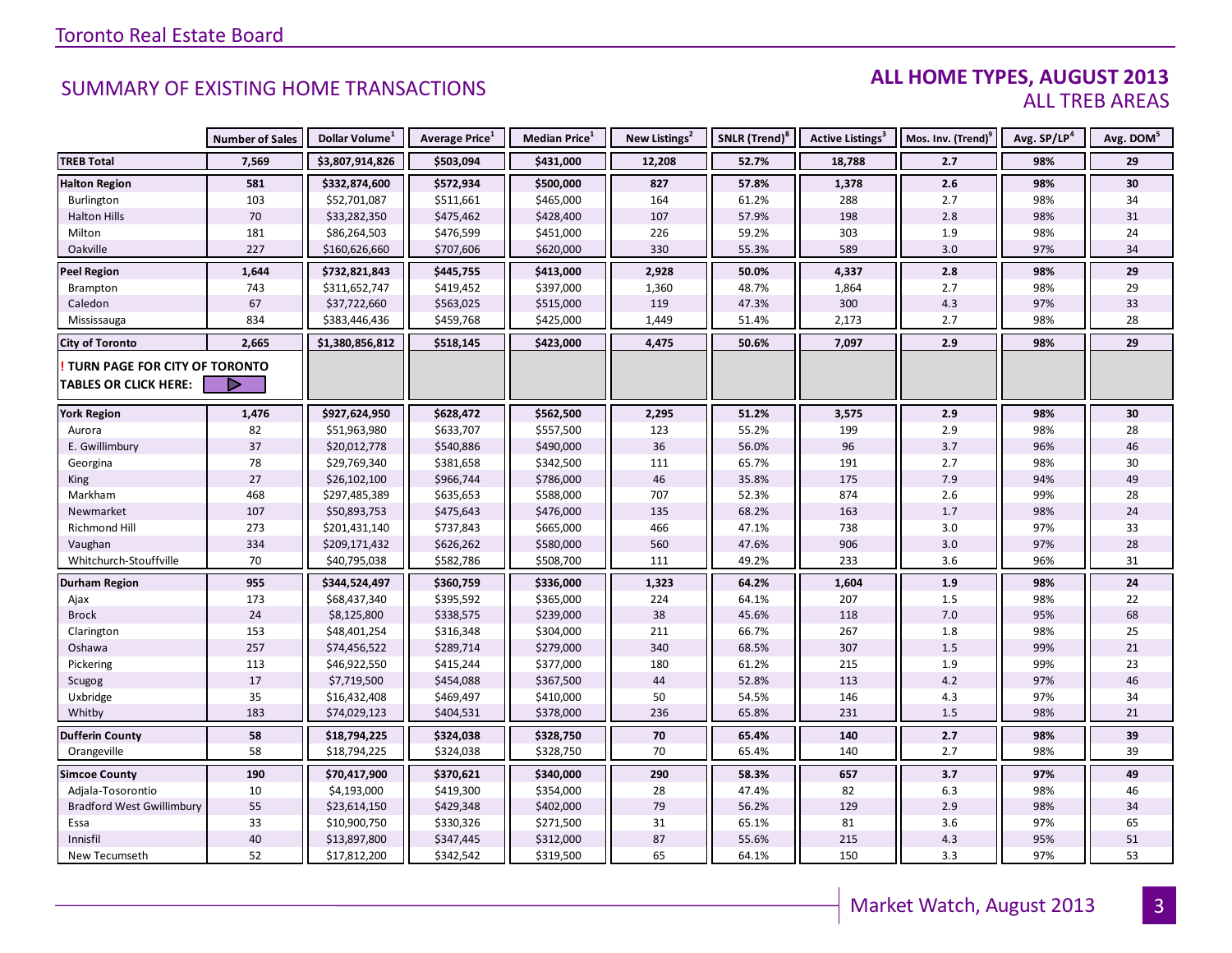#### **ALL HOME TYPES, AUGUST 2013** CITY OF TORONTO MUNICIPAL BREAKDOWN

|                              | <b>Number of Sales</b> | Dollar Volume <sup>1</sup> | <b>Average Price</b> <sup>1</sup> | Median Price <sup>1</sup> | New Listings <sup>2</sup> | SNLR (Trend) <sup>8</sup> | Active Listings <sup>3</sup> | Mos. Inv. (Trend) <sup>9</sup> | Avg. SP/LP <sup>4</sup> | Avg. DOM <sup>5</sup> |
|------------------------------|------------------------|----------------------------|-----------------------------------|---------------------------|---------------------------|---------------------------|------------------------------|--------------------------------|-------------------------|-----------------------|
| <b>TREB Total</b>            | 7,569                  | \$3,807,914,826            | \$503,094                         | \$431,000                 | 12,208                    | 52.7%                     | 18,788                       | 2.7                            | 98%                     | 29                    |
| <b>City of Toronto Total</b> | 2,665                  | \$1,380,856,812            | \$518,145                         | \$423,000                 | 4,475                     | 50.6%                     | 7,097                        | 2.9                            | 98%                     | 29                    |
| <b>Toronto West</b>          | 716                    | \$334,234,752              | \$466,808                         | \$423,069                 | 1,122                     | 52.9%                     | 1,774                        | 2.8                            | 99%                     | 30                    |
| Toronto W01                  | 37                     | \$20,653,804               | \$558,211                         | \$430,000                 | 77                        | 55.5%                     | 103                          | 2.5                            | 100%                    | 26                    |
| Toronto W02                  | 62                     | \$37,728,973               | \$608,532                         | \$627,500                 | 76                        | 66.9%                     | 80                           | 1.4                            | 102%                    | 18                    |
| Toronto W03                  | 63                     | \$27,907,800               | \$442,981                         | \$440,000                 | 69                        | 63.6%                     | 74                           | $1.8\,$                        | 100%                    | 20                    |
| Toronto W04                  | 75                     | \$28,585,088               | \$381,135                         | \$390,000                 | 94                        | 57.8%                     | 150                          | $2.6$                          | 98%                     | 24                    |
| Toronto W05                  | 98                     | \$34,866,450               | \$355,780                         | \$390,125                 | 167                       | 53.4%                     | 280                          | 3.1                            | 97%                     | 39                    |
| Toronto W06                  | 113                    | \$53,724,150               | \$475,435                         | \$435,000                 | 189                       | 38.6%                     | 381                          | 4.7                            | 98%                     | 37                    |
| Toronto W07                  | 24                     | \$17,194,050               | \$716,419                         | \$679,975                 | 31                        | 63.4%                     | 47                           | $1.5\,$                        | 100%                    | 24                    |
| Toronto W08                  | 131                    | \$73,322,648               | \$559,715                         | \$505,000                 | 202                       | 51.6%                     | 316                          | $2.8\,$                        | 98%                     | 29                    |
| Toronto W09                  | 33                     | \$13,788,500               | \$417,833                         | \$398,000                 | 54                        | 59.1%                     | 99                           | 2.6                            | 98%                     | 29                    |
| Toronto W10                  | 80                     | \$26,463,289               | \$330,791                         | \$376,000                 | 163                       | 50.6%                     | 244                          | 3.0                            | 97%                     | 31                    |
| <b>Toronto Central</b>       | 1,163                  | \$715,832,097              | \$615,505                         | \$425,000                 | 2,134                     | 45.5%                     | 3,813                        | 3.4                            | 98%                     | 33                    |
| Toronto C01                  | 342                    | \$162,556,773              | \$475,312                         | \$405,000                 | 646                       | 40.8%                     | 1,252                        | 4.1                            | 97%                     | 35                    |
| Toronto C02                  | 49                     | \$42,330,128               | \$863,880                         | \$565,000                 | 86                        | 41.6%                     | 210                          | 4.4                            | 98%                     | 28                    |
| Toronto C03                  | 32                     | \$31,256,630               | \$976,770                         | \$725,500                 | 56                        | 53.8%                     | 92                           | $2.5\,$                        | 100%                    | 26                    |
| Toronto C04                  | 52                     | \$54,313,035               | \$1,044,481                       | \$1,015,550               | 120                       | 48.6%                     | 173                          | $2.8$                          | 99%                     | 27                    |
| Toronto C06                  | 18                     | \$10,551,118               | \$586,173                         | \$447,550                 | 39                        | 43.9%                     | 93                           | $3.6\,$                        | 99%                     | 30                    |
| Toronto C07                  | 85                     | \$50,375,118               | \$592,648                         | \$401,000                 | 208                       | 43.8%                     | 327                          | 3.7                            | 96%                     | 35                    |
| Toronto C08                  | 145                    | \$60,544,880               | \$417,551                         | \$395,250                 | 183                       | 49.6%                     | 327                          | 3.0                            | 98%                     | 35                    |
| Toronto C09                  | 13                     | \$13,477,000               | \$1,036,692                       | \$1,062,000               | 29                        | 51.9%                     | 54                           | $3.1\,$                        | 99%                     | 29                    |
| Toronto C10                  | 43                     | \$26,469,100               | \$615,560                         | \$520,000                 | 57                        | 56.5%                     | 80                           | $2.1\,$                        | 99%                     | 31                    |
| Toronto C11                  | 34                     | \$17,043,710               | \$501,286                         | \$235,500                 | 41                        | 61.8%                     | 55                           | $2.2\,$                        | 96%                     | 30                    |
| Toronto C12                  | 28                     | \$54,330,138               | \$1,940,362                       | \$1,407,750               | 47                        | 37.2%                     | 148                          | $5.6\,$                        | 96%                     | 52                    |
| Toronto C13                  | 55                     | \$36,767,718               | \$668,504                         | \$456,250                 | 68                        | 59.9%                     | 101                          | $2.1\,$                        | 98%                     | 29                    |
| Toronto C14                  | 149                    | \$91,652,286               | \$615,116                         | \$383,000                 | 330                       | 41.3%                     | 572                          | 3.8                            | 96%                     | 38                    |
| Toronto C15                  | 118                    | \$64,164,463               | \$543,767                         | \$451,000                 | 224                       | 47.1%                     | 329                          | 3.1                            | 99%                     | 27                    |
| <b>Toronto East</b>          | 786                    | \$330,789,963              | \$420,852                         | \$420,000                 | 1,219                     | 58.1%                     | 1,510                        | $2.1$                          | 100%                    | 23                    |
| Toronto E01                  | 45                     | \$25,817,363               | \$573,719                         | \$579,900                 | 72                        | 57.1%                     | 93                           | 1.7                            | 102%                    | 19                    |
| Toronto E02                  | 52                     | \$32,717,168               | \$629,176                         | \$557,000                 | 58                        | 59.6%                     | 62                           | $1.5\,$                        | 101%                    | 18                    |
| Toronto E03                  | 60                     | \$28,824,488               | \$480,408                         | \$483,700                 | 96                        | 59.6%                     | 100                          | $1.5\,$                        | 102%                    | 16                    |
| Toronto E04                  | 107                    | \$37,831,628               | \$353,567                         | \$400,000                 | 175                       | 57.7%                     | 199                          | 2.2                            | 99%                     | 26                    |
| Toronto E05                  | 88                     | \$34,755,305               | \$394,947                         | \$330,400                 | 125                       | 64.4%                     | 132                          | 1.8                            | 99%                     | 22                    |
| Toronto E06                  | 30                     | \$15,819,626               | \$527,321                         | \$464,125                 | 60                        | 54.4%                     | 63                           | 1.8                            | 101%                    | 18                    |
| Toronto E07                  | $\mathsf{91}$          | \$36,443,038               | \$400,473                         | \$412,000                 | 129                       | 56.0%                     | 186                          | $2.6\,$                        | 100%                    | 23                    |
| Toronto E08                  | 60                     | \$26,885,800               | \$448,097                         | \$433,000                 | 108                       | 53.9%                     | 140                          | $2.6\,$                        | 99%                     | 24                    |
| Toronto E09                  | 107                    | \$35,635,234               | \$333,040                         | \$299,900                 | 188                       | 57.6%                     | 263                          | 2.3                            | 99%                     | 24                    |
| Toronto E10                  | 59                     | \$26,425,833               | \$447,895                         | \$459,000                 | 108                       | 54.0%                     | 141                          | $2.5\,$                        | 99%                     | 28                    |
| Toronto E11                  | 87                     | \$29,634,480               | \$340,626                         | \$345,000                 | 100                       | 62.3%                     | 131                          | 2.2                            | 98%                     | 23                    |

4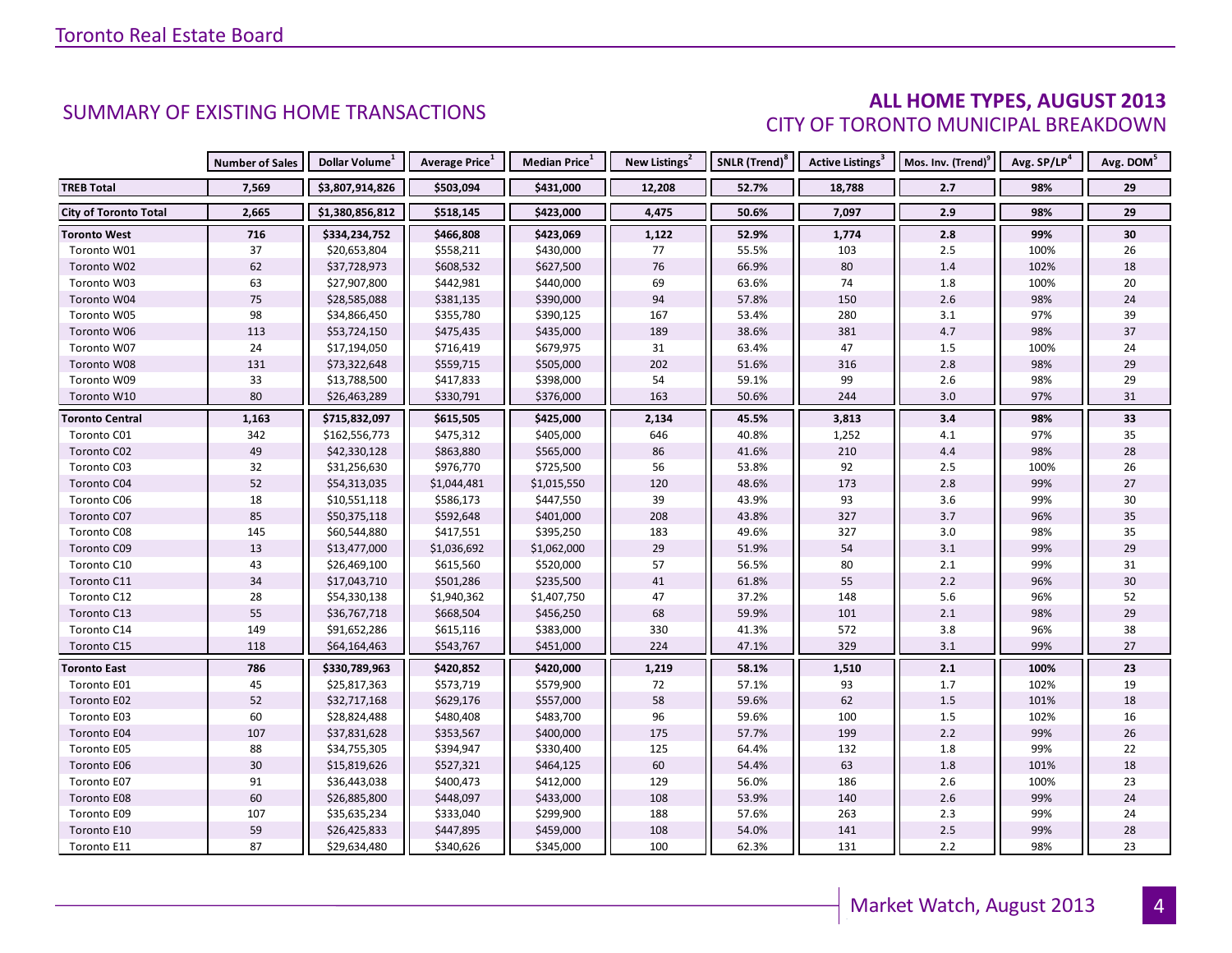### **ALL HOME TYPES, YEAR-TO-DATE 2013** ALL TREB AREAS

|                                                               | <b>Number of Sales</b> | Dollar Volume <sup>1</sup> | Average Price <sup>1</sup> | Median Price <sup>1</sup> | New Listings <sup>2</sup> | Avg. SP/LP <sup>4</sup> | Avg. DOM <sup>5</sup> |
|---------------------------------------------------------------|------------------------|----------------------------|----------------------------|---------------------------|---------------------------|-------------------------|-----------------------|
| <b>TREB Total</b>                                             | 61,704                 | \$32,008,126,500           | \$518,737                  | \$439,000                 | 115,232                   | 98%                     | 26                    |
| <b>Halton Region</b>                                          | 4,810                  | \$2,807,545,076            | \$583,689                  | \$490,000                 | 8,057                     | 98%                     | 28                    |
| Burlington                                                    | 800                    | \$416,327,542              | \$520,409                  | \$452,000                 | 1,314                     | 98%                     | 30                    |
| <b>Halton Hills</b>                                           | 670                    | \$313,961,743              | \$468,600                  | \$433,000                 | 1,131                     | 98%                     | 30                    |
| Milton                                                        | 1,511                  | \$708,498,835              | \$468,894                  | \$440,000                 | 2,401                     | 98%                     | 22                    |
| Oakville                                                      | 1,829                  | \$1,368,756,956            | \$748,364                  | \$630,000                 | 3,211                     | 97%                     | 31                    |
| <b>Peel Region</b>                                            | 13,273                 | \$6,088,240,241            | \$458,694                  | \$418,000                 | 26,206                    | 98%                     | 26                    |
| Brampton                                                      | 5,690                  | \$2,400,168,674            | \$421,822                  | \$398,000                 | 11,491                    | 98%                     | 27                    |
| Caledon                                                       | 592                    | \$343,130,578              | \$579,612                  | \$521,500                 | 1,263                     | 97%                     | 33                    |
| Mississauga                                                   | 6,991                  | \$3,344,940,989            | \$478,464                  | \$430,000                 | 13,452                    | 98%                     | 25                    |
| <b>City of Toronto</b>                                        | 22,652                 | \$12,660,598,557           | \$558,917                  | \$444,000                 | 43,833                    | 99%                     | 26                    |
| TURN PAGE FOR CITY OF TORONTO<br><b>TABLES OR CLICK HERE:</b> |                        |                            |                            |                           |                           |                         |                       |
| <b>York Region</b>                                            | 11,505                 | \$7,079,273,639            | \$615,321                  | \$558,000                 | 22,032                    | 98%                     | 26                    |
| Aurora                                                        | 632                    | \$367,346,988              | \$581,245                  | \$526,450                 | 1,121                     | 98%                     | 24                    |
| E. Gwillimbury                                                | 241                    | \$124,839,812              | \$518,008                  | \$457,000                 | 412                       | 97%                     | 34                    |
| Georgina                                                      | 593                    | \$195,185,735              | \$329,150                  | \$317,000                 | 918                       | 98%                     | 31                    |
| King                                                          | 192                    | \$166,691,402              | \$868,184                  | \$750,000                 | 526                       | 95%                     | 45                    |
| Markham                                                       | 3,268                  | \$2,056,260,213            | \$629,211                  | \$579,000                 | 6,063                     | 98%                     | 24                    |
| Newmarket                                                     | 999                    | \$488,867,959              | \$489,357                  | \$465,000                 | 1,459                     | 99%                     | 22                    |
| <b>Richmond Hill</b>                                          | 2,290                  | \$1,586,306,042            | \$692,710                  | \$625,000                 | 4,769                     | 98%                     | 26                    |
| Vaughan                                                       | 2,734                  | \$1,769,476,284            | \$647,212                  | \$597,500                 | 5,656                     | 98%                     | 26                    |
| Whitchurch-Stouffville                                        | 556                    | \$324,299,204              | \$583,272                  | \$509,000                 | 1,108                     | 97%                     | 33                    |
| Durham Region                                                 | 7,430                  | \$2,643,916,897            | \$355,843                  | \$331,000                 | 11,685                    | 98%                     | 23                    |
| Ajax                                                          | 1,315                  | \$514,179,235              | \$391,011                  | \$365,000                 | 2,043                     | 99%                     | 19                    |
| <b>Brock</b>                                                  | 132                    | \$37,454,605               | \$283,747                  | \$230,250                 | 305                       | 95%                     | 67                    |
| Clarington                                                    | 1,176                  | \$367,342,563              | \$312,366                  | \$292,500                 | 1,820                     | 98%                     | 22                    |
| Oshawa                                                        | 1,890                  | \$536,358,867              | \$283,788                  | \$269,700                 | 2,790                     | 98%                     | 21                    |
| Pickering                                                     | 909                    | \$382,131,976              | \$420,387                  | \$387,000                 | 1,537                     | 99%                     | 22                    |
| Scugog                                                        | 216                    | \$84,573,500               | \$391,544                  | \$361,250                 | 407                       | 97%                     | 44                    |
| Uxbridge                                                      | 241                    | \$117,841,821              | \$488,970                  | \$440,000                 | 454                       | 97%                     | 37                    |
| Whitby                                                        | 1,551                  | \$604,034,330              | \$389,448                  | \$365,500                 | 2,329                     | 99%                     | 19                    |
| <b>Dufferin County</b>                                        | 467                    | \$162,357,253              | \$347,660                  | \$330,000                 | 739                       | 98%                     | $\overline{37}$       |
| Orangeville                                                   | 467                    | \$162,357,253              | \$347,660                  | \$330,000                 | 739                       | 98%                     | 37                    |
| <b>Simcoe County</b>                                          | 1,567                  | \$566,194,837              | \$361,324                  | \$335,000                 | 2,680                     | 98%                     | 43                    |
| Adjala-Tosorontio                                             | 106                    | \$45,170,688               | \$426,139                  | \$399,950                 | 230                       | 98%                     | 56                    |
| <b>Bradford West Gwillimbury</b>                              | 443                    | \$186,074,459              | \$420,033                  | \$393,000                 | 749                       | 98%                     | 32                    |
| Essa                                                          | 226                    | \$68,528,840               | \$303,225                  | \$265,000                 | 344                       | 98%                     | 48                    |
| Innisfil                                                      | 370                    | \$128,072,056              | \$346,141                  | \$315,000                 | 713                       | 97%                     | 48                    |
| New Tecumseth                                                 | 422                    | \$138,348,794              | \$327,841                  | \$306,700                 | 644                       | 98%                     | 44                    |

5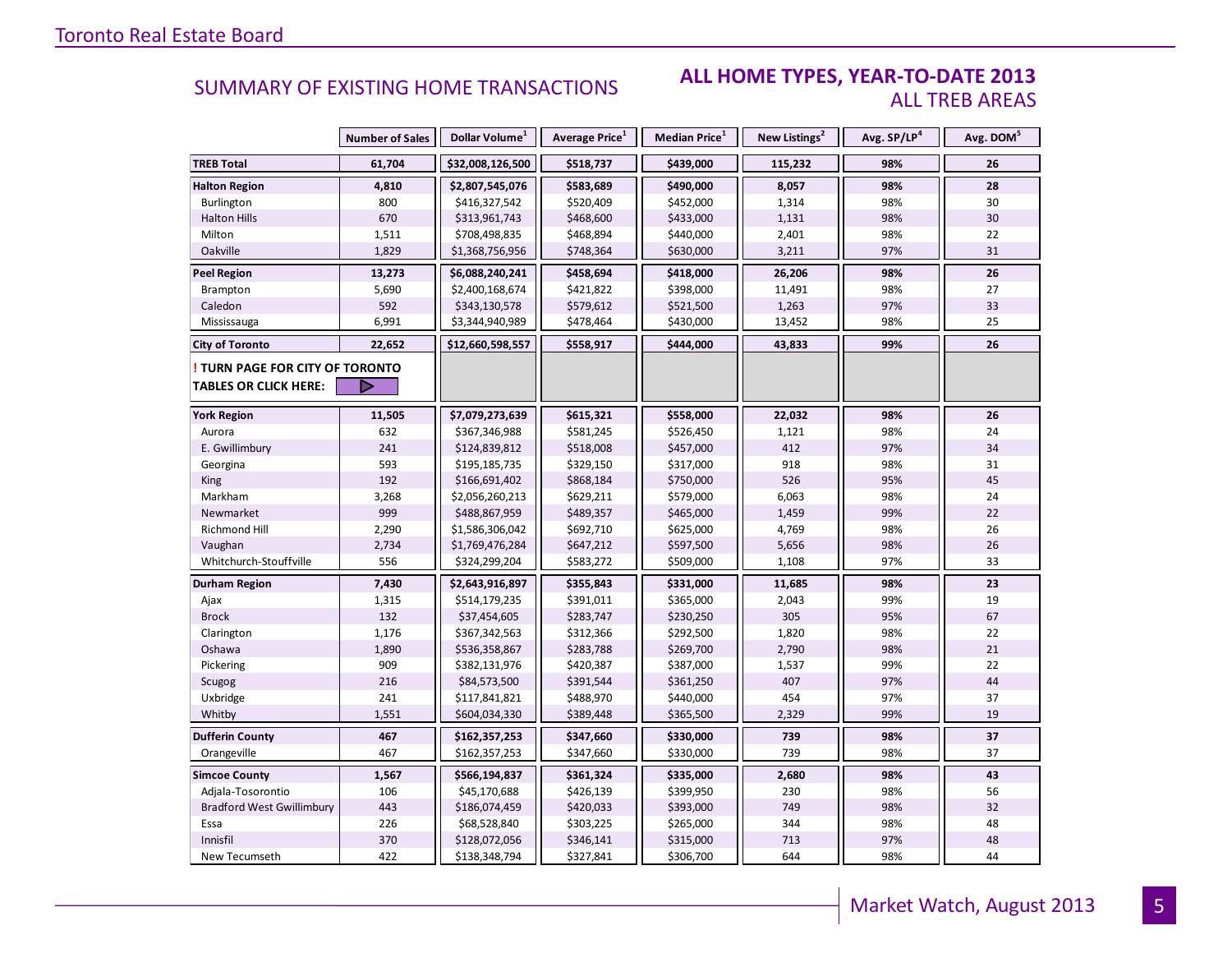#### **ALL HOME TYPES, YEAR-TO-DATE 2013** CITY OF TORONTO MUNICIPAL BREAKDOWN SUMMARY OF EXISTING HOME TRANSACTIONS

|                              | <b>Number of Sales</b> | Dollar Volume <sup>1</sup> | Average Price <sup>1</sup> | Median Price <sup>1</sup> | New Listings <sup>2</sup> | Avg. SP/LP <sup>4</sup> | Avg. DOM <sup>5</sup> |
|------------------------------|------------------------|----------------------------|----------------------------|---------------------------|---------------------------|-------------------------|-----------------------|
| <b>TREB Total</b>            | 61,704                 | \$32,008,126,500           | \$518,737                  | \$439,000                 | 115,232                   | 98%                     | 26                    |
| <b>City of Toronto Total</b> | 22,652                 | \$12,660,598,557           | \$558,917                  | \$444,000                 | 43,833                    | 99%                     | 26                    |
| <b>Toronto West</b>          | 5,794                  | \$2,849,618,298            | \$491,822                  | \$432,000                 | 10,769                    | 100%                    | 27                    |
| Toronto W01                  | 334                    | \$218,126,451              | \$653,073                  | \$594,950                 | 629                       | 102%                    | 22                    |
| Toronto W02                  | 621                    | \$380,876,719              | \$613,328                  | \$582,500                 | 886                       | 103%                    | 17                    |
| Toronto W03                  | 510                    | \$222,658,132              | \$436,585                  | \$430,000                 | 766                       | 101%                    | 21                    |
| Toronto W04                  | 539                    | \$213,133,933              | \$395,425                  | \$395,000                 | 925                       | 98%                     | 28                    |
| Toronto W05                  | 723                    | \$262,753,644              | \$363,421                  | \$385,000                 | 1,355                     | 97%                     | 32                    |
| Toronto W06                  | 828                    | \$384,214,085              | \$464,027                  | \$426,500                 | 2,090                     | 99%                     | 33                    |
| Toronto W07                  | 226                    | \$171,230,458              | \$757,657                  | \$690,500                 | 357                       | 101%                    | 19                    |
| Toronto W08                  | 1,087                  | \$669,165,249              | \$615,607                  | \$520,000                 | 2,040                     | 99%                     | 27                    |
| Toronto W09                  | 327                    | \$138,418,614              | \$423,299                  | \$434,000                 | 554                       | 98%                     | 29                    |
| Toronto W10                  | 599                    | \$189,041,013              | \$315,594                  | \$360,000                 | 1,167                     | 98%                     | 29                    |
| <b>Toronto Central</b>       | 10,180                 | \$6,772,976,787            | \$665,322                  | \$460,000                 | 21,828                    | 98%                     | 28                    |
| Toronto C01                  | 2,662                  | \$1,234,972,960            | \$463,927                  | \$396,250                 | 6,400                     | 98%                     | 30                    |
| Toronto C02                  | 476                    | \$493,804,928              | \$1,037,405                | \$807,500                 | 1,127                     | 98%                     | 27                    |
| Toronto C03                  | 361                    | \$377,879,464              | \$1,046,758                | \$751,000                 | 642                       | 99%                     | 22                    |
| Toronto C04                  | 681                    | \$760,092,180              | \$1,116,141                | \$1,029,000               | 1,341                     | 99%                     | 23                    |
| Toronto C06                  | 224                    | \$134,243,037              | \$599,299                  | \$609,500                 | 527                       | 98%                     | 30                    |
| Toronto C07                  | 740                    | \$438,954,818              | \$593,182                  | \$425,000                 | 1,685                     | 98%                     | 31                    |
| Toronto C08                  | 1,082                  | \$487,785,144              | \$450,818                  | \$392,000                 | 2,099                     | 99%                     | 29                    |
| Toronto C09                  | 193                    | \$228,038,178              | \$1,181,545                | \$868,000                 | 366                       | 99%                     | 26                    |
| Toronto C10                  | 446                    | \$285,436,164              | \$639,991                  | \$542,500                 | 774                       | 101%                    | 22                    |
| Toronto C11                  | 352                    | \$239,059,026              | \$679,145                  | \$384,000                 | 525                       | 99%                     | 27                    |
| Toronto C12                  | 271                    | \$491,753,744              | \$1,814,589                | \$1,550,000               | 679                       | 96%                     | 31                    |
| Toronto C13                  | 568                    | \$373,133,563              | \$656,925                  | \$484,500                 | 908                       | 100%                    | 25                    |
| Toronto C14                  | 1,185                  | \$714,474,496              | \$602,932                  | \$422,500                 | 2,802                     | 97%                     | 32                    |
| Toronto C15                  | 939                    | \$513,349,085              | \$546,698                  | \$439,900                 | 1,953                     | 98%                     | 26                    |
| <b>Toronto East</b>          | 6,678                  | \$3,038,003,472            | \$454,927                  | \$439,000                 | 11,236                    | 100%                    | 21                    |
| Toronto E01                  | 634                    | \$374,390,507              | \$590,521                  | \$566,553                 | 1,101                     | 103%                    | 16                    |
| Toronto E02                  | 551                    | \$373,451,390              | \$677,770                  | \$613,000                 | 882                       | 101%                    | 13                    |
| Toronto E03                  | 685                    | \$377,114,779              | \$550,533                  | \$530,000                 | 1,117                     | 102%                    | 17                    |
| Toronto E04                  | 789                    | \$288,742,831              | \$365,960                  | \$402,300                 | 1,342                     | 99%                     | 24                    |
| Toronto E05                  | 707                    | \$294,550,388              | \$416,620                  | \$359,000                 | 1,054                     | 99%                     | 22                    |
| Toronto E06                  | 288                    | \$157,853,335              | \$548,102                  | \$478,500                 | 518                       | 99%                     | 16                    |
| Toronto E07                  | 665                    | \$273,023,800              | \$410,562                  | \$415,000                 | 1,137                     | 100%                    | 25                    |
| Toronto E08                  | 439                    | \$185,716,863              | \$423,045                  | \$422,900                 | 810                       | 99%                     | 24                    |
| Toronto E09                  | 828                    | \$281,130,106              | \$339,529                  | \$325,000                 | 1,462                     | 99%                     | 25                    |
| Toronto E10                  | 465                    | \$214,692,784              | \$461,705                  | \$455,000                 | 843                       | 99%                     | 24                    |
| Toronto E11                  | 627                    | \$217,336,689              | \$346,629                  | \$330,000                 | 970                       | 98%                     | 26                    |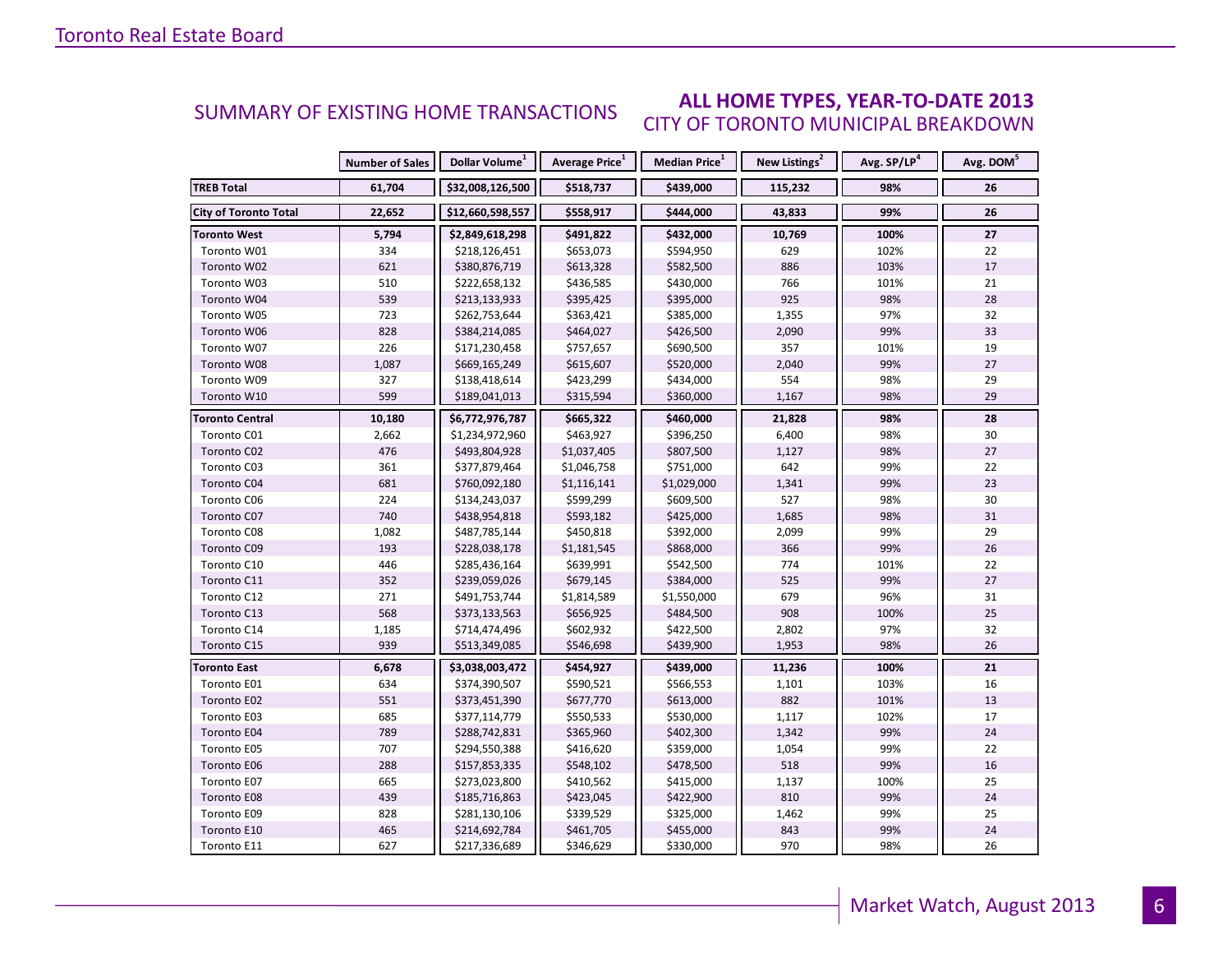#### DETACHED HOUSES, AUGUST 2013 ALL TREB AREAS

|                                      | Sales <sup>1</sup> | Dollar Volume <sup>1</sup> | Average Price <sup>1</sup> | Median Price <sup>1</sup> | New Listings <sup>2</sup> | <b>Active Listings<sup>3</sup></b> | Avg. SP/LP <sup>4</sup> | Avg. DOM <sup>5</sup> |
|--------------------------------------|--------------------|----------------------------|----------------------------|---------------------------|---------------------------|------------------------------------|-------------------------|-----------------------|
| <b>TREB Total</b>                    | 3,635              | \$2,310,153,627            | \$635,531                  | \$549,900                 | 5,920                     | 9,174                              | 98%                     | 28                    |
| <b>Halton Region</b>                 | 345                | \$238,348,631              | \$690,866                  | \$599,900                 | 476                       | 930                                | 97%                     | 32                    |
| Burlington                           | 53                 | \$33,875,900               | \$639,168                  | \$545,000                 | 73                        | 165                                | 97%                     | 40                    |
| <b>Halton Hills</b>                  | 55                 | \$28,132,800               | \$511,505                  | \$466,000                 | 90                        | 175                                | 98%                     | 32                    |
| Milton                               | 95                 | \$54,081,415               | \$569,278                  | \$538,000                 | 126                       | 209                                | 98%                     | 25                    |
| Oakville                             | 142                | \$122,258,516              | \$860,975                  | \$792,500                 | 187                       | 381                                | 97%                     | 33                    |
| <b>Peel Region</b>                   | 749                | \$426,519,240              | \$569,452                  | \$539,900                 | 1,435                     | 2,197                              | 98%                     | 28                    |
| Brampton                             | 403                | \$198,204,885              | \$491,824                  | \$479,000                 | 832                       | 1,154                              | 98%                     | 29                    |
| Caledon                              | 50                 | \$30,999,160               | \$619,983                  | \$565,000                 | 101                       | 273                                | 97%                     | 36                    |
| Mississauga                          | 296                | \$197,315,195              | \$666,605                  | \$611,500                 | 502                       | 770                                | 97%                     | 27                    |
| <b>City of Toronto</b>               | 846                | \$663,017,202              | \$783,708                  | \$607,500                 | 1,361                     | 1,798                              | 98%                     | 24                    |
| <b>TURN PAGE FOR CITY OF TORONTO</b> |                    |                            |                            |                           |                           |                                    |                         |                       |
| <b>TABLES OR CLICK HERE:</b>         |                    |                            |                            |                           |                           |                                    |                         |                       |
| <b>York Region</b>                   | 852                | \$647,041,947              | \$759,439                  | \$699,000                 | 1,378                     | 2,275                              | 97%                     | 31                    |
| Aurora                               | 47                 | \$35,423,080               | \$753,683                  | \$628,000                 | 81                        | 125                                | 98%                     | 26                    |
| E. Gwillimbury                       | 33                 | \$18,598,278               | \$563,584                  | \$530,000                 | 34                        | 93                                 | 96%                     | 50                    |
| Georgina                             | 68                 | \$26,767,840               | \$393,645                  | \$358,850                 | 101                       | 178                                | 98%                     | 30                    |
| King                                 | 25                 | \$24,832,100               | \$993,284                  | \$850,000                 | 42                        | 149                                | 94%                     | 48                    |
| Markham                              | 231                | \$186,375,241              | \$806,819                  | \$778,000                 | 347                       | 407                                | 98%                     | 29                    |
| Newmarket                            | 75                 | \$39,057,665               | \$520,769                  | \$512,500                 | 98                        | 133                                | 98%                     | 24                    |
| Richmond Hill                        | 165                | \$155,586,052              | \$942,946                  | \$795,888                 | 279                       | 455                                | 97%                     | 32                    |
| Vaughan                              | 160                | \$129,000,153              | \$806,251                  | \$720,000                 | 312                       | 535                                | 97%                     | 30                    |
| Whitchurch-Stouffville               | 48                 | \$31,401,538               | \$654,199                  | \$560,000                 | 84                        | 200                                | 96%                     | 31                    |
| <b>Durham Region</b>                 | 659                | \$263,738,132              | \$400,210                  | \$376,000                 | 968                       | 1,288                              | 98%                     | 25                    |
| Ajax                                 | 111                | \$49,041,940               | \$441,819                  | \$413,000                 | 134                       | 136                                | 98%                     | 24                    |
| <b>Brock</b>                         | 22                 | \$7,628,800                | \$346,764                  | \$239,000                 | 36                        | 112                                | 95%                     | 70                    |
| Clarington                           | 113                | \$38,896,604               | \$344,218                  | \$328,000                 | 171                       | 228                                | 98%                     | 25                    |
| Oshawa                               | 181                | \$58,273,607               | \$321,954                  | \$312,000                 | 256                       | 238                                | 99%                     | 20                    |
| Pickering                            | 60                 | \$30,792,050               | \$513,201                  | \$497,500                 | 119                       | 157                                | 99%                     | 22                    |
| Scugog                               | 17                 | \$7,719,500                | \$454,088                  | \$367,500                 | 43                        | 112                                | 97%                     | 46                    |
| Uxbridge                             | 27                 | \$13,827,908               | \$512,145                  | \$480,000                 | 41                        | 131                                | 97%                     | 38                    |
| Whitby                               | 128                | \$57,557,723               | \$449,670                  | \$423,850                 | 168                       | 174                                | 98%                     | 23                    |
| <b>Dufferin County</b>               | 36                 | \$13,394,175               | \$372,060                  | \$364,000                 | 52                        | 112                                | 98%                     | 34                    |
| Orangeville                          | 36                 | \$13,394,175               | \$372,060                  | \$364,000                 | 52                        | 112                                | 98%                     | 34                    |
| <b>Simcoe County</b>                 | 148                | \$58,094,300               | \$392,529                  | \$351,500                 | 250                       | 574                                | 97%                     | 48                    |
| Adjala-Tosorontio                    | 10                 | \$4,193,000                | \$419,300                  | \$354,000                 | 28                        | 82                                 | 98%                     | 46                    |
| <b>Bradford West Gwillimbury</b>     | 40                 | \$18,714,350               | \$467,859                  | \$454,000                 | 67                        | 116                                | 98%                     | 36                    |
| Essa                                 | 25                 | \$9,061,250                | \$362,450                  | \$337,500                 | 25                        | 73                                 | 97%                     | 70                    |
| Innisfil                             | 36                 | \$12,985,300               | \$360,703                  | \$321,000                 | 84                        | 210                                | 95%                     | 54                    |
| New Tecumseth                        | 37                 | \$13,140,400               | \$355,146                  | \$330,000                 | 46                        | 93                                 | 97%                     | 41                    |

7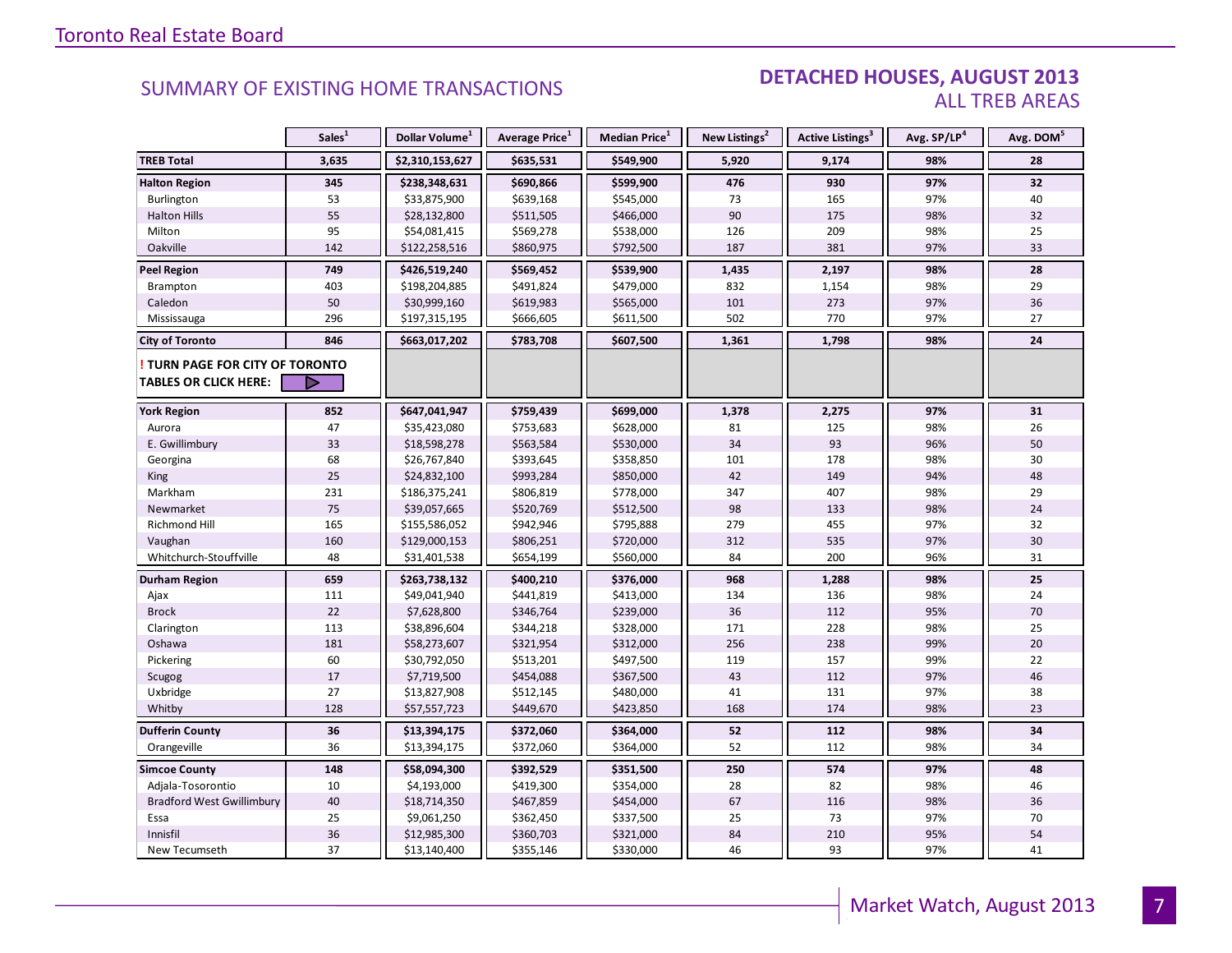### DETACHED HOUSES, AUGUST 2013 CITY OF TORONTO MUNICIPAL BREAKDOWN

<span id="page-7-0"></span>

|                              | Sales <sup>1</sup> | Dollar Volume <sup>1</sup> | Average Price <sup>1</sup> | Median Price <sup>1</sup> | New Listings <sup>2</sup> | Active Listings <sup>3</sup> | Avg. SP/LP <sup>4</sup> | Avg. DOM <sup>5</sup> |
|------------------------------|--------------------|----------------------------|----------------------------|---------------------------|---------------------------|------------------------------|-------------------------|-----------------------|
| <b>TREB Total</b>            | 3,635              | \$2,310,153,627            | \$635,531                  | \$549,900                 | 5,920                     | 9,174                        | 98%                     | 28                    |
| <b>City of Toronto Total</b> | 846                | \$663,017,202              | \$783,708                  | \$607,500                 | 1,361                     | 1,798                        | 98%                     | 24                    |
| <b>Toronto West</b>          | 269                | \$173,331,101              | \$644,354                  | \$563,100                 | 377                       | 497                          | 99%                     | 24                    |
| Toronto W01                  | 8                  | \$6,371,228                | \$796,404                  | \$713,114                 | 10                        | 18                           | 100%                    | 27                    |
| Toronto W02                  | 22                 | \$18,084,623               | \$822,028                  | \$790,000                 | 22                        | 19                           | 102%                    | 21                    |
| Toronto W03                  | 31                 | \$14,830,100               | \$478,390                  | \$450,000                 | 39                        | 37                           | 102%                    | 18                    |
| Toronto W04                  | 34                 | \$17,282,900               | \$508,321                  | \$468,750                 | 50                        | 61                           | 98%                     | 23                    |
| Toronto W05                  | 19                 | \$9,523,900                | \$501,258                  | \$509,500                 | 43                        | 76                           | 96%                     | 39                    |
| Toronto W06                  | 33                 | \$20,173,900               | \$611,330                  | \$560,000                 | 32                        | 35                           | 100%                    | 23                    |
| Toronto W07                  | 14                 | \$12,695,050               | \$906,789                  | \$867,500                 | 17                        | 26                           | 101%                    | 19                    |
| Toronto W08                  | 55                 | \$47,904,950               | \$870,999                  | \$676,000                 | 75                        | 111                          | 98%                     | 24                    |
| Toronto W09                  | 14                 | \$8,358,500                | \$597,036                  | \$561,500                 | 20                        | 34                           | 100%                    | 21                    |
| Toronto W10                  | 39                 | \$18,105,950               | \$464,255                  | \$450,000                 | 69                        | 80                           | 97%                     | 27                    |
| <b>Toronto Central</b>       | 229                | \$302,174,501              | \$1,319,539                | \$1,064,750               | 399                       | 701                          | 97%                     | 32                    |
| Toronto C01                  | 6                  | \$5,170,000                | \$861,667                  | \$837,500                 | 5                         | 9                            | 100%                    | 47                    |
| Toronto C02                  | 8                  | \$12,376,800               | \$1,547,100                | \$1,515,900               | 8                         | 18                           | 97%                     | 14                    |
| Toronto C03                  | 19                 | \$23,984,130               | \$1,262,323                | \$865,000                 | 35                        | 60                           | 100%                    | 27                    |
| Toronto C04                  | 35                 | \$43,654,035               | \$1,247,258                | \$1,150,000               | 83                        | 124                          | 99%                     | 27                    |
| Toronto C06                  | 8                  | \$6,920,018                | \$865,002                  | \$785,000                 | 24                        | 41                           | 99%                     | 28                    |
| Toronto C07                  | 27                 | \$29,314,318               | \$1,085,715                | \$885,000                 | 54                        | 98                           | 96%                     | 36                    |
| Toronto C08                  |                    |                            |                            |                           | $\mathbf{1}$              | 3                            |                         |                       |
| Toronto C09                  | 5                  | \$8,397,000                | \$1,679,400                | \$1,650,000               | 9                         | 21                           | 97%                     | 36                    |
| Toronto C10                  | 8                  | \$9,449,700                | \$1,181,213                | \$1,210,500               | 8                         | 11                           | 99%                     | 28                    |
| Toronto C11                  | $\overline{7}$     | \$10,068,310               | \$1,438,330                | \$1,400,000               | $\overline{7}$            | 9                            | 96%                     | 51                    |
| Toronto C12                  | 19                 | \$49,510,138               | \$2,605,797                | \$2,497,500               | 26                        | 105                          | 96%                     | 54                    |
| Toronto C13                  | 19                 | \$24,835,688               | \$1,307,141                | \$945,000                 | 21                        | 21                           | 98%                     | 23                    |
| Toronto C14                  | 34                 | \$47,011,676               | \$1,382,696                | \$1,265,000               | 64                        | 124                          | 95%                     | 37                    |
| Toronto C15                  | 34                 | \$31,482,688               | \$925,961                  | \$832,000                 | 54                        | 57                           | 99%                     | 23                    |
| <b>Toronto East</b>          | 348                | \$187,511,600              | \$538,826                  | \$495,000                 | 585                       | 600                          | 100%                    | 19                    |
| Toronto E01                  | 9                  | \$6,185,900                | \$687,322                  | \$701,000                 | 24                        | 25                           | 98%                     | 31                    |
| Toronto E02                  | 19                 | \$13,907,130               | \$731,954                  | \$648,500                 | 26                        | 23                           | 100%                    | 12                    |
| Toronto E03                  | 35                 | \$18,833,188               | \$538,091                  | \$508,888                 | 61                        | 65                           | 102%                    | 15                    |
| Toronto E04                  | 53                 | \$25,291,028               | \$477,189                  | \$460,000                 | 95                        | 76                           | 100%                    | 17                    |
| Toronto E05                  | 24                 | \$15,376,461               | \$640,686                  | \$641,000                 | 39                        | 38                           | 99%                     | 17                    |
| Toronto E06                  | 29                 | \$15,179,626               | \$523,435                  | \$459,250                 | 58                        | 58                           | 101%                    | 17                    |
| Toronto E07                  | 29                 | \$16,890,900               | \$582,445                  | \$582,000                 | 48                        | 47                           | 100%                    | 20                    |
| Toronto E08                  | 36                 | \$20,042,100               | \$556,725                  | \$478,750                 | 65                        | 74                           | 99%                     | 22                    |
| Toronto E09                  | 45                 | \$20,800,334               | \$462,230                  | \$445,786                 | 71                        | 72                           | 99%                     | 17                    |
| Toronto E10                  | 42                 | \$22,193,933               | \$528,427                  | \$502,500                 | 73                        | 89                           | 99%                     | 24                    |
| Toronto E11                  | 27                 | \$12,811,000               | \$474,481                  | \$437,000                 | 25                        | 33                           | 99%                     | 20                    |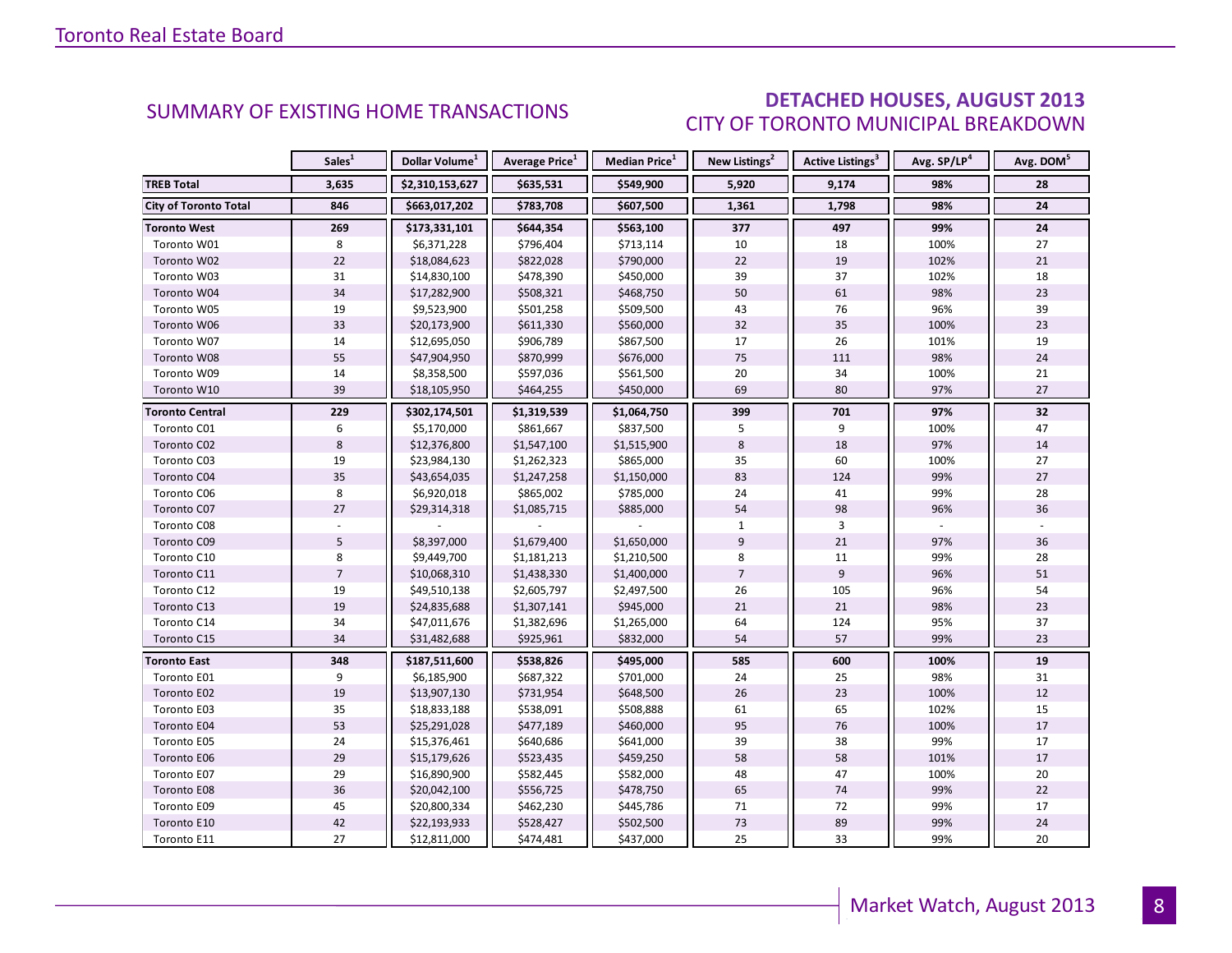#### **Industrial Leasing SEMI-DETACHED HOUSES, AUGUST 2013**<br>ALL TREB AREAS ALL TREB AREAS

|                                                               | Sales <sup>1</sup> | Dollar Volume <sup>1</sup> | Average Price <sup>1</sup> | Median Price <sup>1</sup> | New Listings <sup>2</sup> | Active Listings <sup>3</sup> | Avg. SP/LP <sup>4</sup> | Avg. DOM <sup>5</sup> |
|---------------------------------------------------------------|--------------------|----------------------------|----------------------------|---------------------------|---------------------------|------------------------------|-------------------------|-----------------------|
| <b>TREB Total</b>                                             | 767                | \$352,457,844              | \$459,528                  | \$436,900                 | 1,040                     | 971                          | 100%                    | 21                    |
| <b>Halton Region</b>                                          | 42                 | \$18,416,500               | \$438,488                  | \$428,250                 | 53                        | 39                           | 99%                     | 18                    |
| Burlington                                                    | 5                  | \$2,232,900                | \$446,580                  | \$438,000                 | 10                        | $\overline{7}$               | 101%                    | 13                    |
| <b>Halton Hills</b>                                           | $\,1\,$            | \$409,700                  | \$409,700                  | \$409,700                 | $\mathbf{1}$              | $\mathbf{1}$                 | 100%                    | 29                    |
| Milton                                                        | 23                 | \$9,630,400                | \$418,713                  | \$410,000                 | 26                        | 16                           | 99%                     | 17                    |
| Oakville                                                      | 13                 | \$6,143,500                | \$472,577                  | \$482,000                 | 16                        | 15                           | 99%                     | 20                    |
| <b>Peel Region</b>                                            | 305                | \$123,790,579              | \$405,871                  | \$398,000                 | 457                       | 465                          | 98%                     | 24                    |
| Brampton                                                      | 167                | \$62,049,401               | \$371,553                  | \$368,900                 | 258                       | 281                          | 98%                     | 27                    |
| Caledon                                                       | $6\phantom{1}$     | \$2,395,500                | \$399,250                  | \$390,500                 | $6\phantom{1}$            | $\overline{7}$               | 99%                     | 34                    |
| Mississauga                                                   | 132                | \$59,345,678               | \$449,588                  | \$448,000                 | 193                       | 177                          | 98%                     | 20                    |
| City of Toronto                                               | 231                | \$133,061,065              | \$576,022                  | \$509,000                 | 284                       | 267                          | 101%                    | 17                    |
| TURN PAGE FOR CITY OF TORONTO<br><b>TABLES OR CLICK HERE:</b> | D                  |                            |                            |                           |                           |                              |                         |                       |
| <b>York Region</b>                                            | 119                | \$57,539,000               | \$483,521                  | \$479,000                 | 147                       | 129                          | 99%                     | 22                    |
| Aurora                                                        | 10                 | \$4,384,000                | \$438,400                  | \$436,500                 | 8                         | 5                            | 98%                     | 22                    |
| E. Gwillimbury                                                | $\mathbf{1}$       | \$442,500                  | \$442,500                  | \$442,500                 | $\mathbf{1}$              | $\overline{2}$               | 98%                     | 15                    |
| Georgina                                                      | 3                  | \$1,055,500                | \$351,833                  | \$310,000                 | $\overline{2}$            | 3                            | 98%                     | 31                    |
| King                                                          |                    |                            |                            |                           |                           | $\overline{2}$               |                         |                       |
| Markham                                                       | 32                 | \$16,245,300               | \$507,666                  | \$506,750                 | 40                        | 29                           | 100%                    | 18                    |
| Newmarket                                                     | 14                 | \$5,551,000                | \$396,500                  | \$399,250                 | 15                        | 14                           | 99%                     | 24                    |
| Richmond Hill                                                 | 13                 | \$6,504,500                | \$500,346                  | \$505,800                 | 23                        | 24                           | 98%                     | 25                    |
| Vaughan                                                       | 38                 | \$19,935,200               | \$524,611                  | \$530,000                 | 49                        | 44                           | 98%                     | 22                    |
| Whitchurch-Stouffville                                        | 8                  | \$3,421,000                | \$427,625                  | \$429,500                 | 9                         | 6                            | 97%                     | 26                    |
| <b>Durham Region</b>                                          | 56                 | \$15,492,050               | \$276,644                  | \$261,500                 | 81                        | 56                           | 99%                     | 19                    |
| Ajax                                                          | 13                 | \$4,473,000                | \$344,077                  | \$345,000                 | 14                        | 10                           | 100%                    | 14                    |
| <b>Brock</b>                                                  |                    |                            |                            |                           |                           |                              |                         |                       |
| Clarington                                                    | $\mathbf{1}$       | \$234,000                  | \$234,000                  | \$234,000                 | $\overline{2}$            | $\overline{4}$               | 98%                     | 14                    |
| Oshawa                                                        | 29                 | \$6,605,550                | \$227,778                  | \$228,500                 | 45                        | 28                           | 99%                     | 24                    |
| Pickering                                                     | 8                  | \$2,685,500                | \$335,688                  | \$331,500                 | 12                        | 8                            | 99%                     | 23                    |
| Scugog                                                        |                    |                            |                            |                           |                           |                              |                         |                       |
| Uxbridge                                                      |                    |                            |                            |                           | $\mathbf{1}$              | $\mathbf{1}$                 |                         |                       |
| Whitby                                                        | 5                  | \$1,494,000                | \$298,800                  | \$295,000                 | $\overline{7}$            | 5                            | 101%                    | 3                     |
| <b>Dufferin County</b>                                        | ${\bf 5}$          | \$1,374,650                | \$274,930                  | \$269,000                 | 10                        | 10                           | 97%                     | 28                    |
| Orangeville                                                   | 5                  | \$1,374,650                | \$274,930                  | \$269,000                 | 10                        | 10                           | 97%                     | 28                    |
| <b>Simcoe County</b>                                          | $\mathbf{9}$       | \$2,784,000                | \$309,333                  | \$297,000                 | 8                         | 5                            | 97%                     | 31                    |
| Adjala-Tosorontio                                             |                    |                            |                            |                           |                           |                              |                         |                       |
| <b>Bradford West Gwillimbury</b>                              | $\overline{7}$     | \$2,342,500                | \$334,643                  | \$307,400                 | $\overline{4}$            | $\mathbf{1}$                 | 97%                     | 26                    |
| Essa                                                          | $\mathbf{1}$       | \$206,000                  | \$206,000                  | \$206,000                 | 3                         | 3                            | 98%                     | 71                    |
| Innisfil                                                      |                    |                            |                            |                           |                           |                              |                         |                       |
| New Tecumseth                                                 | $\mathbf{1}$       | \$235,500                  | \$235,500                  | \$235,500                 | $\mathbf{1}$              | $\mathbf{1}$                 | 99%                     | 30                    |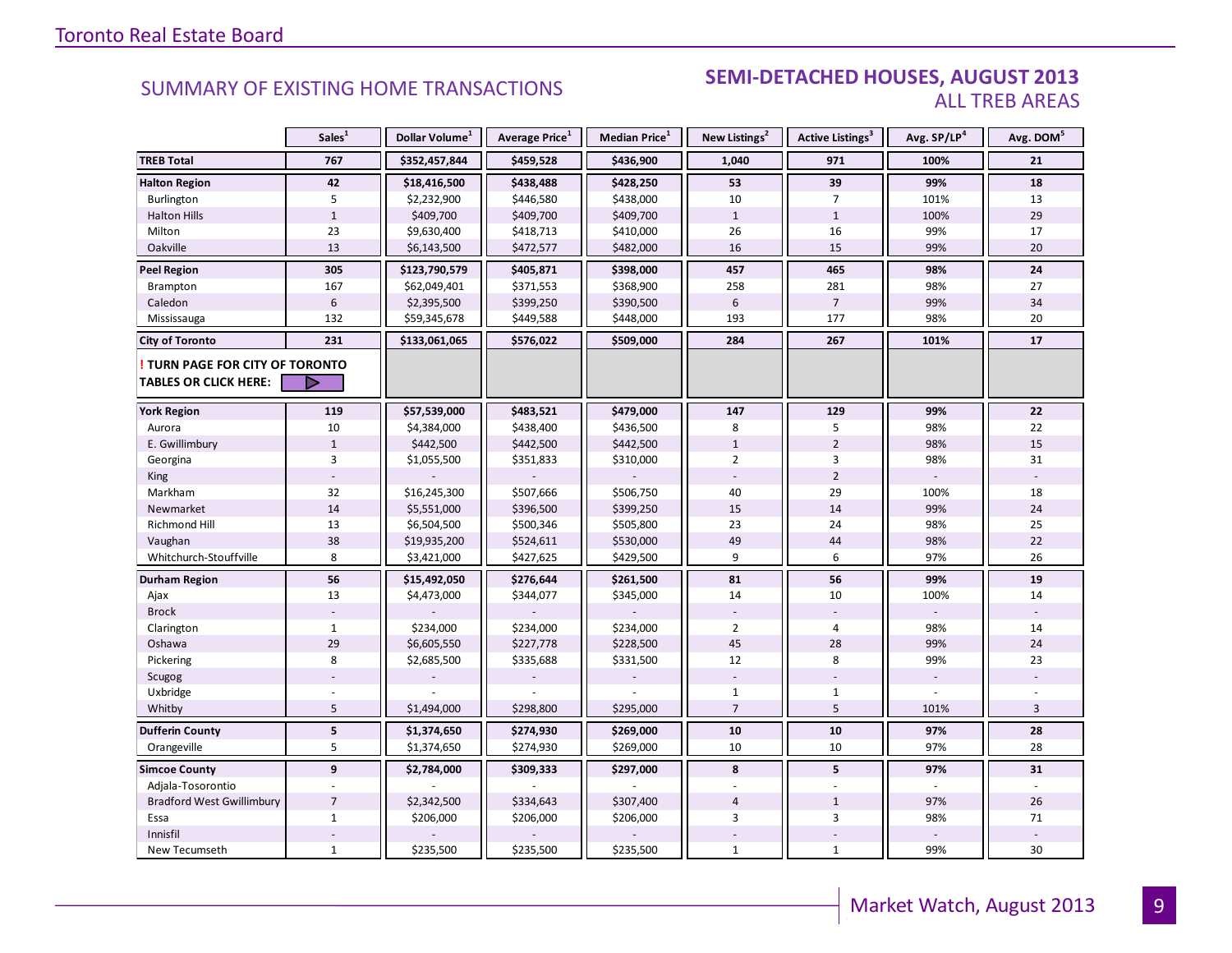### SEMI-DETACHED HOUSES, AUGUST 2013 CITY OF TORONTO MUNICIPAL BREAKDOWN

<span id="page-9-0"></span>

|                              | Sales <sup>1</sup> | Dollar Volume <sup>1</sup> | <b>Average Price</b> <sup>1</sup> | Median Price <sup>1</sup> | New Listings <sup>2</sup> | <b>Active Listings<sup>3</sup></b> | Avg. SP/LP <sup>4</sup> | Avg. DOM <sup>5</sup> |
|------------------------------|--------------------|----------------------------|-----------------------------------|---------------------------|---------------------------|------------------------------------|-------------------------|-----------------------|
| <b>TREB Total</b>            | 767                | \$352,457,844              | \$459,528                         | \$436,900                 | 1,040                     | 971                                | 100%                    | 21                    |
| <b>City of Toronto Total</b> | 231                | \$133,061,065              | \$576,022                         | \$509,000                 | 284                       | 267                                | 101%                    | 17                    |
| <b>Toronto West</b>          | 80                 | \$40,098,434               | \$501,230                         | \$461,500                 | 102                       | 115                                | 101%                    | 19                    |
| Toronto W01                  | 3                  | \$2,473,888                | \$824,629                         | \$784,000                 | $\mathbf{1}$              |                                    | 105%                    | 9                     |
| Toronto W02                  | 15                 | \$9,699,050                | \$646,603                         | \$655,000                 | 22                        | 14                                 | 106%                    | 12                    |
| Toronto W03                  | 18                 | \$8,067,400                | \$448,189                         | \$456,500                 | 15                        | 18                                 | 99%                     | 13                    |
| Toronto W04                  | 5                  | \$2,287,888                | \$457,578                         | \$455,000                 | $\overline{7}$            | 8                                  | 101%                    | 8                     |
| Toronto W05                  | 29                 | \$12,991,750               | \$447,991                         | \$430,000                 | 44                        | 60                                 | 98%                     | 30                    |
| Toronto W06                  | $\overline{4}$     | \$2,092,950                | \$523,238                         | \$497,725                 | $\overline{4}$            | 6                                  | 99%                     | 31                    |
| Toronto W07                  | $\overline{2}$     | \$880,500                  | \$440,250                         | \$440,250                 | $\overline{2}$            | $\mathbf{1}$                       | 104%                    | 6                     |
| Toronto W08                  |                    |                            |                                   |                           | $\mathbf{1}$              | $1\,$                              |                         |                       |
| Toronto W09                  |                    |                            |                                   |                           | $\mathbf{1}$              | $\overline{2}$                     |                         |                       |
| Toronto W10                  | $\overline{4}$     | \$1,605,008                | \$401,252                         | \$404,250                 | 5                         | 5                                  | 102%                    | 10                    |
| Toronto Central              | 58                 | \$45,735,430               | \$788,542                         | \$682,500                 | 75                        | 71                                 | 101%                    | 18                    |
| Toronto C01                  | 9                  | \$10,465,900               | \$1,162,878                       | \$730,000                 | 11                        | 13                                 | 100%                    | 41                    |
| Toronto C02                  | 9                  | \$8,572,900                | \$952,544                         | \$847,000                 | 13                        | 14                                 | 100%                    | 15                    |
| Toronto C03                  | 8                  | \$4,704,500                | \$588,063                         | \$524,000                 | 8                         | 6                                  | 104%                    | $\overline{7}$        |
| Toronto C04                  | $\overline{4}$     | \$3,205,000                | \$801,250                         | \$810,000                 | 8                         | $\overline{3}$                     | 106%                    | 5                     |
| Toronto C06                  |                    |                            |                                   |                           | 1                         | $\mathbf{1}$                       |                         |                       |
| Toronto C07                  | $\overline{3}$     | \$1,593,000                | \$531,000                         | \$528,000                 | $\overline{4}$            | $\overline{4}$                     | 96%                     | 12                    |
| Toronto C08                  | $\overline{2}$     | \$1,706,130                | \$853,065                         | \$853,065                 | $\mathbf{1}$              | 3                                  | 95%                     | 65                    |
| Toronto C09                  | $\mathbf{1}$       | \$1,625,000                | \$1,625,000                       | \$1,625,000               | $\overline{3}$            | $\overline{\mathbf{3}}$            | 105%                    | $\overline{3}$        |
| Toronto C10                  | 5                  | \$3,800,500                | \$760,100                         | \$731,000                 | 3                         | 5                                  | 100%                    | 11                    |
| Toronto C11                  | $\overline{2}$     | \$1,470,000                | \$735,000                         | \$735,000                 | $\overline{2}$            | $\mathbf{1}$                       | 95%                     | 28                    |
| Toronto C12                  |                    |                            |                                   |                           | $\overline{2}$            | $\overline{2}$                     |                         |                       |
| Toronto C13                  |                    |                            |                                   |                           | $\overline{2}$            | $\mathbf{1}$                       |                         |                       |
| Toronto C14                  |                    |                            |                                   |                           |                           |                                    |                         |                       |
| Toronto C15                  | 15                 | \$8,592,500                | \$572,833                         | \$540,000                 | 17                        | 15                                 | 102%                    | 14                    |
| <b>Toronto East</b>          | 93                 | \$47,227,201               | \$507,819                         | \$481,888                 | 107                       | 81                                 | 102%                    | 14                    |
| Toronto E01                  | 16                 | \$9,823,063                | \$613,941                         | \$632,444                 | 18                        | 17                                 | 106%                    | 12                    |
| Toronto E02                  | 21                 | \$12,328,138               | \$587,054                         | \$531,500                 | 20                        | 15                                 | 102%                    | 15                    |
| Toronto E03                  | 11                 | \$5,646,300                | \$513,300                         | \$500,000                 | 21                        | 15                                 | 105%                    | 10                    |
| Toronto E04                  | $6\phantom{a}$     | \$2,357,800                | \$392,967                         | \$391,400                 | 11                        | 8                                  | 98%                     | 17                    |
| Toronto E05                  | 5                  | \$2,568,000                | \$513,600                         | \$514,000                 | $\overline{7}$            | 3                                  | 103%                    | 8                     |
| Toronto E06                  | $1\,$              | \$640,000                  | \$640,000                         | \$640,000                 |                           | $\mathbf{1}$                       | 98%                     | 30                    |
| Toronto E07                  | 12                 | \$5,708,600                | \$475,717                         | \$477,750                 | 10                        | 5                                  | 102%                    | 12                    |
| Toronto E08                  | $\overline{3}$     | \$1,221,500                | \$407,167                         | \$414,000                 |                           |                                    | 98%                     | 35                    |
| Toronto E09                  | $\overline{2}$     | \$697,000                  | \$348,500                         | \$348,500                 | 4                         | 3                                  | 102%                    | 11                    |
| Toronto E10                  | $\overline{4}$     | \$1,590,000                | \$397,500                         | \$402,500                 | 5                         | $\overline{7}$                     | 97%                     | 20                    |
| Toronto E11                  | 12                 | \$4,646,800                | \$387,233                         | \$382,500                 | 11                        | $\overline{7}$                     | 99%                     | 15                    |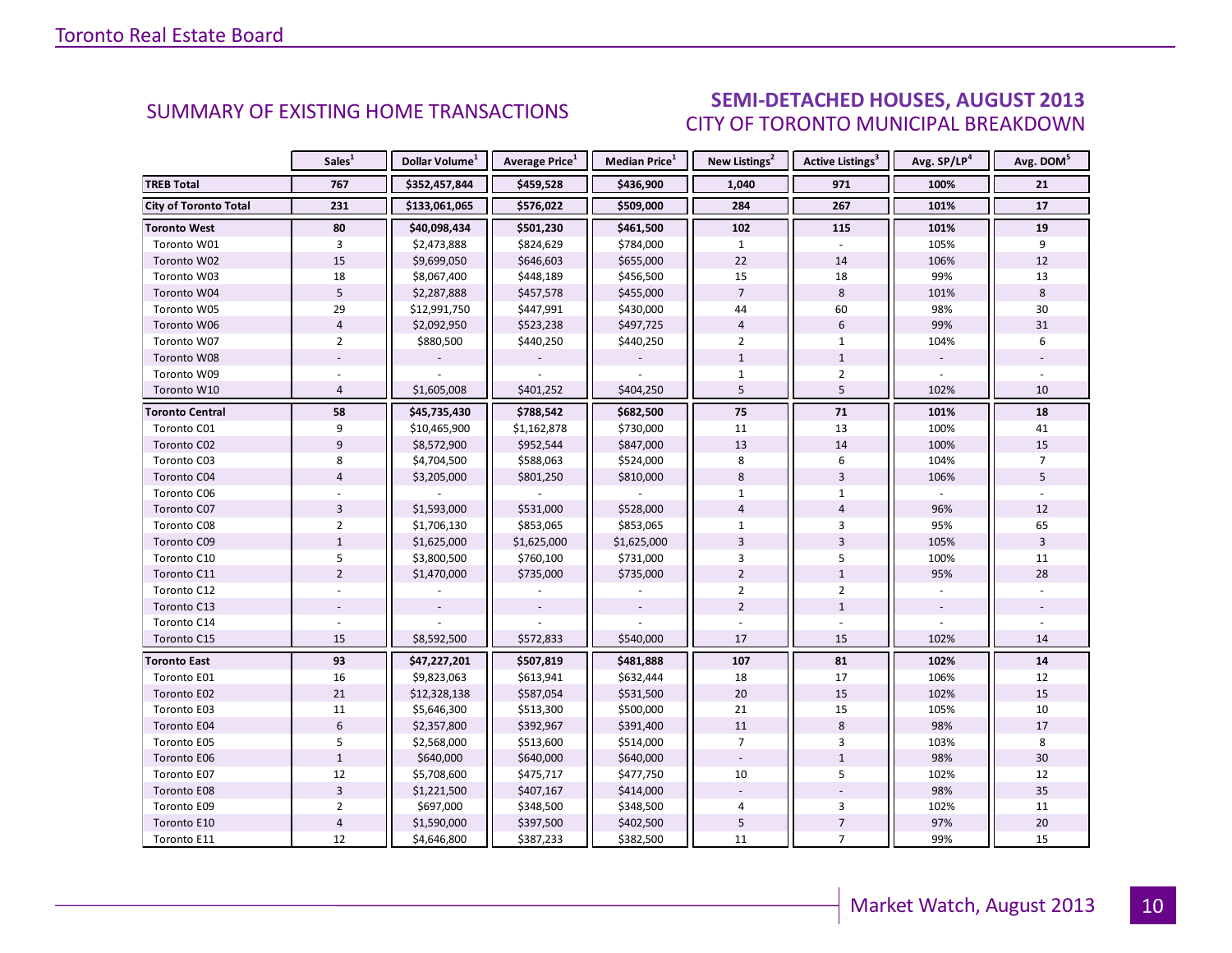#### SUMMARY OF EXISTING HOME TRANSACTIONS **CONDOMINIUM TOWNHOUSES, AUGUST 2013** ALL TREB AREAS

|                                  | Sales <sup>1</sup>       | Dollar Volume <sup>1</sup> | Average Price <sup>1</sup> | Median Price <sup>1</sup> | New Listings <sup>2</sup> | <b>Active Listings<sup>3</sup></b> | Avg. SP/LP4 | Avg. DOM <sup>5</sup> |
|----------------------------------|--------------------------|----------------------------|----------------------------|---------------------------|---------------------------|------------------------------------|-------------|-----------------------|
| <b>TREB Total</b>                | 618                      | \$211,881,867              | \$342,851                  | \$330,000                 | 835                       | 1,143                              | 98%         | 27                    |
| <b>Halton Region</b>             | 38                       | \$12,436,149               | \$327,267                  | \$307,500                 | 58                        | 88                                 | 98%         | 31                    |
| Burlington                       | 11                       | \$3,809,899                | \$346,354                  | \$292,000                 | 23                        | 29                                 | 98%         | 17                    |
| <b>Halton Hills</b>              | $\overline{2}$           | \$478,250                  | \$239,125                  | \$239,125                 | $\overline{7}$            | 11                                 | 98%         | 42                    |
| Milton                           | $\overline{7}$           | \$2,076,000                | \$296,571                  | \$300,000                 | 5                         | $\overline{7}$                     | 97%         | 38                    |
| Oakville                         | 18                       | \$6,072,000                | \$337,333                  | \$349,000                 | 23                        | 41                                 | 98%         | 35                    |
| <b>Peel Region</b>               | 217                      | \$70,825,681               | \$326,386                  | \$330,000                 | 306                       | 413                                | 98%         | 28                    |
| Brampton                         | 46                       | \$12,251,050               | \$266,327                  | \$251,250                 | 69                        | 119                                | 98%         | 36                    |
| Caledon                          | $\overline{2}$           | \$644,000                  | \$322,000                  | \$322,000                 | $\overline{3}$            | $\mathbf{1}$                       | 98%         | 19                    |
| Mississauga                      | 169                      | \$57,930,631               | \$342,785                  | \$355,000                 | 234                       | 293                                | 98%         | 26                    |
| <b>City of Toronto</b>           | 204                      | \$75,462,810               | \$369,916                  | \$350,000                 | 294                       | 393                                | 98%         | 25                    |
| TURN PAGE FOR CITY OF TORONTO    |                          |                            |                            |                           |                           |                                    |             |                       |
| <b>TABLES OR CLICK HERE:</b>     | $\triangleright$         |                            |                            |                           |                           |                                    |             |                       |
| <b>York Region</b>               | 82                       | \$35,842,850               | \$437,108                  | \$408,000                 | 112                       | 172                                | 98%         | 32                    |
| Aurora                           | 8                        | \$4,430,000                | \$553,750                  | \$521,500                 | 10                        | 19                                 | 98%         | 31                    |
| E. Gwillimbury                   |                          |                            |                            |                           |                           |                                    |             |                       |
| Georgina                         | $\mathbf{1}$             | \$151,000                  | \$151,000                  | \$151,000                 |                           | $\mathbf{1}$                       | 94%         | 65                    |
| King                             |                          |                            |                            |                           |                           |                                    |             |                       |
| Markham                          | 42                       | \$16,991,900               | \$404,569                  | \$400,700                 | 51                        | 76                                 | 98%         | 34                    |
| Newmarket                        | $\overline{2}$           | \$645,400                  | \$322,700                  | \$322,700                 | 6                         | 8                                  | 99%         | 22                    |
| Richmond Hill                    | 13                       | \$5,352,800                | \$411,754                  | \$425,000                 | 22                        | 30                                 | 98%         | 39                    |
| Vaughan                          | 16                       | \$8,271,750                | \$516,984                  | \$494,500                 | 23                        | 38                                 | 99%         | 23                    |
| Whitchurch-Stouffville           |                          |                            |                            |                           |                           |                                    |             |                       |
| <b>Durham Region</b>             | 68                       | \$15,500,877               | \$227,954                  | \$234,000                 | 64                        | 67                                 | 99%         | ${\bf 21}$            |
| Ajax                             | 12                       | \$3,321,900                | \$276,825                  | \$283,500                 | 17                        | 14                                 | 100%        | 13                    |
| <b>Brock</b>                     | $\overline{2}$           | \$497,000                  | \$248,500                  | \$248,500                 | $\overline{2}$            | 5                                  | 95%         | 54                    |
| Clarington                       | 5                        | \$994,000                  | \$198,800                  | \$188,000                 |                           | $\overline{4}$                     | 98%         | 29                    |
| Oshawa                           | 21                       | \$3,364,877                | \$160,232                  | \$154,500                 | 15                        | 12                                 | 98%         | 21                    |
| Pickering                        | 17                       | \$4,644,300                | \$273,194                  | \$270,000                 | 20                        | 19                                 | 99%         | 22                    |
| Scugog                           |                          |                            |                            |                           |                           |                                    |             |                       |
| Uxbridge                         | $\mathbf{1}$             | \$320,000                  | \$320,000                  | \$320,000                 | 3                         | 6                                  | 96%         | 23                    |
| Whitby                           | 10                       | \$2,358,800                | \$235,880                  | \$246,500                 | $\overline{7}$            | $\overline{7}$                     | 99%         | 20                    |
| <b>Dufferin County</b>           | $\overline{\phantom{a}}$ | \$1,329,500                | \$189,929                  | \$197,000                 | $\mathbf{1}$              | 6                                  | 97%         | 64                    |
| Orangeville                      | $\overline{7}$           | \$1,329,500                | \$189,929                  | \$197,000                 | $\mathbf{1}$              | 6                                  | 97%         | 64                    |
| <b>Simcoe County</b>             | $\overline{2}$           | \$484,000                  | \$242,000                  | \$242,000                 | $\overline{\phantom{a}}$  | $\overline{4}$                     | 98%         | 28                    |
| Adjala-Tosorontio                |                          |                            |                            |                           |                           |                                    |             |                       |
| <b>Bradford West Gwillimbury</b> | $\overline{2}$           | \$484,000                  | \$242,000                  | \$242,000                 |                           |                                    | 98%         | 28                    |
| Essa                             |                          |                            |                            |                           |                           |                                    |             |                       |
| Innisfil                         |                          |                            |                            |                           |                           |                                    |             |                       |
| New Tecumseth                    |                          |                            |                            |                           |                           | $\overline{4}$                     |             |                       |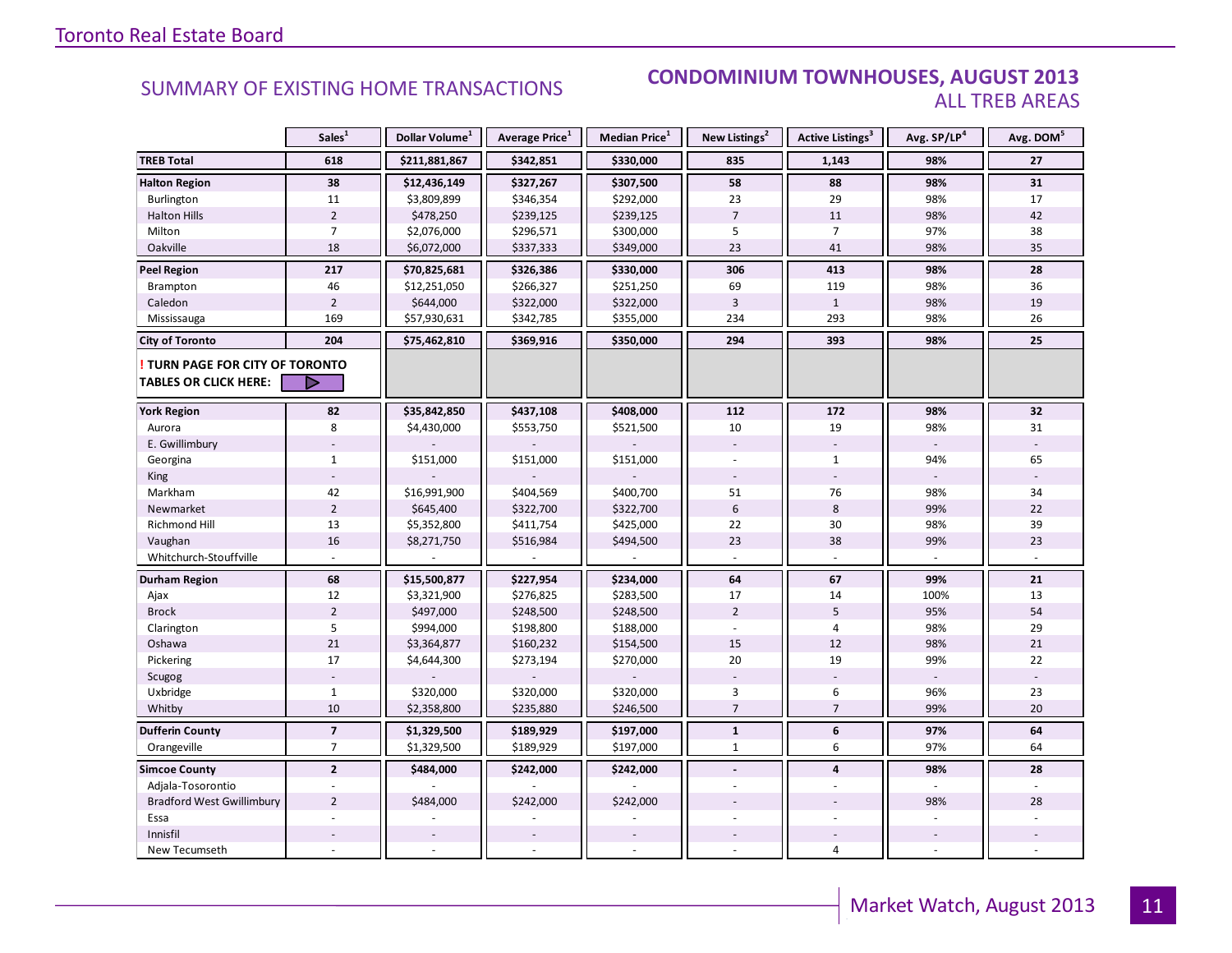#### ALIGUST 2012 CITY OF TORONTO MUNICIPAL BREAKDOWN SUMMARY OF EXISTING HOME TRANSACTIONS **CONDOMINIUM TOWNHOUSES, AUGUST 2013**

<span id="page-11-0"></span>

|                              | Sales <sup>1</sup> | Dollar Volume <sup>1</sup> | Average Price <sup>1</sup> | Median Price <sup>1</sup> | New Listings <sup>2</sup> | Active Listings <sup>3</sup> | Avg. SP/LP <sup>4</sup> | Avg. DOM <sup>5</sup> |
|------------------------------|--------------------|----------------------------|----------------------------|---------------------------|---------------------------|------------------------------|-------------------------|-----------------------|
| <b>TREB Total</b>            | 618                | \$211,881,867              | \$342,851                  | \$330,000                 | 835                       | 1,143                        | 98%                     | 27                    |
| <b>City of Toronto Total</b> | 204                | \$75,462,810               | \$369,916                  | \$350,000                 | 294                       | 393                          | 98%                     | 25                    |
| <b>Toronto West</b>          | 60                 | \$21,103,230               | \$351,721                  | \$328,000                 | 77                        | 105                          | 98%                     | 30                    |
| Toronto W01                  | 4                  | \$1,745,900                | \$436,475                  | \$447,500                 | 4                         | 4                            | 100%                    | 20                    |
| Toronto W02                  | 6                  | \$2,495,000                | \$415,833                  | \$421,500                 | $\overline{4}$            | $\overline{2}$               | 98%                     | 22                    |
| Toronto W03                  | $\overline{4}$     | \$1,280,900                | \$320,225                  | \$321,000                 | $\mathbf{1}$              | 3                            | 99%                     | 47                    |
| Toronto W04                  | 10                 | \$3,233,500                | \$323,350                  | \$338,000                 | $\overline{4}$            | 9                            | 99%                     | 25                    |
| Toronto W05                  | 14                 | \$3,590,900                | \$256,493                  | \$260,000                 | 28                        | 37                           | 97%                     | 40                    |
| Toronto W06                  | $5\overline{5}$    | \$2,633,900                | \$526,780                  | \$574,000                 | 6                         | 8                            | 99%                     | 30                    |
| Toronto W07                  |                    |                            |                            |                           |                           |                              |                         |                       |
| Toronto W08                  | 8                  | \$3,355,999                | \$419,500                  | \$449,000                 | 11                        | 17                           | 98%                     | 28                    |
| Toronto W09                  | 4                  | \$1,751,000                | \$437,750                  | \$344,500                 | 4                         | 3                            | 97%                     | 19                    |
| Toronto W10                  | 5                  | \$1,016,131                | \$203,226                  | \$208,000                 | 15                        | 22                           | 94%                     | 30                    |
| <b>Toronto Central</b>       | 69                 | \$30,996,000               | \$449,217                  | \$409,900                 | 101                       | 142                          | 99%                     | 22                    |
| Toronto C01                  | 18                 | \$7,828,700                | \$434,928                  | \$417,500                 | 22                        | 36                           | 98%                     | 23                    |
| Toronto C02                  | $\mathbf{1}$       | \$391,000                  | \$391,000                  | \$391,000                 | $\overline{3}$            | $\overline{7}$               | 101%                    | 13                    |
| Toronto C03                  |                    |                            |                            |                           |                           | $\mathbf{1}$                 |                         |                       |
| Toronto C04                  | $\mathbf{1}$       | \$425,000                  | \$425,000                  | \$425,000                 | $\mathbf{1}$              | $\overline{2}$               | 96%                     | 57                    |
| Toronto C06                  |                    |                            |                            |                           |                           | 4                            |                         |                       |
| Toronto C07                  | 5                  | \$1,938,500                | \$387,700                  | \$378,500                 | $\overline{4}$            | $\overline{3}$               | 98%                     | 18                    |
| Toronto C08                  | 5                  | \$3,006,000                | \$601,200                  | \$661,000                 | 3                         | 9                            | 98%                     | 31                    |
| Toronto C09                  |                    |                            |                            |                           | $\mathbf{1}$              | $\overline{2}$               |                         |                       |
| Toronto C10                  | $\mathbf{1}$       | \$386,000                  | \$386,000                  | \$386,000                 | $\overline{2}$            | $\overline{4}$               | 98%                     | 4                     |
| Toronto C11                  | $\overline{2}$     | \$523,000                  | \$261,500                  | \$261,500                 | 3                         | $\mathbf{1}$                 | 99%                     | 6                     |
| Toronto C12                  | $\overline{2}$     | \$1,140,000                | \$570,000                  | \$570,000                 | 4                         | 9                            | 98%                     | 17                    |
| Toronto C13                  | $\overline{3}$     | \$1,583,000                | \$527,667                  | \$575,000                 | $\overline{2}$            | $\overline{2}$               | 98%                     | 40                    |
| Toronto C14                  | 9                  | \$4,810,500                | \$534,500                  | \$590,000                 | 26                        | 27                           | 98%                     | 28                    |
| Toronto C15                  | 22                 | \$8,964,300                | \$407,468                  | \$377,250                 | 30                        | 35                           | 100%                    | 18                    |
| <b>Toronto East</b>          | 75                 | \$23,363,580               | \$311,514                  | \$309,000                 | 116                       | 146                          | 99%                     | 22                    |
| Toronto E01                  | 5                  | \$2,637,000                | \$527,400                  | \$360,000                 | $\overline{7}$            | 11                           | 100%                    | 11                    |
| Toronto E02                  | $\overline{4}$     | \$1,924,400                | \$481,100                  | \$481,750                 | $\mathbf{1}$              | $\overline{3}$               | 100%                    | 29                    |
| Toronto E03                  | 4                  | \$1,098,000                | \$274,500                  | \$280,000                 | $\mathbf{1}$              | $\mathbf{1}$                 | 98%                     | 24                    |
| Toronto E04                  | $\overline{3}$     | \$948,000                  | \$316,000                  | \$368,000                 | 17                        | 22                           | 97%                     | 44                    |
| Toronto E05                  | 16                 | \$5,249,500                | \$328,094                  | \$326,000                 | 20                        | 16                           | 98%                     | 17                    |
| Toronto E06                  |                    |                            |                            |                           |                           |                              |                         |                       |
| Toronto E07                  | 9                  | \$3,111,500                | \$345,722                  | \$329,000                 | 11                        | 14                           | 99%                     | 22                    |
| Toronto E08                  | 3                  | \$781,500                  | \$260,500                  | \$284,500                 | $6\,$                     | 8                            | 97%                     | 22                    |
| Toronto E09                  | 9                  | \$2,012,300                | \$223,589                  | \$272,000                 | 18                        | 22                           | 98%                     | 22                    |
| Toronto E10                  | $\overline{3}$     | \$618,000                  | \$206,000                  | \$255,000                 | 12                        | 23                           | 100%                    | 36                    |
| Toronto E11                  | 19                 | \$4,983,380                | \$262,283                  | \$242,900                 | 23                        | 26                           | 97%                     | 24                    |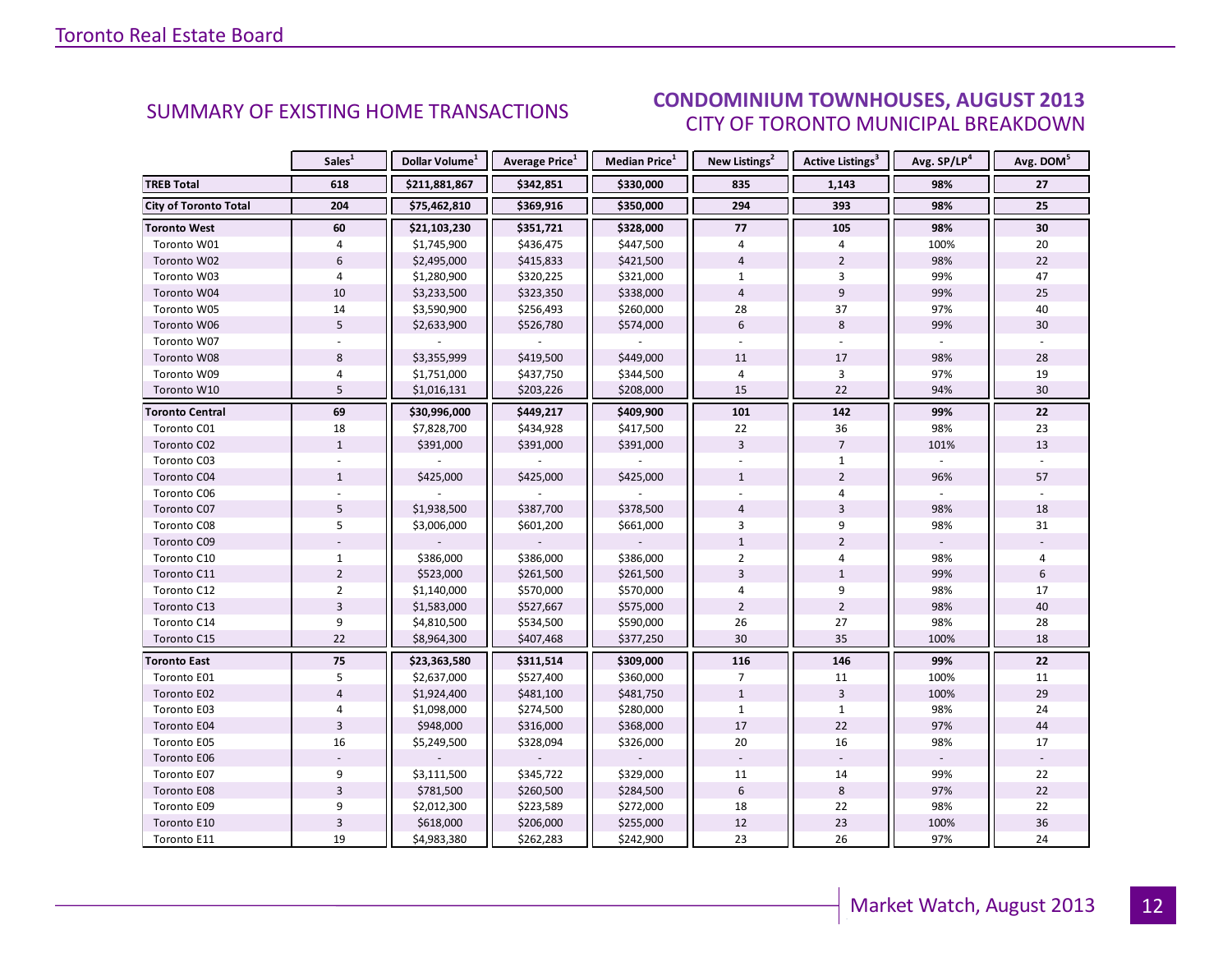#### **Industrial Leasing SUMMARY OF EXISTING HOME TRANSACTIONS CONDOMINIUM APARTMENT, AUGUST 2013** ALL TREB AREAS

|                                                               | Sales <sup>1</sup> | Dollar Volume <sup>1</sup> | Average Price <sup>1</sup> | Median Price <sup>1</sup> | New Listings <sup>2</sup> | Active Listings <sup>3</sup> | Avg. SP/LP <sup>4</sup> | Avg. DOM <sup>5</sup> |
|---------------------------------------------------------------|--------------------|----------------------------|----------------------------|---------------------------|---------------------------|------------------------------|-------------------------|-----------------------|
| <b>TREB Total</b>                                             | 1,786              | \$606,367,591              | \$339,512                  | \$306,000                 | 3,393                     | 6,383                        | 97%                     | 37                    |
| <b>Halton Region</b>                                          | 45                 | \$16,105,100               | \$357,891                  | \$300,000                 | 80                        | 168                          | 97%                     | 53                    |
| Burlington                                                    | 15                 | \$4,529,500                | \$301,967                  | \$267,000                 | 32                        | 61                           | 97%                     | 39                    |
| <b>Halton Hills</b>                                           | $\overline{2}$     | \$647,000                  | \$323,500                  | \$323,500                 | $\mathbf{1}$              | $\mathbf{1}$                 | 108%                    | 9                     |
| Milton                                                        | 6                  | \$1,730,000                | \$288,333                  | \$307,000                 | 9                         | 20                           | 97%                     | 65                    |
| Oakville                                                      | 22                 | \$9,198,600                | \$418,118                  | \$352,500                 | 38                        | 86                           | 97%                     | 64                    |
| <b>Peel Region</b>                                            | 242                | \$60,930,232               | \$251,778                  | \$235,500                 | 547                       | 1,027                        | 97%                     | 38                    |
| Brampton                                                      | 44                 | \$9,559,700                | \$217,266                  | \$223,250                 | 79                        | 154                          | 97%                     | 40                    |
| Caledon                                                       | $\mathbf{1}$       | \$450,000                  | \$450,000                  | \$450,000                 | $\overline{3}$            | $\overline{4}$               | 98%                     | 26                    |
| Mississauga                                                   | 197                | \$50,920,532               | \$258,480                  | \$240,000                 | 465                       | 869                          | 97%                     | 38                    |
| <b>City of Toronto</b>                                        | 1,280              | \$457,692,171              | \$357,572                  | \$323,000                 | 2,365                     | 4,413                        | 97%                     | 36                    |
| TURN PAGE FOR CITY OF TORONTO<br><b>TABLES OR CLICK HERE:</b> | ▶                  |                            |                            |                           |                           |                              |                         |                       |
| <b>York Region</b>                                            | 169                | \$60,016,188               | \$355,125                  | \$325,000                 | 343                       | 676                          | 97%                     | 38                    |
| Aurora                                                        | $\overline{4}$     | \$1,851,900                | \$462,975                  | \$413,500                 | 8                         | 36                           | 99%                     | 43                    |
| E. Gwillimbury                                                |                    |                            |                            |                           |                           | $\mathbf{1}$                 |                         |                       |
| Georgina                                                      |                    |                            |                            |                           | 3                         | $\overline{4}$               |                         |                       |
| King                                                          |                    |                            |                            |                           | $\overline{2}$            | 20                           |                         |                       |
| Markham                                                       | 57                 | \$22,494,188               | \$394,635                  | \$328,000                 | 140                       | 242                          | 96%                     | 40                    |
| Newmarket                                                     | $\overline{4}$     | \$878,000                  | \$219,500                  | \$211,500                 | 5                         | $\overline{4}$               | 97%                     | 36                    |
| Richmond Hill                                                 | 43                 | \$13,273,300               | \$308,681                  | \$295,000                 | 78                        | 153                          | 97%                     | 38                    |
| Vaughan                                                       | 59                 | \$20,623,800               | \$349,556                  | \$330,000                 | 102                       | 203                          | 97%                     | 33                    |
| Whitchurch-Stouffville                                        | $\overline{2}$     | \$895,000                  | \$447,500                  | \$447,500                 | 5                         | 13                           | 96%                     | 111                   |
| Durham Region                                                 | 46                 | \$10,916,000               | \$237,304                  | \$212,500                 | 55                        | 81                           | 97%                     | 34                    |
| Ajax                                                          | $\overline{4}$     | \$804,000                  | \$201,000                  | \$209,000                 | 14                        | 14                           | 98%                     | 15                    |
| <b>Brock</b>                                                  |                    |                            |                            |                           |                           | $\mathbf{1}$                 |                         |                       |
| Clarington                                                    | 9                  | \$1,563,500                | \$173,722                  | \$174,000                 | 8                         | 15                           | 97%                     | 46                    |
| Oshawa                                                        | 11                 | \$2,465,700                | \$224,155                  | \$176,200                 | $\overline{9}$            | 17                           | 97%                     | 35                    |
| Pickering                                                     | 14                 | \$3,875,300                | \$276,807                  | \$304,250                 | 15                        | 18                           | 98%                     | 30                    |
| Scugog                                                        |                    |                            |                            |                           | $\mathbf{1}$              | $\mathbf 1$                  |                         |                       |
| Uxbridge                                                      | $1\,$              | \$280,000                  | \$280,000                  | \$280,000                 | $\mathbf{1}$              | 5                            | 93%                     | 44                    |
| Whitby                                                        | $\overline{7}$     | \$1,927,500                | \$275,357                  | \$222,000                 | $\overline{7}$            | 10                           | 97%                     | 33                    |
| <b>Dufferin County</b>                                        | $\mathbf{2}$       | \$353,000                  | \$176,500                  | \$176,500                 | $\blacksquare$            | 6                            | 97%                     | 72                    |
| Orangeville                                                   | $\overline{2}$     | \$353,000                  | \$176,500                  | \$176,500                 |                           | 6                            | 97%                     | 72                    |
| <b>Simcoe County</b>                                          | $\overline{2}$     | \$354,900                  | \$177,450                  | \$177,450                 | $\overline{\mathbf{3}}$   | 12                           | 98%                     | 119                   |
| Adjala-Tosorontio                                             |                    |                            |                            |                           |                           |                              |                         |                       |
| <b>Bradford West Gwillimbury</b>                              |                    |                            |                            |                           |                           |                              |                         |                       |
| Essa                                                          |                    |                            |                            |                           |                           |                              |                         |                       |
| Innisfil                                                      |                    |                            |                            |                           |                           |                              |                         |                       |
| New Tecumseth                                                 | $\overline{2}$     | \$354,900                  | \$177,450                  | \$177,450                 | 3                         | 12                           | 98%                     | 119                   |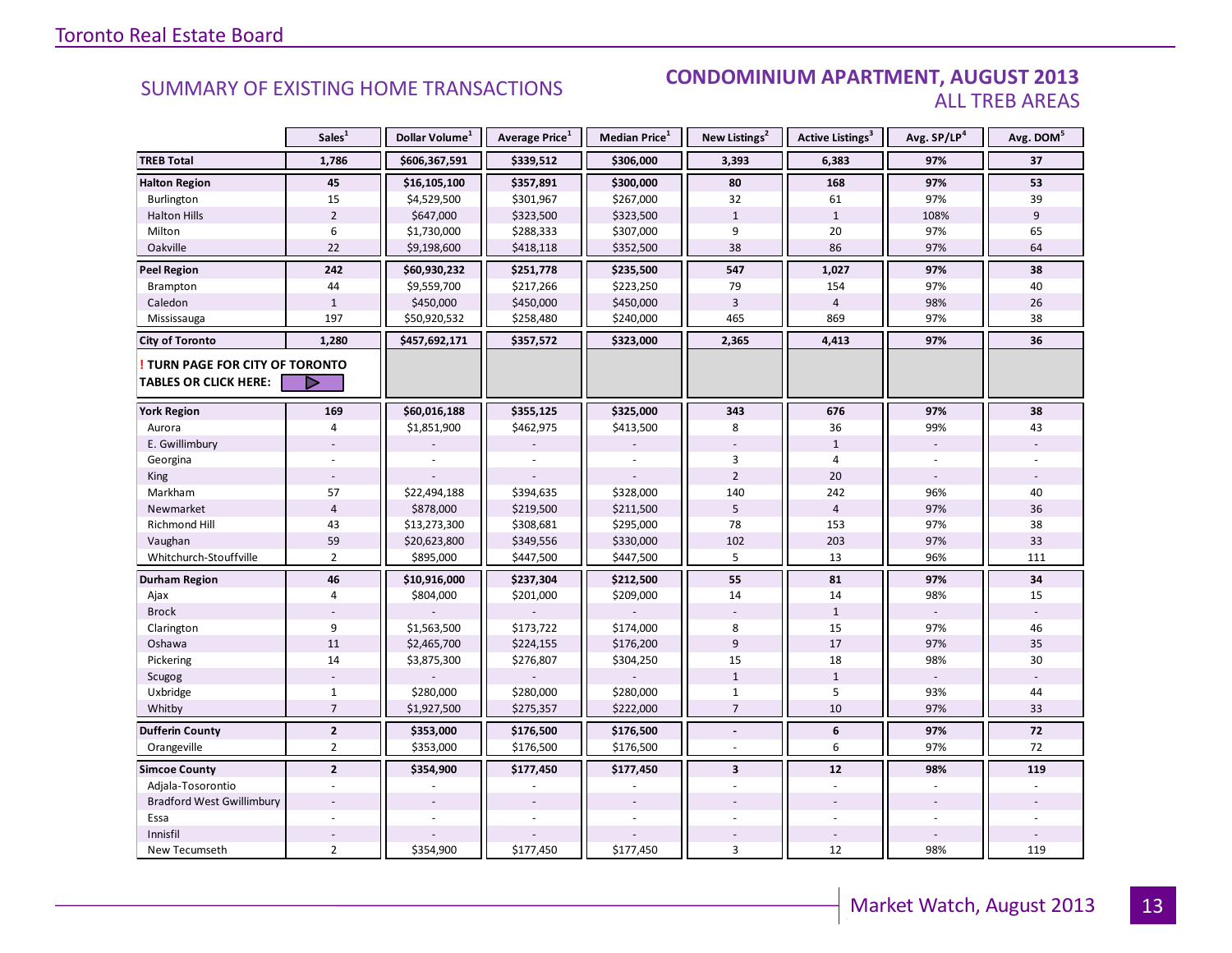#### $\overline{I}$  and  $\overline{I}$  and  $\overline{I}$  and  $\overline{I}$ CITY OF TORONTO MUNICIPAL BREAKDOWN SUMMARY OF EXISTING HOME TRANSACTIONS **CONDOMINIUM APARTMENT, AUGUST 2013**

<span id="page-13-0"></span>

|                              | Sales <sup>1</sup> | Dollar Volume <sup>1</sup> | <b>Average Price</b> <sup>1</sup> | Median Price <sup>1</sup> | New Listings <sup>2</sup> | Active Listings <sup>3</sup> | Avg. SP/LP <sup>4</sup> | Avg. DOM <sup>5</sup> |
|------------------------------|--------------------|----------------------------|-----------------------------------|---------------------------|---------------------------|------------------------------|-------------------------|-----------------------|
| <b>TREB Total</b>            | 1,786              | \$606,367,591              | \$339,512                         | \$306,000                 | 3,393                     | 6,383                        | 97%                     | 37                    |
| <b>City of Toronto Total</b> | 1,280              | \$457,692,171              | \$357,572                         | \$323,000                 | 2,365                     | 4,413                        | 97%                     | 36                    |
| <b>Toronto West</b>          | 279                | \$84,176,687               | \$301,709                         | \$276,000                 | 524                       | 1,003                        | 97%                     | 39                    |
| Toronto W01                  | 22                 | \$10,062,788               | \$457,399                         | \$397,000                 | 62                        | 81                           | 99%                     | 30                    |
| Toronto W02                  | 17                 | \$5,998,300                | \$352,841                         | \$344,000                 | 24                        | 42                           | 97%                     | 20                    |
| Toronto W03                  | 6                  | \$1,747,500                | \$291,250                         | \$296,250                 | 11                        | 11                           | 98%                     | 28                    |
| Toronto W04                  | 25                 | \$5,373,800                | \$214,952                         | \$187,000                 | 32                        | 67                           | 98%                     | 29                    |
| Toronto W05                  | 32                 | \$6,923,000                | \$216,344                         | \$195,000                 | 49                        | 100                          | 97%                     | 51                    |
| Toronto W06                  | 65                 | \$25,053,900               | \$385,445                         | \$325,000                 | 135                       | 317                          | 97%                     | 46                    |
| Toronto W07                  | 5                  | \$2,217,500                | \$443,500                         | \$510,000                 | 6                         | 11                           | 95%                     | 37                    |
| Toronto W08                  | 63                 | \$18,745,699               | \$297,551                         | \$270,000                 | 107                       | 183                          | 98%                     | 36                    |
| Toronto W09                  | 14                 | \$3,139,000                | \$224,214                         | \$254,000                 | 27                        | 58                           | 96%                     | 40                    |
| Toronto W10                  | 30                 | \$4,915,200                | \$163,840                         | \$161,500                 | 71                        | 133                          | 96%                     | 41                    |
| Toronto Central              | 783                | \$322,714,596              | \$412,151                         | \$368,000                 | 1,505                     | 2,791                        | 97%                     | 36                    |
| Toronto C01                  | 300                | \$133,214,153              | \$444,047                         | \$387,000                 | 590                       | 1,164                        | 97%                     | 36                    |
| Toronto C02                  | 28                 | \$19,944,428               | \$712,301                         | \$494,450                 | 53                        | 156                          | 97%                     | 35                    |
| Toronto C03                  | 3                  | \$885,000                  | \$295,000                         | \$310,000                 | 10                        | 16                           | 94%                     | 56                    |
| Toronto C04                  | 12                 | \$7,029,000                | \$585,750                         | \$333,500                 | 25                        | 27                           | 97%                     | 32                    |
| Toronto C06                  | 10                 | \$3,631,100                | \$363,110                         | \$367,000                 | 14                        | 45                           | 98%                     | 31                    |
| Toronto C07                  | 49                 | \$16,976,300               | \$346,455                         | \$323,000                 | 146                       | 220                          | 98%                     | 38                    |
| Toronto C08                  | 134                | \$53,287,750               | \$397,670                         | \$394,500                 | 174                       | 306                          | 98%                     | 35                    |
| Toronto C09                  | $\overline{7}$     | \$3,455,000                | \$493,571                         | \$440,000                 | 14                        | 20                           | 101%                    | 28                    |
| Toronto C10                  | 27                 | \$12,246,400               | \$453,570                         | \$440,000                 | 42                        | 57                           | 98%                     | 35                    |
| Toronto C11                  | 23                 | \$4,982,400                | \$216,626                         | \$193,000                 | 29                        | 44                           | 98%                     | 26                    |
| Toronto C12                  | $\overline{7}$     | \$3,680,000                | \$525,714                         | \$525,000                 | 15                        | 31                           | 96%                     | 56                    |
| Toronto C13                  | 32                 | \$9,892,780                | \$309,149                         | \$258,000                 | 41                        | 74                           | 98%                     | 32                    |
| Toronto C14                  | 104                | \$38,365,310               | \$368,897                         | \$344,000                 | 230                       | 410                          | 97%                     | 39                    |
| Toronto C15                  | 47                 | \$15,124,975               | \$321,808                         | \$303,000                 | 122                       | 221                          | 98%                     | 37                    |
| <b>Toronto East</b>          | 218                | \$50,800,888               | \$233,032                         | \$226,250                 | 336                       | 619                          | 97%                     | 34                    |
| Toronto E01                  | 8                  | \$2,932,500                | \$366,563                         | \$291,000                 | 18                        | 34                           | 99%                     | 30                    |
| Toronto E02                  | 5                  | \$3,048,000                | \$609,600                         | \$490,000                 | $\overline{9}$            | 18                           | 98%                     | 43                    |
| Toronto E03                  | 6                  | \$1,644,000                | \$274,000                         | \$160,500                 | 10                        | 16                           | 98%                     | 31                    |
| Toronto E04                  | 40                 | \$7,641,800                | \$191,045                         | \$173,000                 | 47                        | 86                           | 96%                     | 38                    |
| Toronto E05                  | 39                 | \$9,595,438                | \$246,037                         | \$235,000                 | 50                        | 69                           | 97%                     | 31                    |
| Toronto E06                  |                    |                            |                                   |                           | $\overline{2}$            | $\overline{3}$               |                         |                       |
| Toronto E07                  | 35                 | \$7,984,150                | \$228,119                         | \$233,500                 | 47                        | 111                          | 97%                     | 31                    |
| Toronto E08                  | 11                 | \$1,942,700                | \$176,609                         | \$163,000                 | 29                        | 52                           | 98%                     | 29                    |
| Toronto E09                  | 51                 | \$12,125,600               | \$237,757                         | \$238,500                 | 91                        | 160                          | 97%                     | 32                    |
| Toronto E10                  | $\boldsymbol{6}$   | \$971,900                  | \$161,983                         | \$170,500                 | 10                        | 15                           | 98%                     | 60                    |
| Toronto E11                  | 17                 | \$2,914,800                | \$171,459                         | \$170,000                 | 23                        | 55                           | 96%                     | 42                    |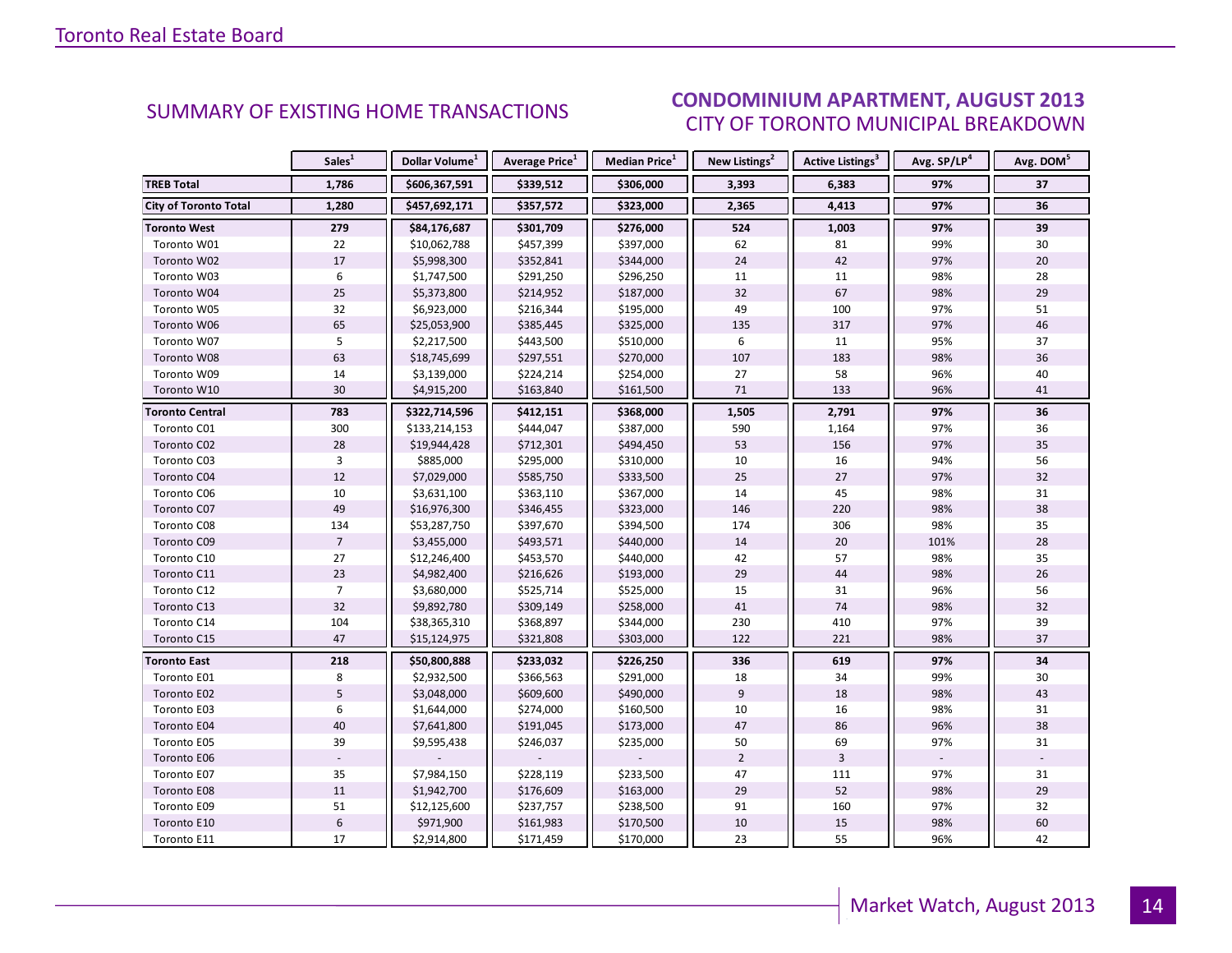### LINK, AUGUST 2013 ALL TREB AREAS

|                                                               | Sales <sup>1</sup>      | Dollar Volume <sup>1</sup> | Average Price <sup>1</sup> | Median Price <sup>1</sup> | New Listings <sup>2</sup> | Active Listings <sup>3</sup> | Avg. SP/LP <sup>4</sup>  | Avg. DOM <sup>5</sup> |
|---------------------------------------------------------------|-------------------------|----------------------------|----------------------------|---------------------------|---------------------------|------------------------------|--------------------------|-----------------------|
| <b>TREB Total</b>                                             | 135                     | \$61,782,464               | \$457,648                  | \$470,000                 | 154                       | 125                          | 100%                     | 22                    |
| <b>Halton Region</b>                                          | 5 <sup>5</sup>          | \$2,070,000                | \$414,000                  | \$425,000                 | 8                         | 8                            | 97%                      | 41                    |
| Burlington                                                    | $\overline{3}$          | \$1,231,000                | \$410,333                  | \$435,000                 | ä,                        | $\mathbf{1}$                 | 97%                      | 50                    |
| <b>Halton Hills</b>                                           |                         |                            |                            |                           |                           |                              |                          |                       |
| Milton                                                        |                         |                            |                            |                           | $\overline{2}$            | $\overline{4}$               |                          |                       |
| Oakville                                                      | $\overline{2}$          | \$839,000                  | \$419,500                  | \$419,500                 | 6                         | $\overline{3}$               | 97%                      | 28                    |
| <b>Peel Region</b>                                            | ${\bf 14}$              | \$6,484,000                | \$463,143                  | \$474,000                 | 17                        | 15                           | 98%                      | 20                    |
| Brampton                                                      | 3                       | \$1,142,500                | \$380,833                  | \$361,500                 | 4                         | 6                            | 96%                      | 18                    |
| Caledon                                                       | $\mathbf{1}$            | \$462,500                  | \$462,500                  | \$462,500                 |                           | $\mathbf{1}$                 | 97%                      | 30                    |
| Mississauga                                                   | 10                      | \$4,879,000                | \$487,900                  | \$489,000                 | 13                        | 8                            | 98%                      | 20                    |
| <b>City of Toronto</b>                                        | 11                      | \$5,374,000                | \$488,545                  | \$495,000                 | 15                        | 12                           | 100%                     | 16                    |
| TURN PAGE FOR CITY OF TORONTO<br><b>TABLES OR CLICK HERE:</b> | ⋗                       |                            |                            |                           |                           |                              |                          |                       |
| <b>York Region</b>                                            | 63                      | \$34,765,026               | \$551,826                  | \$545,000                 | 66                        | 51                           | 100%                     | 21                    |
| Aurora                                                        | 3                       | \$1,431,000                | \$477,000                  | \$546,000                 | $\overline{2}$            |                              | 101%                     | 10                    |
| E. Gwillimbury                                                |                         |                            |                            |                           |                           |                              |                          |                       |
| Georgina                                                      |                         |                            |                            |                           |                           |                              |                          |                       |
| King                                                          |                         |                            |                            |                           | $\mathbf{1}$              | $\overline{2}$               | $\overline{\phantom{a}}$ |                       |
| Markham                                                       | 50                      | \$27,597,026               | \$551,941                  | \$549,000                 | 48                        | 33                           | 100%                     | 20                    |
| Newmarket                                                     |                         |                            |                            |                           | $\mathbf{1}$              | $\mathbf{1}$                 |                          |                       |
| <b>Richmond Hill</b>                                          | 6                       | \$3,433,000                | \$572,167                  | \$542,500                 | 4                         | 6                            | 98%                      | 44                    |
| Vaughan                                                       | $\overline{4}$          | \$2,304,000                | \$576,000                  | \$578,000                 | 10                        | $\overline{9}$               | 99%                      | 11                    |
| Whitchurch-Stouffville                                        |                         |                            |                            |                           |                           |                              |                          |                       |
| <b>Durham Region</b>                                          | 33                      | \$10,304,738               | \$312,265                  | \$310,000                 | 38                        | 25                           | 99%                      | ${\bf 19}$            |
| Ajax                                                          | 3                       | \$950,500                  | \$316,833                  | \$312,500                 | 6                         | 4                            | 98%                      | 10                    |
| <b>Brock</b>                                                  |                         |                            |                            |                           |                           |                              |                          |                       |
| Clarington                                                    | 9                       | \$2,595,050                | \$288,339                  | \$267,500                 | 12                        | 9                            | 100%                     | 19                    |
| Oshawa                                                        | $\overline{7}$          | \$1,806,788                | \$258,113                  | \$255,000                 | $\overline{3}$            | $\overline{2}$               | 101%                     | 22                    |
| Pickering                                                     | 3                       | \$1,128,000                | \$376,000                  | \$378,000                 | $\mathbf{1}$              | $\mathbf{1}$                 | 100%                     | 39                    |
| Scugog                                                        |                         |                            |                            |                           |                           |                              |                          |                       |
| Uxbridge                                                      | $\overline{2}$          | \$703,000                  | \$351,500                  | \$351,500                 | $\overline{2}$            | $1\,$                        | 98%                      | 25                    |
| Whitby                                                        | 9                       | \$3,121,400                | \$346,822                  | \$343,000                 | 14                        | 8                            | 99%                      | 11                    |
| <b>Dufferin County</b>                                        | $\overline{\mathbf{4}}$ | \$1,188,200                | \$297,050                  | \$299,950                 | $\overline{2}$            | $\mathbf{2}$                 | 99%                      | 39                    |
| Orangeville                                                   | 4                       | \$1,188,200                | \$297,050                  | \$299,950                 | $\overline{2}$            | $\overline{2}$               | 99%                      | 39                    |
| <b>Simcoe County</b>                                          | 5                       | \$1,596,500                | \$319,300                  | \$315,000                 | 8                         | 12                           | 97%                      | 56                    |
| Adjala-Tosorontio                                             |                         |                            |                            |                           |                           |                              |                          |                       |
| <b>Bradford West Gwillimbury</b>                              | $\overline{3}$          | \$1,070,000                | \$356,667                  | \$365,000                 | $\overline{4}$            | $\overline{7}$               | 97%                      | 57                    |
| Essa                                                          | $\mathbf{1}$            | \$271,500                  | \$271,500                  | \$271,500                 | 3                         | $\overline{2}$               | 97%                      | 11                    |
| Innisfil                                                      |                         |                            |                            |                           |                           | $\mathbf 2$                  |                          |                       |
| New Tecumseth                                                 | $\mathbf{1}$            | \$255,000                  | \$255,000                  | \$255,000                 | $\mathbf{1}$              | $\mathbf{1}$                 | 98%                      | 96                    |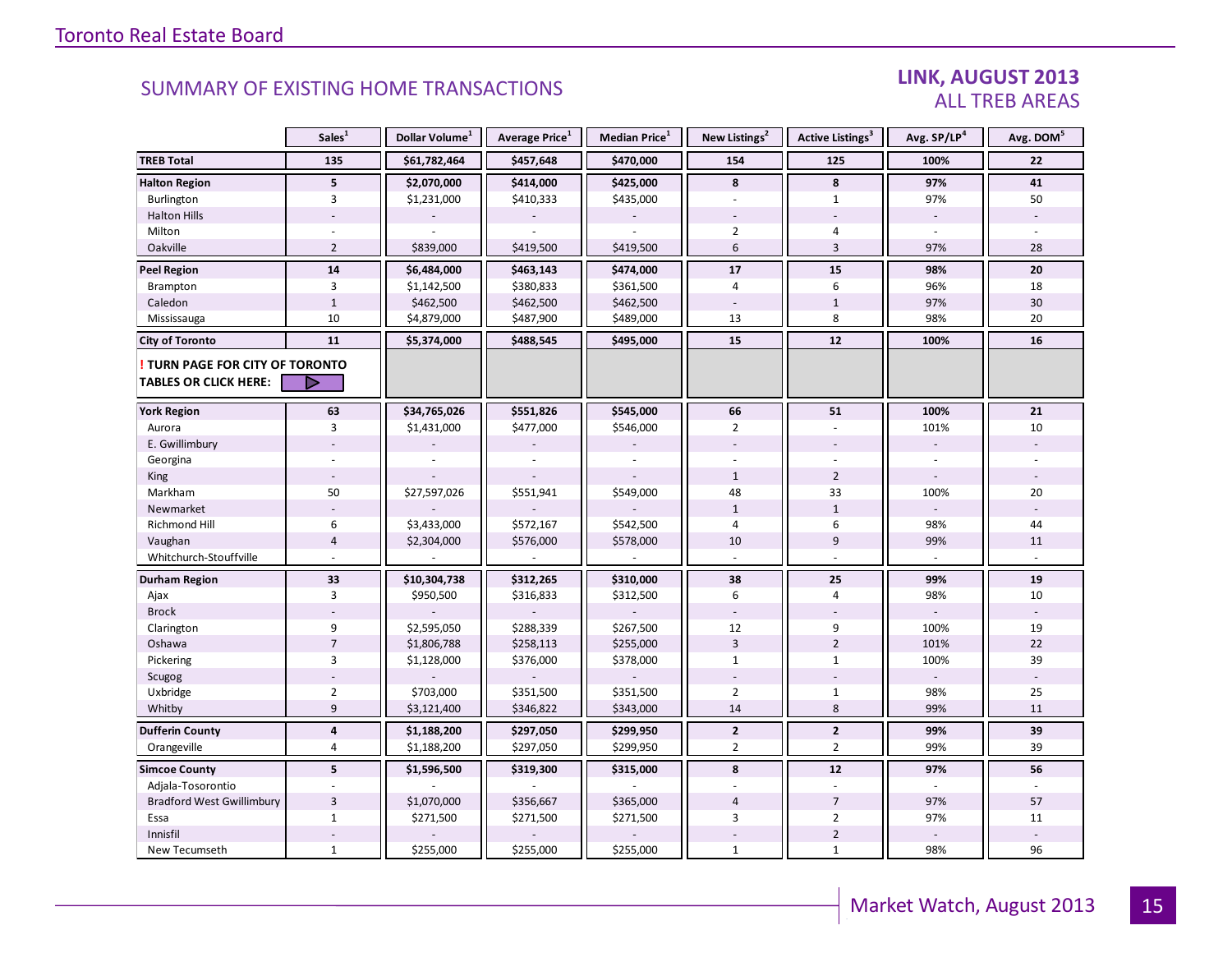### LINK, AUGUST 2013 CITY OF TORONTO MUNICIPAL BREAKDOWN

<span id="page-15-0"></span>

|                              | Sales <sup>1</sup>       | Dollar Volume <sup>1</sup> | <b>Average Price</b> <sup>1</sup> | <b>Median Price</b> <sup>1</sup> | New Listings <sup>2</sup> | <b>Active Listings<sup>3</sup></b> | Avg. SP/LP <sup>4</sup>  | Avg. DOM <sup>5</sup> |
|------------------------------|--------------------------|----------------------------|-----------------------------------|----------------------------------|---------------------------|------------------------------------|--------------------------|-----------------------|
| <b>TREB Total</b>            | 135                      | \$61,782,464               | \$457,648                         | \$470,000                        | 154                       | 125                                | 100%                     | 22                    |
| <b>City of Toronto Total</b> | 11                       | \$5,374,000                | \$488,545                         | \$495,000                        | 15                        | $12$                               | 100%                     | 16                    |
| <b>Toronto West</b>          | $\mathbf{1}$             | \$382,000                  | \$382,000                         | \$382,000                        | $\mathbf{1}$              | $\mathbf{1}$                       | 96%                      | $6\phantom{1}$        |
| Toronto W01                  |                          |                            |                                   |                                  |                           |                                    |                          |                       |
| Toronto W02                  |                          | $\sim$                     | $\overline{a}$                    | $\overline{a}$                   |                           |                                    |                          |                       |
| Toronto W03                  | ÷.                       | $\sim$                     | $\bar{a}$                         | $\sim$                           | ÷.                        | ÷.                                 |                          |                       |
| Toronto W04                  |                          |                            |                                   |                                  |                           |                                    |                          |                       |
| Toronto W05                  |                          |                            |                                   |                                  |                           |                                    |                          |                       |
| Toronto W06                  |                          | $\sim$                     | $\overline{\phantom{a}}$          |                                  |                           |                                    |                          |                       |
| Toronto W07                  | ٠                        | $\sim$                     |                                   | $\sim$                           | $\sim$                    | ÷.                                 |                          |                       |
| Toronto W08                  |                          |                            |                                   |                                  |                           |                                    |                          |                       |
| Toronto W09                  |                          |                            |                                   |                                  |                           |                                    |                          |                       |
| Toronto W10                  | $\mathbf{1}$             | \$382,000                  | \$382,000                         | \$382,000                        | $\mathbf{1}$              | $\mathbf{1}$                       | 96%                      | 6                     |
| <b>Toronto Central</b>       | $\mathbf{1}$             | \$553,000                  | \$553,000                         | \$553,000                        | $\mathbf{1}$              | $\mathbf{1}$                       | 99%                      | 18                    |
| Toronto C01                  |                          |                            |                                   |                                  |                           |                                    |                          |                       |
| Toronto C02                  |                          |                            |                                   |                                  |                           |                                    |                          |                       |
| Toronto C03                  |                          |                            |                                   |                                  |                           |                                    |                          |                       |
| Toronto C04                  |                          |                            |                                   |                                  |                           |                                    |                          |                       |
| Toronto C06                  |                          |                            |                                   |                                  |                           |                                    |                          |                       |
| Toronto C07                  | $\mathbf{1}$             | \$553,000                  | \$553,000                         | \$553,000                        |                           |                                    | 99%                      | 18                    |
| Toronto C08                  |                          |                            |                                   |                                  |                           |                                    |                          |                       |
| Toronto C09                  |                          |                            |                                   |                                  |                           |                                    |                          |                       |
| Toronto C10                  |                          |                            |                                   |                                  |                           |                                    |                          |                       |
| Toronto C11                  |                          |                            |                                   |                                  |                           |                                    |                          |                       |
| Toronto C12                  |                          |                            |                                   | ÷,                               |                           |                                    |                          |                       |
| Toronto C13                  |                          |                            |                                   |                                  |                           |                                    |                          |                       |
| Toronto C14                  | ÷                        |                            |                                   | L.                               | $\sim$                    | $\overline{a}$                     |                          |                       |
| Toronto C15                  | $\overline{a}$           |                            |                                   |                                  | $\mathbf{1}$              | $\mathbf{1}$                       |                          |                       |
| <b>Toronto East</b>          | 9                        | \$4,439,000                | \$493,222                         | \$495,000                        | 13                        | 10                                 | 101%                     | 17                    |
| Toronto E01                  |                          |                            |                                   |                                  | $\mathbf{1}$              | $\mathbf{1}$                       | $\bar{a}$                |                       |
| Toronto E02                  |                          |                            |                                   |                                  | $\overline{a}$            | $\overline{a}$                     |                          |                       |
| Toronto E03                  |                          |                            |                                   |                                  |                           |                                    |                          |                       |
| Toronto E04                  | $\overline{\phantom{a}}$ |                            |                                   |                                  | $\overline{\phantom{a}}$  | $\sim$                             | $\overline{\phantom{a}}$ |                       |
| Toronto E05                  | $\overline{2}$           | \$1,140,000                | \$570,000                         | \$570,000                        | $\overline{2}$            | $\mathbf{1}$                       | 100%                     | 6                     |
| Toronto E06                  |                          |                            |                                   |                                  |                           |                                    |                          |                       |
| Toronto E07                  | 4                        | \$1,935,000                | \$483,750                         | \$477,500                        | 8                         | 5                                  | 104%                     | 11                    |
| Toronto E08                  | $\overline{2}$           | \$969,000                  | \$484,500                         | \$484,500                        |                           |                                    | 98%                      | 41                    |
| Toronto E09                  |                          | $\sim$                     | $\bar{a}$                         | $\sim$                           |                           | $\mathbf{1}$                       | $\bar{a}$                |                       |
| Toronto E10                  |                          |                            |                                   |                                  | $\mathbf{1}$              | $1\,$                              |                          |                       |
| Toronto E11                  | $\mathbf{1}$             | \$395,000                  | \$395,000                         | \$395,000                        | $\mathbf{1}$              | $\mathbf{1}$                       | 99%                      | 18                    |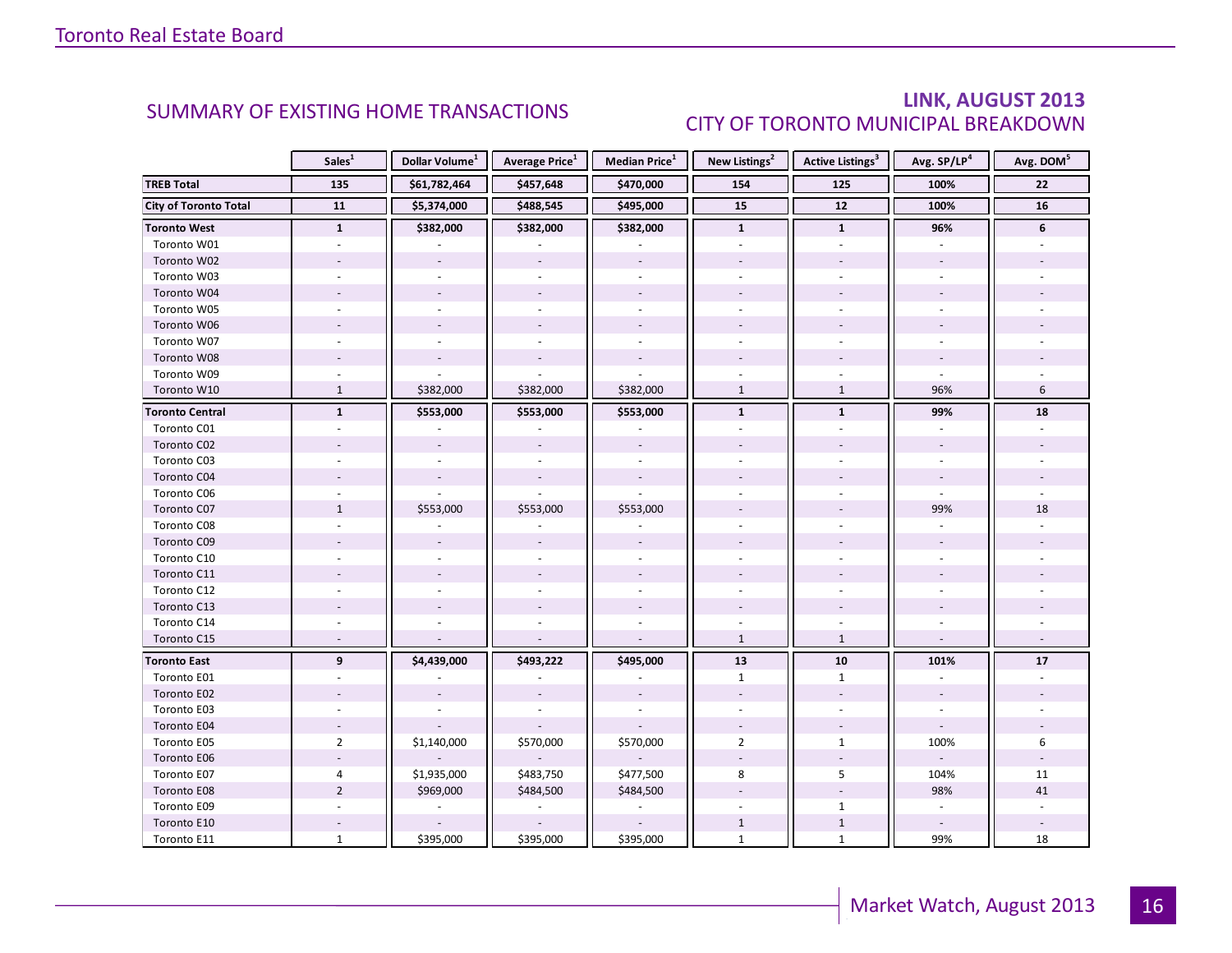#### SUMMARY OF EXISTING HOME TRANSACTIONS **ATTACHED/ROW/TOWNHOUSE, AUGUST 2013** ALL TREB AREAS

|                                  | Sales <sup>1</sup> | Dollar Volume <sup>1</sup> | Average Price <sup>1</sup> | Median Price <sup>1</sup> | New Listings <sup>2</sup> | <b>Active Listings</b> <sup>3</sup> | Avg. SP/LP4 | Avg. DOM <sup>5</sup> |
|----------------------------------|--------------------|----------------------------|----------------------------|---------------------------|---------------------------|-------------------------------------|-------------|-----------------------|
| <b>TREB Total</b>                | 605                | \$258,085,434              | \$426,587                  | \$410,888                 | 829                       | 907                                 | 99%         | 23                    |
| <b>Halton Region</b>             | 104                | \$44,848,220               | \$431,233                  | \$402,500                 | 151                       | 142                                 | 99%         | 21                    |
| Burlington                       | 15                 | \$6,559,888                | \$437,326                  | \$413,200                 | 26                        | 25                                  | 99%         | 28                    |
| <b>Halton Hills</b>              | $\overline{9}$     | \$3,426,600                | \$380,733                  | \$378,000                 | 8                         | 10                                  | 100%        | 28                    |
| Milton                           | 50                 | \$18,746,688               | \$374,934                  | \$379,450                 | 58                        | 47                                  | 99%         | 16                    |
| Oakville                         | 30                 | \$16,115,044               | \$537,168                  | \$480,500                 | 59                        | 60                                  | 98%         | 24                    |
| Peel Region                      | 116                | \$43,797,111               | \$377,561                  | \$372,751                 | 162                       | 215                                 | 98%         | 26                    |
| Brampton                         | 80                 | \$28,445,211               | \$355,565                  | \$354,500                 | 117                       | 148                                 | 98%         | 27                    |
| Caledon                          | $\overline{7}$     | \$2,771,500                | \$395,929                  | \$380,000                 | 6                         | 13                                  | 98%         | 15                    |
| Mississauga                      | 29                 | \$12,580,400               | \$433,807                  | \$430,000                 | 39                        | 54                                  | 98%         | 26                    |
| <b>City of Toronto</b>           | 81                 | \$43,229,064               | \$533,692                  | \$500,000                 | 135                       | 170                                 | 100%        | 20                    |
| TURN PAGE FOR CITY OF TORONTO    |                    |                            |                            |                           |                           |                                     |             |                       |
| <b>TABLES OR CLICK HERE:</b>     | $\triangleright$   |                            |                            |                           |                           |                                     |             |                       |
| <b>York Region</b>               | 191                | \$92,419,939               | \$483,874                  | \$483,500                 | 247                       | 270                                 | 99%         | 25                    |
| Aurora                           | 10                 | \$4,444,000                | \$444,400                  | \$423,000                 | 14                        | 14                                  | 99%         | 39                    |
| E. Gwillimbury                   | $\overline{3}$     | \$972,000                  | \$324,000                  | \$327,000                 | $\mathbf{1}$              |                                     | 99%         | 14                    |
| Georgina                         | 6                  | \$1,795,000                | \$299,167                  | \$303,500                 | 5                         | 5                                   | 99%         | 25                    |
| King                             | $\overline{2}$     | \$1,270,000                | \$635,000                  | \$635,000                 | $\mathbf{1}$              | $\overline{2}$                      | 97%         | 61                    |
| Markham                          | 56                 | \$27,781,734               | \$496,102                  | \$486,500                 | 80                        | 86                                  | 99%         | 22                    |
| Newmarket                        | 12                 | \$4,761,688                | \$396,807                  | \$396,000                 | 10                        | $\overline{3}$                      | 98%         | 17                    |
| Richmond Hill                    | 33                 | \$17,281,488               | \$523,681                  | \$516,000                 | 60                        | 70                                  | 99%         | 31                    |
| Vaughan                          | 57                 | \$29,036,529               | \$509,413                  | \$495,500                 | 63                        | 76                                  | 98%         | 25                    |
| Whitchurch-Stouffville           | 12                 | \$5,077,500                | \$423,125                  | \$417,500                 | 13                        | 14                                  | 98%         | 20                    |
| Durham Region                    | 92                 | \$28,327,700               | \$307,910                  | \$310,000                 | 116                       | 86                                  | 99%         | 18                    |
| Ajax                             | 29                 | \$9,601,000                | \$331,069                  | \$322,000                 | 38                        | 28                                  | 100%        | 23                    |
| <b>Brock</b>                     |                    |                            |                            |                           |                           |                                     |             |                       |
| Clarington                       | 16                 | \$4,118,100                | \$257,381                  | \$260,000                 | 18                        | $\overline{7}$                      | 99%         | 19                    |
| Oshawa                           | $\,8\,$            | \$1,940,000                | \$242,500                  | \$241,750                 | 12                        | 10                                  | 99%         | 15                    |
| Pickering                        | 11                 | \$3,797,400                | \$345,218                  | \$343,000                 | 13                        | 12                                  | 100%        | 13                    |
| Scugog                           |                    |                            |                            |                           |                           |                                     |             |                       |
| Uxbridge                         | $\overline{4}$     | \$1,301,500                | \$325,375                  | \$327,750                 | $\overline{2}$            | $\overline{2}$                      | 98%         | 11                    |
| Whitby                           | 24                 | \$7,569,700                | \$315,404                  | \$312,250                 | 33                        | 27                                  | 99%         | 16                    |
| <b>Dufferin County</b>           | $\pmb{4}$          | \$1,154,700                | \$288,675                  | \$285,000                 | 4                         | $\overline{\mathbf{4}}$             | 98%         | 39                    |
| Orangeville                      | $\overline{4}$     | \$1,154,700                | \$288,675                  | \$285,000                 | 4                         | $\overline{4}$                      | 98%         | 39                    |
| <b>Simcoe County</b>             | $17$               | \$4,308,700                | \$253,453                  | \$236,000                 | 14                        | 20                                  | 98%         | 28                    |
| Adjala-Tosorontio                |                    |                            |                            |                           |                           |                                     |             |                       |
| <b>Bradford West Gwillimbury</b> | $\overline{3}$     | \$1,003,300                | \$334,433                  | \$335,500                 | $\overline{4}$            | 5                                   | 99%         | 13                    |
| Essa                             | 6                  | \$1,362,000                | \$227,000                  | \$229,000                 |                           | 3                                   | 98%         | 56                    |
| Innisfil                         | $\overline{4}$     | \$912,500                  | \$228,125                  | \$216,250                 | 3                         | $\overline{3}$                      | 99%         | 19                    |
| New Tecumseth                    | $\overline{4}$     | \$1,030,900                | \$257,725                  | \$251,450                 | $\overline{7}$            | 9                                   | 99%         | $\overline{7}$        |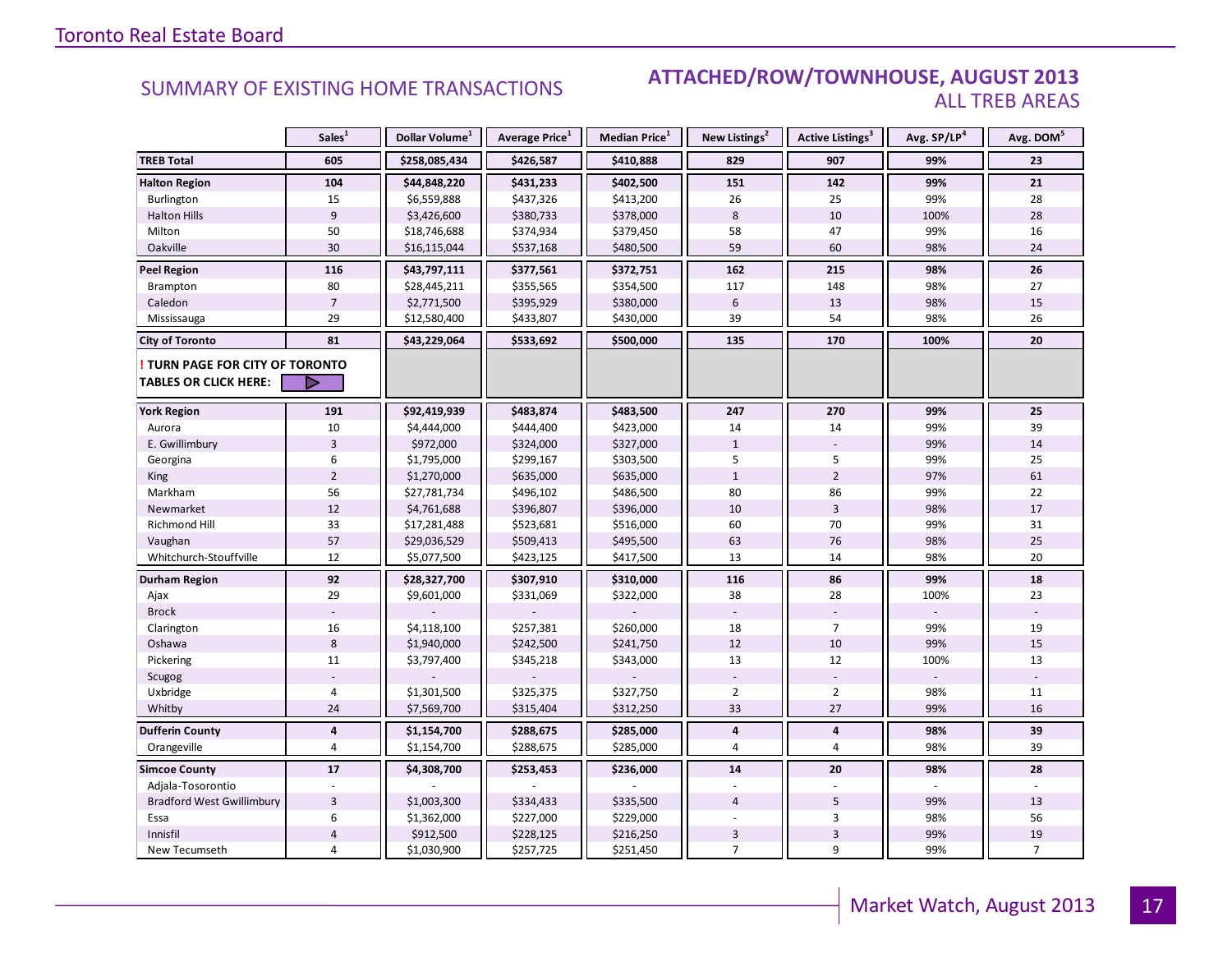#### ALIGUST 2012 CITY OF TORONTO MUNICIPAL BREAKDOWN SUMMARY OF EXISTING HOME TRANSACTIONS **ATTACHED/ROW/TOWNHOUSE, AUGUST 2013**

<span id="page-17-0"></span>

|                              | Sales <sup>1</sup> | Dollar Volume <sup>1</sup> | <b>Average Price</b> <sup>1</sup> | Median Price <sup>1</sup> | New Listings <sup>2</sup> | Active Listings <sup>3</sup> | Avg. SP/LP <sup>4</sup> | Avg. DOM <sup>5</sup> |
|------------------------------|--------------------|----------------------------|-----------------------------------|---------------------------|---------------------------|------------------------------|-------------------------|-----------------------|
| <b>TREB Total</b>            | 605                | \$258,085,434              | \$426,587                         | \$410,888                 | 829                       | 907                          | 99%                     | 23                    |
| <b>City of Toronto Total</b> | 81                 | \$43,229,064               | \$533,692                         | \$500,000                 | 135                       | 170                          | 100%                    | 20                    |
| <b>Toronto West</b>          | 26                 | \$14,961,300               | \$575,435                         | \$592,500                 | 38                        | 48                           | 100%                    | 21                    |
| Toronto W01                  |                    |                            |                                   |                           |                           |                              |                         |                       |
| Toronto W02                  | $\overline{2}$     | \$1,452,000                | \$726,000                         | \$726,000                 | $\overline{3}$            | $\overline{2}$               | 108%                    | 12                    |
| Toronto W03                  | 4                  | \$1,981,900                | \$495,475                         | \$501,000                 | 3                         | 5                            | 97%                     | 26                    |
| Toronto W04                  | $\mathbf{1}$       | \$407,000                  | \$407,000                         | \$407,000                 | $\mathbf{1}$              | 5                            | 100%                    | $\mathbf{1}$          |
| Toronto W05                  | 4                  | \$1,836,900                | \$459,225                         | \$476,950                 | $\overline{2}$            | 5                            | 99%                     | 18                    |
| Toronto W06                  | $6\,$              | \$3,769,500                | \$628,250                         | \$632,500                 | 11                        | 13                           | 98%                     | 35                    |
| Toronto W07                  | $\overline{2}$     | \$1,219,000                | \$609,500                         | \$609,500                 | 6                         | 9                            | 103%                    | 35                    |
| Toronto W08                  | 5                  | \$3,316,000                | \$663,200                         | \$657,000                 | 8                         | $\overline{4}$               | 100%                    | $\overline{7}$        |
| Toronto W09                  | $\mathbf{1}$       | \$540,000                  | \$540,000                         | \$540,000                 | $\overline{2}$            | $\overline{2}$               | 99%                     | 27                    |
| Toronto W10                  | $\overline{1}$     | \$439,000                  | \$439,000                         | \$439,000                 | $\overline{2}$            | $\overline{3}$               | 99%                     | 17                    |
| <b>Toronto Central</b>       | 16                 | \$11,307,070               | \$706,692                         | \$666,500                 | 40                        | 72                           | 99%                     | 35                    |
| Toronto C01                  | 8                  | \$5,245,520                | \$655,690                         | \$597,500                 | 18                        | 26                           | 100%                    | 39                    |
| Toronto C02                  | $\mathbf{1}$       | \$505,500                  | \$505,500                         | \$505,500                 | $\overline{7}$            | 10                           | 106%                    | 6                     |
| Toronto C03                  | $\mathbf{1}$       | \$1,300,000                | \$1,300,000                       | \$1,300,000               | $\mathbf{1}$              | $\overline{4}$               | 93%                     | 40                    |
| Toronto C04                  |                    |                            |                                   |                           | $\mathbf{1}$              | 11                           |                         |                       |
| Toronto C06                  |                    |                            |                                   |                           |                           | $\overline{2}$               |                         |                       |
| Toronto C07                  |                    |                            |                                   |                           |                           |                              |                         |                       |
| Toronto C08                  | 3                  | \$2,335,000                | \$778,333                         | \$800,000                 | 3                         | 4                            | 100%                    | 35                    |
| Toronto C09                  |                    |                            |                                   |                           |                           | $\mathbf{1}$                 |                         |                       |
| Toronto C10                  |                    |                            |                                   |                           | $\overline{2}$            | 3                            |                         |                       |
| Toronto C11                  |                    |                            |                                   |                           |                           |                              |                         |                       |
| Toronto C12                  |                    |                            |                                   |                           |                           | $\mathbf{1}$                 |                         |                       |
| Toronto C13                  | $\mathbf{1}$       | \$456,250                  | \$456,250                         | \$456,250                 | $\mathbf{1}$              | $\overline{2}$               | 99%                     | 14                    |
| Toronto C14                  | $\overline{2}$     | \$1,464,800                | \$732,400                         | \$732,400                 | $\overline{7}$            | 8                            | 96%                     | 41                    |
| Toronto C15                  |                    |                            |                                   |                           |                           |                              |                         |                       |
| <b>Toronto East</b>          | 39                 | \$16,960,694               | \$434,890                         | \$418,000                 | 57                        | 50                           | 100%                    | 14                    |
| Toronto E01                  | $\overline{7}$     | \$4,238,900                | \$605,557                         | \$580,000                 | 4                         | 5                            | 101%                    | 15                    |
| Toronto E02                  | $\overline{3}$     | \$1,509,500                | \$503,167                         | \$493,500                 | $\overline{2}$            | $\overline{3}$               | 100%                    | 21                    |
| Toronto E03                  | 4                  | \$1,603,000                | \$400,750                         | \$398,500                 | 3                         | 3                            | 105%                    | 14                    |
| Toronto E04                  | $\overline{3}$     | \$1,317,000                | \$439,000                         | \$435,000                 | $\overline{\mathbf{4}}$   | 6                            | 98%                     | 14                    |
| Toronto E05                  | $\overline{2}$     | \$825,906                  | \$412,953                         | \$412,953                 | $\overline{7}$            | 5                            | 104%                    | 5                     |
| Toronto E06                  |                    |                            |                                   |                           |                           | $\mathbf{1}$                 |                         |                       |
| Toronto E07                  | $\overline{2}$     | \$812,888                  | \$406,444                         | \$406,444                 | 5                         | 4                            | 100%                    | 22                    |
| Toronto E08                  | 5                  | \$1,929,000                | \$385,800                         | \$385,000                 | 8                         | 6                            | 98%                     | 14                    |
| Toronto E09                  |                    |                            |                                   |                           | 3                         | 4                            |                         |                       |
| Toronto E10                  | $\overline{2}$     | \$841,000                  | \$420,500                         | \$420,500                 | 4                         | 4                            | 99%                     | 10                    |
| Toronto E11                  | 11                 | \$3,883,500                | \$353,045                         | \$310,000                 | 17                        | 9                            | 99%                     | 12                    |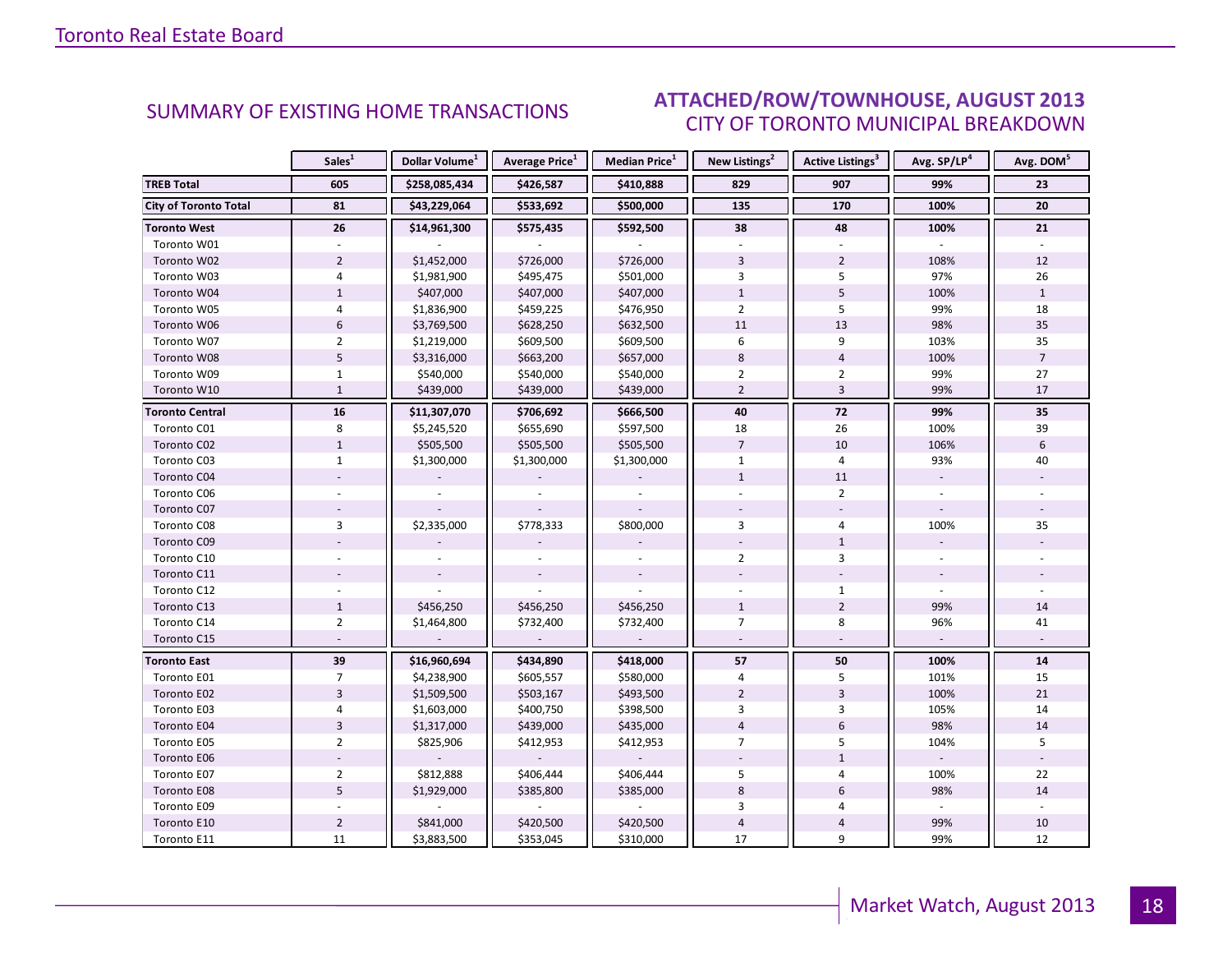#### CO-OP APARTMENT, AUGUST 2013 ALL TREB AREAS

|                                  | Sales <sup>1</sup>       | Dollar Volume <sup>1</sup> | Average Price <sup>1</sup> | Median Price $^1$        | New Listings <sup>2</sup> | <b>Active Listings<sup>3</sup></b> | Avg. SP/LP <sup>4</sup>  | Avg. DOM <sup>5</sup> |
|----------------------------------|--------------------------|----------------------------|----------------------------|--------------------------|---------------------------|------------------------------------|--------------------------|-----------------------|
| <b>TREB Total</b>                | $\overline{\phantom{a}}$ | \$1,563,500                | \$223,357                  | \$156,000                | ${\bf 13}$                | 26                                 | 96%                      | 33                    |
| <b>Halton Region</b>             | $\overline{\phantom{a}}$ |                            |                            |                          | $\mathbf{1}$              | $\overline{2}$                     | $\overline{a}$           |                       |
| Burlington                       | ÷,                       |                            |                            |                          |                           |                                    |                          |                       |
| <b>Halton Hills</b>              | $\sim$                   | $\overline{\phantom{a}}$   | $\overline{a}$             | $\overline{a}$           |                           |                                    | ٠                        |                       |
| Milton                           | $\sim$                   | $\sim$                     | $\sim$                     | $\omega$                 | $\sim$                    | $\sim$                             | ÷.                       |                       |
| Oakville                         | $\overline{a}$           | $\sim$                     | $\sim$                     | $\overline{\phantom{a}}$ | $\mathbf{1}$              | $\overline{2}$                     | $\overline{a}$           | ÷,                    |
| <b>Peel Region</b>               | $\blacksquare$           | $\overline{\phantom{a}}$   | $\blacksquare$             | $\overline{\phantom{a}}$ | $\overline{\phantom{a}}$  | $\blacksquare$                     | $\overline{\phantom{a}}$ | $\blacksquare$        |
| Brampton                         | ÷,                       | ÷.                         | ä,                         | $\omega$                 | ä,                        | ä,                                 | ä,                       | L.                    |
| Caledon                          | $\overline{a}$           |                            |                            |                          |                           |                                    |                          |                       |
| Mississauga                      | $\overline{a}$           |                            |                            |                          | ÷,                        | $\overline{a}$                     |                          |                       |
| <b>City of Toronto</b>           | $\overline{\mathbf{z}}$  | \$1,563,500                | \$223,357                  | \$156,000                | 11                        | 23                                 | 96%                      | 33                    |
| TURN PAGE FOR CITY OF TORONTO    |                          |                            |                            |                          |                           |                                    |                          |                       |
| <b>TABLES OR CLICK HERE:</b>     | D                        |                            |                            |                          |                           |                                    |                          |                       |
|                                  |                          |                            |                            |                          |                           |                                    |                          |                       |
| <b>York Region</b>               |                          | $\overline{a}$             | $\blacksquare$             | $\blacksquare$           | $\mathbf{1}$              | $\mathbf 1$                        |                          |                       |
| Aurora                           |                          |                            |                            |                          | ä,                        | ÷.                                 |                          |                       |
| E. Gwillimbury                   |                          |                            |                            |                          |                           |                                    |                          |                       |
| Georgina                         |                          |                            | ÷                          |                          |                           |                                    |                          |                       |
| King                             | $\overline{a}$           | $\overline{a}$             | $\overline{a}$             |                          |                           |                                    |                          |                       |
| Markham                          | $\sim$                   | $\bar{a}$                  | ä,                         | ÷,                       | ÷,                        | $\sim$                             |                          |                       |
| Newmarket                        |                          |                            |                            |                          |                           |                                    |                          |                       |
| Richmond Hill                    |                          |                            |                            |                          |                           |                                    |                          |                       |
| Vaughan                          | $\sim$                   | $\overline{\phantom{a}}$   | $\overline{\phantom{a}}$   | $\overline{\phantom{a}}$ | $\mathbf{1}$              | $\mathbf{1}$                       |                          |                       |
| Whitchurch-Stouffville           | $\sim$                   | $\sim$                     | $\overline{a}$             | $\mathcal{L}$            | ÷.                        | $\sim$                             | $\sim$                   |                       |
| <b>Durham Region</b>             | $\blacksquare$           | $\blacksquare$             | $\blacksquare$             | $\blacksquare$           | $\blacksquare$            | $\sim$                             | $\blacksquare$           |                       |
| Ajax                             | ä,                       | $\bar{a}$                  | $\bar{a}$                  | $\sim$                   | ÷,                        | ÷,                                 |                          |                       |
| <b>Brock</b>                     | $\overline{a}$           | $\overline{a}$             | $\overline{a}$             |                          |                           |                                    |                          |                       |
| Clarington                       |                          |                            | ÷.                         |                          |                           |                                    |                          |                       |
| Oshawa                           | L.                       |                            |                            |                          |                           |                                    |                          |                       |
| Pickering                        | $\sim$                   | $\overline{a}$             | ÷.                         | $\sim$                   | L.                        | ÷.                                 | ÷                        |                       |
| Scugog                           |                          |                            |                            |                          |                           |                                    |                          |                       |
| Uxbridge                         | $\sim$                   | ÷.                         | $\overline{a}$             | $\sim$                   | ÷.                        | ÷.                                 | $\sim$                   |                       |
| Whitby                           | $\overline{\phantom{a}}$ | $\overline{a}$             | $\overline{\phantom{a}}$   | $\sim$                   | $\overline{\phantom{a}}$  | $\overline{\phantom{a}}$           | $\overline{\phantom{a}}$ | $\overline{a}$        |
| <b>Dufferin County</b>           | $\overline{a}$           | $\Box$                     | $\overline{a}$             | $\Box$                   | $\overline{a}$            | $\mathbf{v}$                       | $\Box$                   | ä,                    |
| Orangeville                      | $\sim$                   | $\sim$                     | L.                         | $\overline{a}$           | $\overline{\phantom{a}}$  | $\overline{\phantom{a}}$           | $\sim$                   | L.                    |
| <b>Simcoe County</b>             | $\overline{a}$           | $\overline{a}$             | $\overline{a}$             | $\blacksquare$           | $\overline{a}$            | ÷                                  | $\blacksquare$           |                       |
| Adjala-Tosorontio                | $\sim$                   | ÷.                         | ä,                         |                          | ä,                        | ÷.                                 |                          |                       |
| <b>Bradford West Gwillimbury</b> |                          |                            |                            |                          |                           |                                    |                          |                       |
| Essa                             | ÷.                       | $\overline{a}$             | L.                         | $\overline{a}$           | ÷                         | ÷.                                 | ÷                        |                       |
| Innisfil                         |                          |                            |                            |                          |                           |                                    |                          |                       |
| New Tecumseth                    | $\sim$                   |                            | ÷.                         |                          | ÷.                        | ÷.                                 | ÷                        |                       |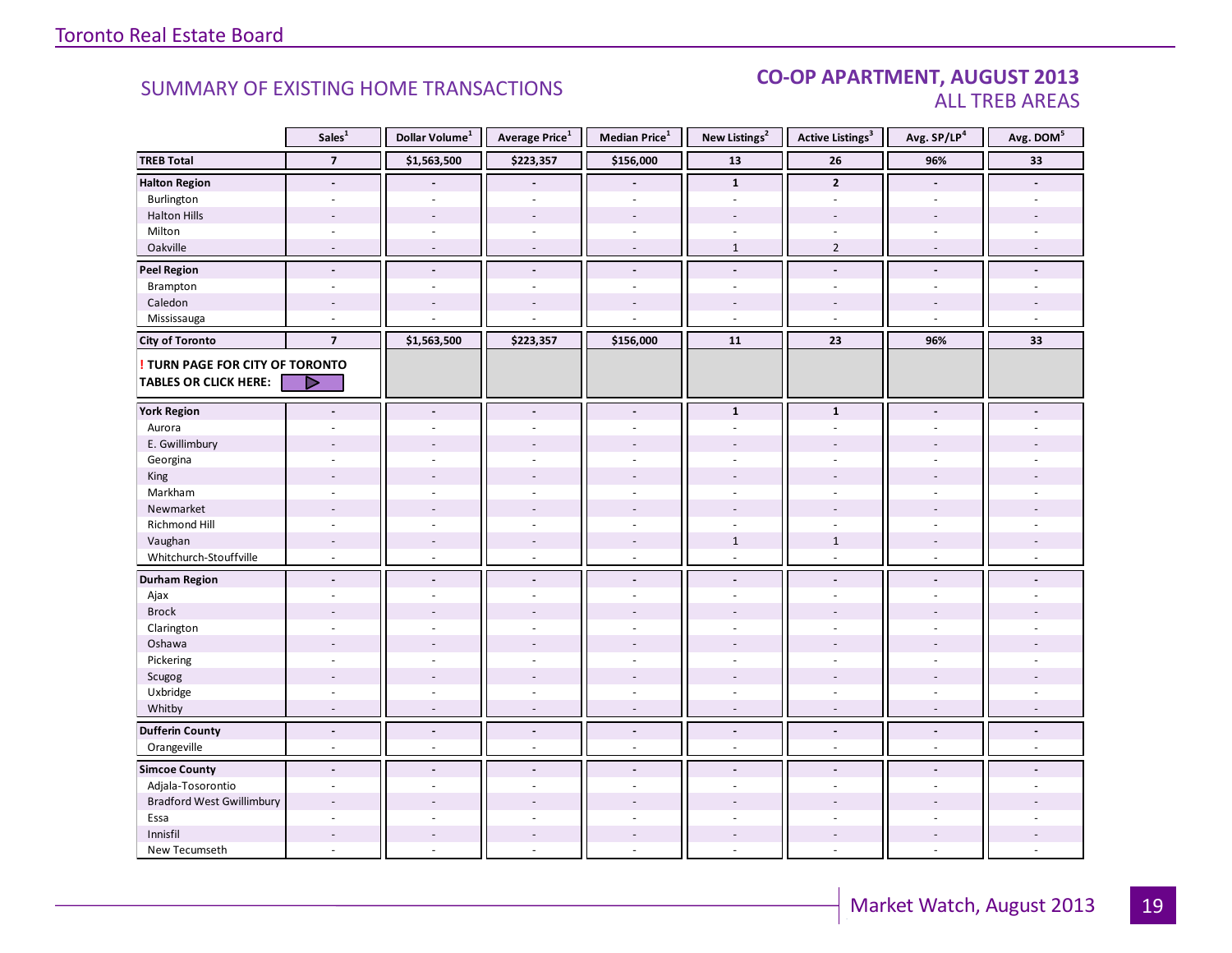### CO-OP APARTMENT, AUGUST 2013 CITY OF TORONTO MUNICIPAL BREAKDOWN

<span id="page-19-0"></span>

|                              | Sales <sup>1</sup>       | Dollar Volume <sup>1</sup> | <b>Average Price</b> <sup>1</sup> | Median Price <sup>1</sup> | New Listings <sup>2</sup> | <b>Active Listings<sup>3</sup></b> | Avg. SP/LP <sup>4</sup>  | Avg. DOM <sup>5</sup> |
|------------------------------|--------------------------|----------------------------|-----------------------------------|---------------------------|---------------------------|------------------------------------|--------------------------|-----------------------|
| <b>TREB Total</b>            | $\overline{7}$           | \$1,563,500                | \$223,357                         | \$156,000                 | 13                        | 26                                 | 96%                      | 33                    |
| <b>City of Toronto Total</b> | $\overline{7}$           | \$1,563,500                | \$223,357                         | \$156,000                 | 11                        | 23                                 | 96%                      | 33                    |
| <b>Toronto West</b>          | $\mathbf{1}$             | \$182,000                  | \$182,000                         | \$182,000                 | $\overline{\mathbf{3}}$   | $\overline{\mathbf{4}}$            | 96%                      | 41                    |
| Toronto W01                  |                          |                            |                                   |                           |                           |                                    |                          |                       |
| Toronto W02                  | $\overline{\phantom{a}}$ | $\sim$                     | $\equiv$                          | $\sim$                    | $\mathbf{1}$              | $\mathbf{1}$                       |                          |                       |
| Toronto W03                  | $\omega$                 | $\sim$                     | $\omega$                          | $\omega$                  | $\omega$                  | $\sim$                             | $\sim$                   |                       |
| Toronto W04                  |                          |                            |                                   |                           |                           |                                    |                          |                       |
| Toronto W05                  |                          |                            |                                   |                           | $\mathbf{1}$              | $\mathbf{1}$                       |                          |                       |
| Toronto W06                  | $\omega$                 |                            |                                   | $\overline{a}$            | $\mathbf{1}$              | $\overline{2}$                     | $\omega$                 |                       |
| Toronto W07                  | $\mathbf{1}$             | \$182,000                  | \$182,000                         | \$182,000                 | $\overline{\phantom{a}}$  | $\omega$                           | 96%                      | 41                    |
| Toronto W08                  |                          |                            |                                   |                           |                           |                                    | $\overline{\phantom{a}}$ |                       |
| Toronto W09                  |                          |                            |                                   |                           |                           |                                    |                          |                       |
| Toronto W10                  | $\sim$                   | $\overline{a}$             | $\mathbf{r}$                      | $\sim$                    | $\omega$                  | $\sim$                             | $\omega$                 |                       |
| <b>Toronto Central</b>       | $\overline{2}$           | \$894,500                  | \$447,250                         | \$447,250                 | $\overline{4}$            | 16                                 | 95%                      | 36                    |
| Toronto C01                  | $\mathbf{1}$             | \$632,500                  | \$632,500                         | \$632,500                 |                           | 3                                  | 94%                      | 30                    |
| Toronto C02                  | $\mathbf{1}$             | \$262,000                  | \$262,000                         | \$262,000                 |                           | $\overline{a}$                     | 97%                      | 42                    |
| Toronto C03                  | $\overline{\phantom{a}}$ |                            |                                   | $\sim$                    | $\overline{2}$            | 4                                  |                          |                       |
| Toronto C04                  |                          |                            |                                   |                           |                           | $\mathbf{1}$                       |                          |                       |
| Toronto C06                  |                          |                            |                                   |                           |                           |                                    |                          |                       |
| Toronto C07                  |                          |                            | $\overline{\phantom{a}}$          |                           |                           | $\mathbf{1}$                       |                          |                       |
| Toronto C08                  |                          |                            |                                   |                           |                           |                                    |                          |                       |
| Toronto C09                  |                          |                            |                                   |                           | $\overline{2}$            | $\overline{7}$                     |                          |                       |
| Toronto C10                  |                          |                            |                                   |                           |                           |                                    |                          |                       |
| Toronto C11                  |                          |                            |                                   |                           |                           |                                    |                          |                       |
| Toronto C12                  |                          |                            |                                   |                           |                           |                                    |                          |                       |
| Toronto C13                  |                          |                            |                                   |                           |                           |                                    |                          |                       |
| Toronto C14                  |                          |                            |                                   |                           |                           |                                    |                          |                       |
| Toronto C15                  | $\overline{a}$           |                            |                                   |                           |                           |                                    |                          |                       |
| <b>Toronto East</b>          | $\overline{4}$           | \$487,000                  | \$121,750                         | \$117,500                 | $\overline{4}$            | $\overline{\mathbf{3}}$            | 97%                      | 30                    |
| Toronto E01                  |                          |                            |                                   |                           |                           |                                    |                          |                       |
| Toronto E02                  |                          | $\sim$                     | $\overline{\phantom{a}}$          | $\overline{\phantom{a}}$  |                           |                                    |                          |                       |
| Toronto E03                  |                          |                            |                                   |                           |                           |                                    |                          |                       |
| Toronto E04                  | $\overline{2}$           | \$276,000                  | \$138,000                         | \$138,000                 | $\mathbf{1}$              | $\mathbf{1}$                       | 97%                      | 23                    |
| Toronto E05                  | $\mathbf{r}$             |                            |                                   |                           | $\overline{a}$            | $\overline{a}$                     | ÷.                       |                       |
| Toronto E06                  |                          |                            | $\overline{\phantom{a}}$          |                           |                           |                                    |                          |                       |
| Toronto E07                  |                          |                            |                                   |                           |                           |                                    |                          |                       |
| Toronto E08                  |                          | $\sim$                     | $\mathbf{r}$                      | $\mathbf{r}$              |                           |                                    |                          |                       |
| Toronto E09                  |                          |                            |                                   | ÷.                        | $\mathbf{1}$              | $\mathbf{1}$                       | $\omega$                 |                       |
| Toronto E10                  | $\overline{2}$           | \$211,000                  | \$105,500                         | \$105,500                 | $\overline{2}$            | $\,1\,$                            | 97%                      | 37                    |
| Toronto E11                  |                          |                            |                                   |                           |                           |                                    |                          |                       |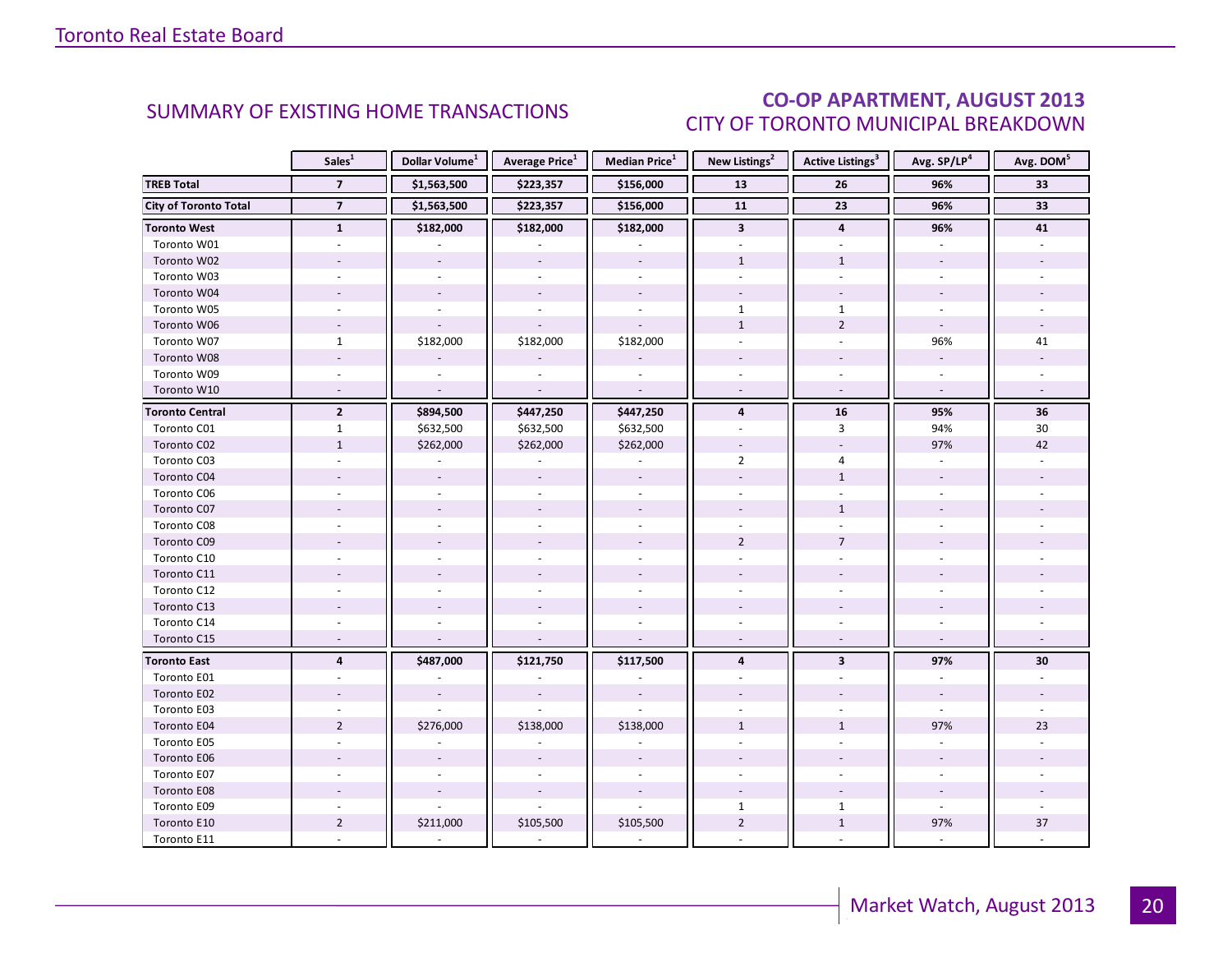#### SUMMARY OF EXISTING HOME TRANSACTIONS **DETACHED CONDOMINIUM, AUGUST 2013** ALL TREB AREAS

|                                                               | Sales <sup>1</sup>       | Dollar Volume <sup>1</sup> | <b>Average Price</b> <sup>1</sup> | Median Price <sup>1</sup> | New Listings <sup>2</sup> | <b>Active Listings<sup>3</sup></b> | Avg. SP/LP4              | Avg. DOM <sup>5</sup> |
|---------------------------------------------------------------|--------------------------|----------------------------|-----------------------------------|---------------------------|---------------------------|------------------------------------|--------------------------|-----------------------|
| <b>TREB Total</b>                                             | 11                       | \$4,165,500                | \$378,682                         | \$392,000                 | 14                        | 39                                 | 98%                      | 82                    |
| <b>Halton Region</b>                                          | $\overline{2}$           | \$650,000                  | \$325,000                         | \$325,000                 | $\blacksquare$            | $\mathbf{1}$                       | 98%                      | 24                    |
| Burlington                                                    | $\mathbf{1}$             | \$462,000                  | \$462,000                         | \$462,000                 | $\overline{a}$            | $\overline{a}$                     | 97%                      | 30                    |
| <b>Halton Hills</b>                                           | $\mathbf 1$              | \$188,000                  | \$188,000                         | \$188,000                 |                           |                                    | 99%                      | 18                    |
| Milton                                                        |                          |                            |                                   | ä,                        | ÷.                        |                                    |                          |                       |
| Oakville                                                      | $\sim$                   |                            | $\overline{\phantom{a}}$          | $\sim$                    | $\blacksquare$            | $\mathbf{1}$                       | $\overline{\phantom{a}}$ |                       |
| <b>Peel Region</b>                                            | $\mathbf{1}$             | \$475,000                  | \$475,000                         | \$475,000                 | $\overline{\mathbf{3}}$   | $\overline{a}$                     | 97%                      | 21                    |
| Brampton                                                      | $\bar{a}$                |                            |                                   |                           | ä,                        | $\mathbf{1}$                       | $\overline{\phantom{a}}$ | ä,                    |
| Caledon                                                       | $\overline{\phantom{a}}$ |                            |                                   |                           |                           | $\mathbf 1$                        | $\overline{\phantom{a}}$ |                       |
| Mississauga                                                   | $\mathbf{1}$             | \$475,000                  | \$475,000                         | \$475,000                 | 3                         | $\overline{2}$                     | 97%                      | 21                    |
| <b>City of Toronto</b>                                        | $\blacksquare$           | $\blacksquare$             | $\blacksquare$                    |                           | $\mathbf{1}$              | $\overline{2}$                     | $\blacksquare$           | $\blacksquare$        |
| TURN PAGE FOR CITY OF TORONTO<br><b>TABLES OR CLICK HERE:</b> | Þ                        |                            |                                   |                           |                           |                                    |                          |                       |
| <b>York Region</b>                                            |                          |                            | $\overline{a}$                    | $\overline{\phantom{a}}$  | $\mathbf{1}$              | $\mathbf{1}$                       |                          |                       |
| Aurora                                                        |                          |                            |                                   |                           |                           |                                    |                          |                       |
| E. Gwillimbury                                                |                          |                            |                                   |                           |                           |                                    |                          |                       |
| Georgina                                                      |                          |                            |                                   | ÷                         |                           |                                    |                          |                       |
| King                                                          |                          |                            |                                   |                           |                           |                                    |                          |                       |
| Markham                                                       | ÷,                       |                            | ÷                                 | $\sim$                    | $\mathbf{1}$              | $\mathbf{1}$                       |                          |                       |
| Newmarket                                                     |                          |                            |                                   |                           |                           |                                    |                          |                       |
| <b>Richmond Hill</b>                                          |                          |                            |                                   |                           |                           |                                    |                          |                       |
| Vaughan                                                       | $\overline{a}$           |                            | $\overline{a}$                    | $\overline{\phantom{a}}$  | $\overline{a}$            | $\overline{a}$                     |                          |                       |
| Whitchurch-Stouffville                                        | $\sim$                   |                            |                                   | ÷,                        | $\overline{\phantom{a}}$  | $\sim$                             |                          |                       |
| <b>Durham Region</b>                                          | $\mathbf{1}$             | \$245,000                  | \$245,000                         | \$245,000                 | $\mathbf 1$               | $\mathbf 1$                        | 102%                     | 15                    |
| Ajax                                                          | $\mathbf{1}$             | \$245,000                  | \$245,000                         | \$245,000                 | $\mathbf{1}$              | $\mathbf{1}$                       | 102%                     | 15                    |
| <b>Brock</b>                                                  |                          |                            |                                   |                           |                           |                                    |                          |                       |
| Clarington                                                    |                          |                            |                                   |                           |                           |                                    |                          |                       |
| Oshawa                                                        |                          |                            | $\overline{a}$                    |                           |                           |                                    |                          |                       |
| Pickering                                                     | $\overline{a}$           |                            | ÷.                                | $\overline{a}$            | $\overline{a}$            | ä,                                 |                          |                       |
| Scugog                                                        |                          |                            | ÷,                                | $\overline{a}$            |                           |                                    |                          |                       |
| Uxbridge                                                      |                          |                            |                                   |                           |                           |                                    |                          |                       |
| Whitby                                                        |                          |                            |                                   |                           |                           |                                    |                          |                       |
| <b>Dufferin County</b>                                        | $\frac{1}{2}$            | $\blacksquare$             | $\overline{a}$                    | $\blacksquare$            | $\mathbf{1}$              | $\overline{a}$                     | $\blacksquare$           | ÷.                    |
| Orangeville                                                   | $\overline{a}$           |                            |                                   | L.                        | $\mathbf{1}$              | $\overline{a}$                     | $\overline{a}$           | ÷.                    |
| <b>Simcoe County</b>                                          | $\overline{7}$           | \$2,795,500                | \$399,357                         | \$392,000                 | $\overline{7}$            | 30                                 | 98%                      | 116                   |
| Adjala-Tosorontio                                             | ÷,                       |                            |                                   |                           | ä,                        | $\sim$                             |                          |                       |
| <b>Bradford West Gwillimbury</b>                              | $\overline{\phantom{a}}$ |                            |                                   |                           |                           |                                    |                          |                       |
| Essa                                                          | ÷.                       |                            | L.                                | $\overline{a}$            | ä,                        | ä,                                 | $\overline{a}$           |                       |
| Innisfil                                                      |                          |                            |                                   |                           |                           | $\sim$                             |                          |                       |
| New Tecumseth                                                 | $\overline{7}$           | \$2,795,500                | \$399,357                         | \$392,000                 | $\overline{7}$            | $30\,$                             | 98%                      | 116                   |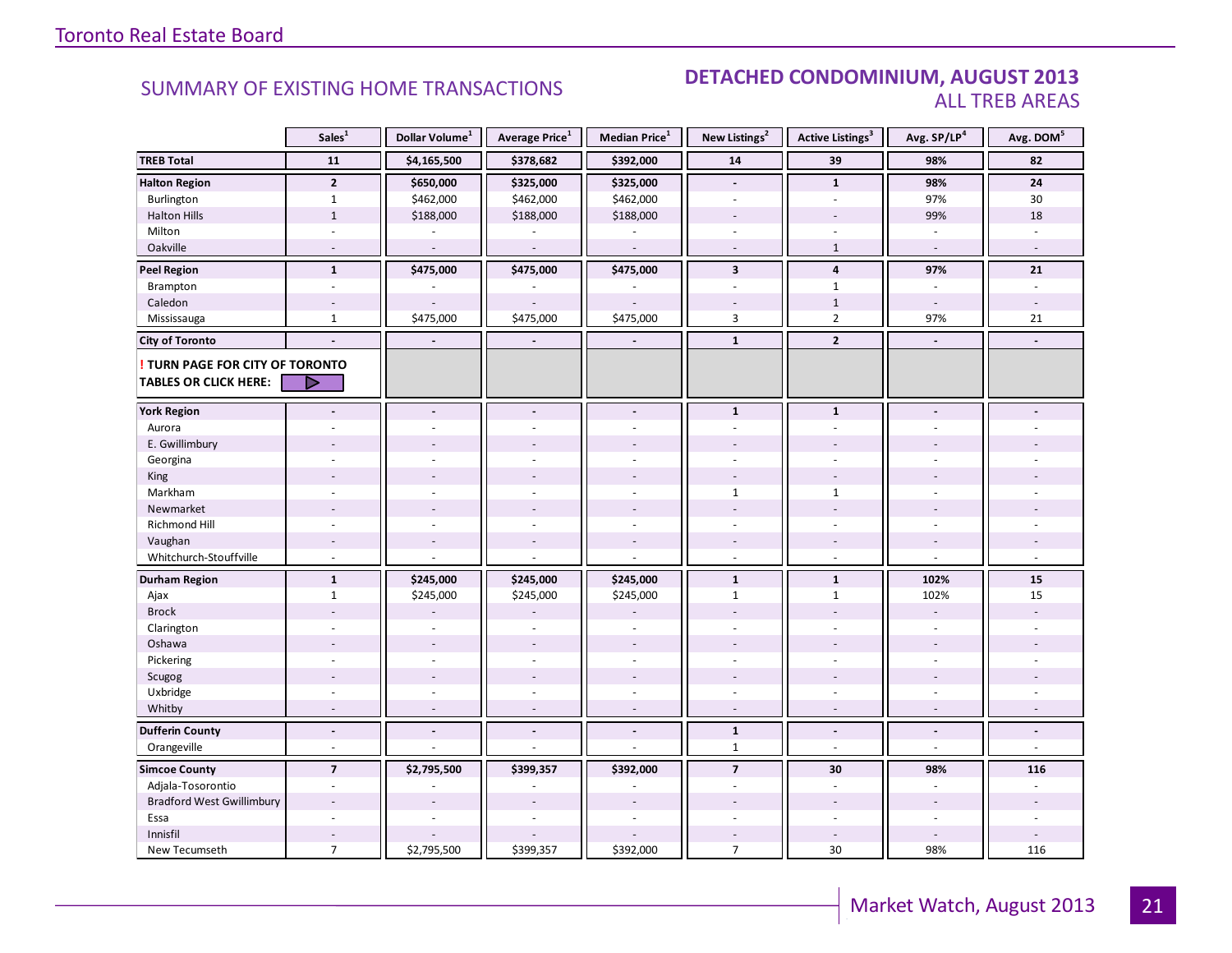#### ALIGUST 2012 CITY OF TORONTO MUNICIPAL BREAKDOWN SUMMARY OF EXISTING HOME TRANSACTIONS **DETACHED CONDOMINIUM, AUGUST 2013**

<span id="page-21-0"></span>

|                              | Sales <sup>1</sup>       | Dollar Volume <sup>1</sup> | <b>Average Price</b> <sup>1</sup> | <b>Median Price</b> <sup>1</sup> | New Listings <sup>2</sup> | <b>Active Listings</b> <sup>3</sup> | Avg. SP/LP <sup>4</sup> | Avg. DOM <sup>5</sup> |
|------------------------------|--------------------------|----------------------------|-----------------------------------|----------------------------------|---------------------------|-------------------------------------|-------------------------|-----------------------|
| <b>TREB Total</b>            | $\overline{11}$          | \$4,165,500                | \$378,682                         | \$392,000                        | ${\bf 14}$                | 39                                  | 98%                     | $\overline{82}$       |
| <b>City of Toronto Total</b> | $\blacksquare$           |                            | $\blacksquare$                    | $\blacksquare$                   | $\mathbf{1}$              | $\overline{2}$                      | $\blacksquare$          | $\blacksquare$        |
| <b>Toronto West</b>          | $\blacksquare$           | $\overline{\phantom{a}}$   | $\overline{\phantom{a}}$          | $\blacksquare$                   | $\overline{\phantom{a}}$  | $\overline{\phantom{a}}$            | $\blacksquare$          |                       |
| Toronto W01                  |                          |                            |                                   | ÷,                               |                           |                                     |                         |                       |
| Toronto W02                  |                          |                            |                                   |                                  |                           |                                     |                         |                       |
| Toronto W03                  |                          |                            |                                   |                                  |                           |                                     |                         |                       |
| Toronto W04                  |                          |                            |                                   |                                  |                           |                                     |                         |                       |
| Toronto W05                  |                          |                            |                                   | $\sim$                           |                           |                                     |                         |                       |
| Toronto W06                  |                          |                            |                                   |                                  |                           |                                     |                         |                       |
| Toronto W07                  |                          |                            |                                   |                                  |                           |                                     |                         |                       |
| Toronto W08                  |                          |                            |                                   |                                  |                           |                                     |                         |                       |
| Toronto W09                  |                          |                            |                                   |                                  |                           |                                     |                         |                       |
| Toronto W10                  |                          |                            |                                   |                                  |                           |                                     |                         |                       |
| <b>Toronto Central</b>       | $\overline{a}$           | $\overline{\phantom{a}}$   | $\overline{\phantom{a}}$          | $\overline{a}$                   |                           | $\mathbf{1}$                        |                         |                       |
| Toronto C01                  |                          |                            |                                   |                                  |                           |                                     |                         |                       |
| Toronto C02                  |                          |                            |                                   |                                  |                           |                                     |                         |                       |
| Toronto C03                  |                          |                            |                                   | $\overline{\phantom{a}}$         |                           |                                     |                         |                       |
| Toronto C04                  |                          |                            |                                   |                                  |                           |                                     |                         |                       |
| Toronto C06                  |                          |                            |                                   |                                  |                           |                                     |                         |                       |
| Toronto C07                  |                          |                            |                                   |                                  |                           | $\mathbf{1}$                        |                         |                       |
| Toronto C08                  |                          |                            |                                   | ä,                               |                           |                                     |                         |                       |
| Toronto C09                  |                          |                            |                                   |                                  |                           |                                     |                         |                       |
| Toronto C10                  |                          |                            |                                   |                                  |                           |                                     |                         |                       |
| Toronto C11                  |                          |                            |                                   |                                  |                           |                                     |                         |                       |
| Toronto C12                  |                          |                            |                                   | $\overline{\phantom{a}}$         | $\overline{\phantom{a}}$  | ÷,                                  |                         |                       |
| Toronto C13                  |                          |                            |                                   |                                  |                           |                                     |                         |                       |
| Toronto C14                  |                          |                            |                                   | ÷.                               |                           |                                     |                         |                       |
| Toronto C15                  | $\sim$                   | $\sim$                     | $\sim$                            | $\sim$                           | $\sim$                    | $\overline{\phantom{a}}$            | $\sim$                  |                       |
| <b>Toronto East</b>          | $\overline{\phantom{a}}$ | $\overline{\phantom{a}}$   | $\overline{\phantom{a}}$          | $\blacksquare$                   | $\mathbf{1}$              | $\mathbf{1}$                        |                         |                       |
| Toronto E01                  |                          |                            |                                   |                                  |                           |                                     |                         |                       |
| Toronto E02                  |                          |                            |                                   |                                  |                           |                                     |                         |                       |
| Toronto E03                  |                          |                            |                                   |                                  |                           |                                     |                         |                       |
| Toronto E04                  |                          |                            |                                   |                                  |                           |                                     |                         |                       |
| Toronto E05                  |                          |                            |                                   |                                  |                           |                                     |                         |                       |
| Toronto E06                  |                          |                            |                                   |                                  |                           |                                     |                         |                       |
| Toronto E07                  |                          |                            |                                   |                                  |                           |                                     |                         |                       |
| Toronto E08                  |                          |                            |                                   |                                  |                           |                                     |                         |                       |
| Toronto E09                  |                          |                            |                                   |                                  |                           |                                     |                         |                       |
| Toronto E10                  |                          |                            |                                   |                                  | $\mathbf{1}$              | $\mathbf{1}$                        |                         |                       |
| Toronto E11                  |                          |                            |                                   |                                  |                           |                                     |                         |                       |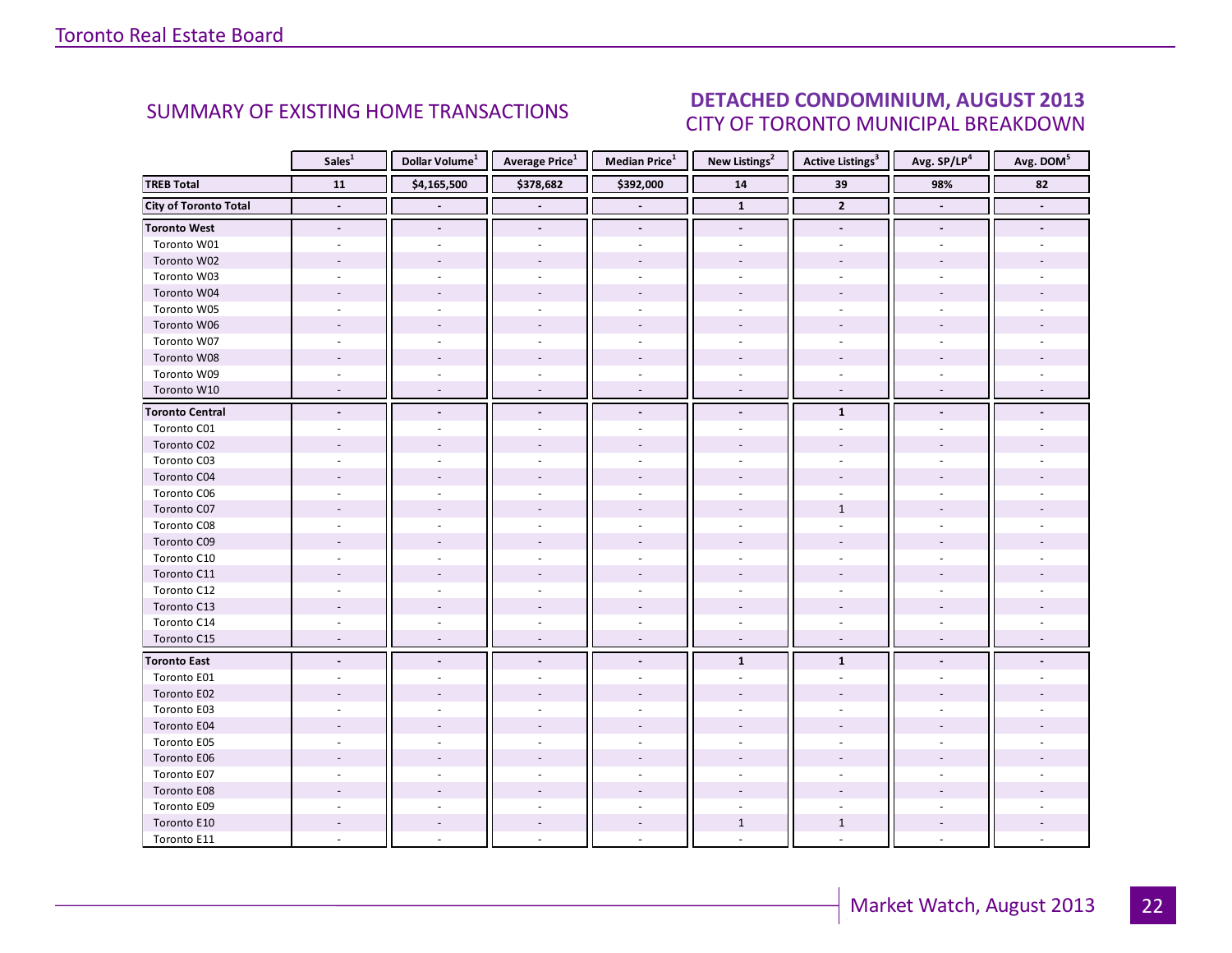#### **Industrial Leasing CO-OWNERSHIP APARTMENT, AUGUST 2013**<br>ALL TREB AREAS ALL TREB AREAS

|                                  | Sales <sup>1</sup>       | Dollar Volume <sup>1</sup> | Average Price <sup>1</sup> | Median Price <sup>1</sup> | New Listings <sup>2</sup> | <b>Active Listings<sup>3</sup></b> | Avg. SP/LP <sup>4</sup> | Avg. DOM <sup>5</sup> |
|----------------------------------|--------------------------|----------------------------|----------------------------|---------------------------|---------------------------|------------------------------------|-------------------------|-----------------------|
| <b>TREB Total</b>                | 5                        | \$1,457,000                | \$291,400                  | \$277,500                 | 10                        | 20                                 | 97%                     | 55                    |
| <b>Halton Region</b>             | $\overline{\phantom{a}}$ |                            |                            |                           | $\overline{\phantom{a}}$  | $\blacksquare$                     |                         |                       |
| Burlington                       | $\overline{a}$           | $\overline{a}$             | ÷.                         | $\sim$                    | ÷.                        | ÷.                                 | ÷.                      |                       |
| <b>Halton Hills</b>              |                          |                            |                            |                           |                           |                                    |                         |                       |
| Milton                           | $\sim$                   | $\sim$                     | $\bar{a}$                  | $\sim$                    | $\overline{\phantom{a}}$  | $\sim$                             |                         |                       |
| Oakville                         | $\sim$                   | $\overline{a}$             | ÷,                         | $\overline{\phantom{a}}$  | $\sim$                    | $\overline{\phantom{a}}$           | $\sim$                  |                       |
| <b>Peel Region</b>               | $\overline{a}$           | $\blacksquare$             | $\overline{a}$             | $\blacksquare$            | $\mathbf{1}$              | $\mathbf{1}$                       | $\blacksquare$          | $\overline{a}$        |
| Brampton                         | $\sim$                   | $\sim$                     | $\bar{a}$                  | $\sim$                    | $\mathbf 1$               | $\mathbf{1}$                       | $\sim$                  |                       |
| Caledon                          | $\sim$                   |                            |                            |                           | ٠                         | $\sim$                             |                         |                       |
| Mississauga                      | $\sim$                   |                            |                            |                           | $\overline{\phantom{a}}$  | $\omega$                           | $\sim$                  | ÷.                    |
| <b>City of Toronto</b>           | 5                        | \$1,457,000                | \$291,400                  | \$277,500                 | 9                         | 19                                 | 97%                     | 55                    |
| TURN PAGE FOR CITY OF TORONTO    |                          |                            |                            |                           |                           |                                    |                         |                       |
| <b>TABLES OR CLICK HERE:</b>     | ▷                        |                            |                            |                           |                           |                                    |                         |                       |
| <b>York Region</b>               |                          | $\overline{a}$             | $\frac{1}{2}$              | $\blacksquare$            | $\overline{a}$            | $\overline{a}$                     |                         |                       |
|                                  |                          |                            |                            |                           |                           |                                    |                         |                       |
| Aurora                           |                          |                            |                            |                           |                           |                                    |                         |                       |
| E. Gwillimbury                   |                          |                            |                            |                           |                           |                                    |                         |                       |
| Georgina                         |                          |                            |                            | $\overline{a}$            |                           |                                    |                         |                       |
| King                             |                          |                            |                            |                           |                           |                                    |                         |                       |
| Markham                          | $\bar{a}$                | $\sim$                     | ÷,                         | $\sim$                    | ÷.                        | $\sim$                             |                         |                       |
| Newmarket                        |                          |                            |                            |                           |                           |                                    |                         |                       |
| Richmond Hill                    |                          |                            |                            |                           |                           |                                    |                         |                       |
| Vaughan                          | $\sim$                   | $\overline{\phantom{a}}$   | $\overline{\phantom{a}}$   | $\sim$                    | $\overline{\phantom{a}}$  | $\overline{a}$                     |                         |                       |
| Whitchurch-Stouffville           | $\sim$                   | $\sim$                     | ÷,                         | $\omega$                  | $\omega$                  | $\omega$                           | ÷.                      |                       |
| <b>Durham Region</b>             | $\overline{\phantom{a}}$ | $\blacksquare$             | $\overline{a}$             | $\blacksquare$            | $\overline{\phantom{a}}$  | $\blacksquare$                     | $\blacksquare$          |                       |
| Ajax                             | $\sim$                   |                            |                            | $\overline{a}$            | ÷.                        |                                    |                         |                       |
| <b>Brock</b>                     |                          |                            |                            |                           |                           |                                    |                         |                       |
| Clarington                       |                          |                            |                            |                           |                           |                                    |                         |                       |
| Oshawa                           | $\overline{a}$           |                            |                            |                           |                           |                                    |                         |                       |
| Pickering                        | $\bar{a}$                |                            |                            | ÷,                        | ÷,                        | ÷,                                 |                         |                       |
| Scugog                           |                          |                            |                            |                           |                           |                                    |                         |                       |
| Uxbridge                         | $\sim$                   |                            | L.                         | $\overline{a}$            | ÷                         | ä,                                 |                         |                       |
| Whitby                           | ۰                        |                            | ÷,                         |                           | ÷,                        | $\overline{\phantom{a}}$           |                         |                       |
| <b>Dufferin County</b>           | $\overline{a}$           | $\overline{a}$             | $\overline{a}$             | $\blacksquare$            | $\overline{a}$            | $\overline{a}$                     | $\overline{a}$          | L.                    |
| Orangeville                      | $\sim$                   | ÷.                         | L.                         | $\overline{a}$            | ÷                         | $\sim$                             | $\sim$                  | $\overline{a}$        |
| <b>Simcoe County</b>             | $\blacksquare$           | $\blacksquare$             | $\overline{a}$             | $\overline{a}$            | $\blacksquare$            | $\overline{a}$                     |                         |                       |
| Adjala-Tosorontio                | $\sim$                   |                            |                            |                           | ÷                         | ä,                                 |                         |                       |
| <b>Bradford West Gwillimbury</b> |                          |                            |                            |                           |                           |                                    |                         |                       |
| Essa                             | ÷.                       |                            | L.                         | $\overline{a}$            | ÷                         | ÷.                                 |                         |                       |
| Innisfil                         |                          |                            |                            |                           |                           |                                    |                         |                       |
| New Tecumseth                    | $\overline{a}$           |                            | L.                         |                           | ÷                         | $\overline{a}$                     |                         |                       |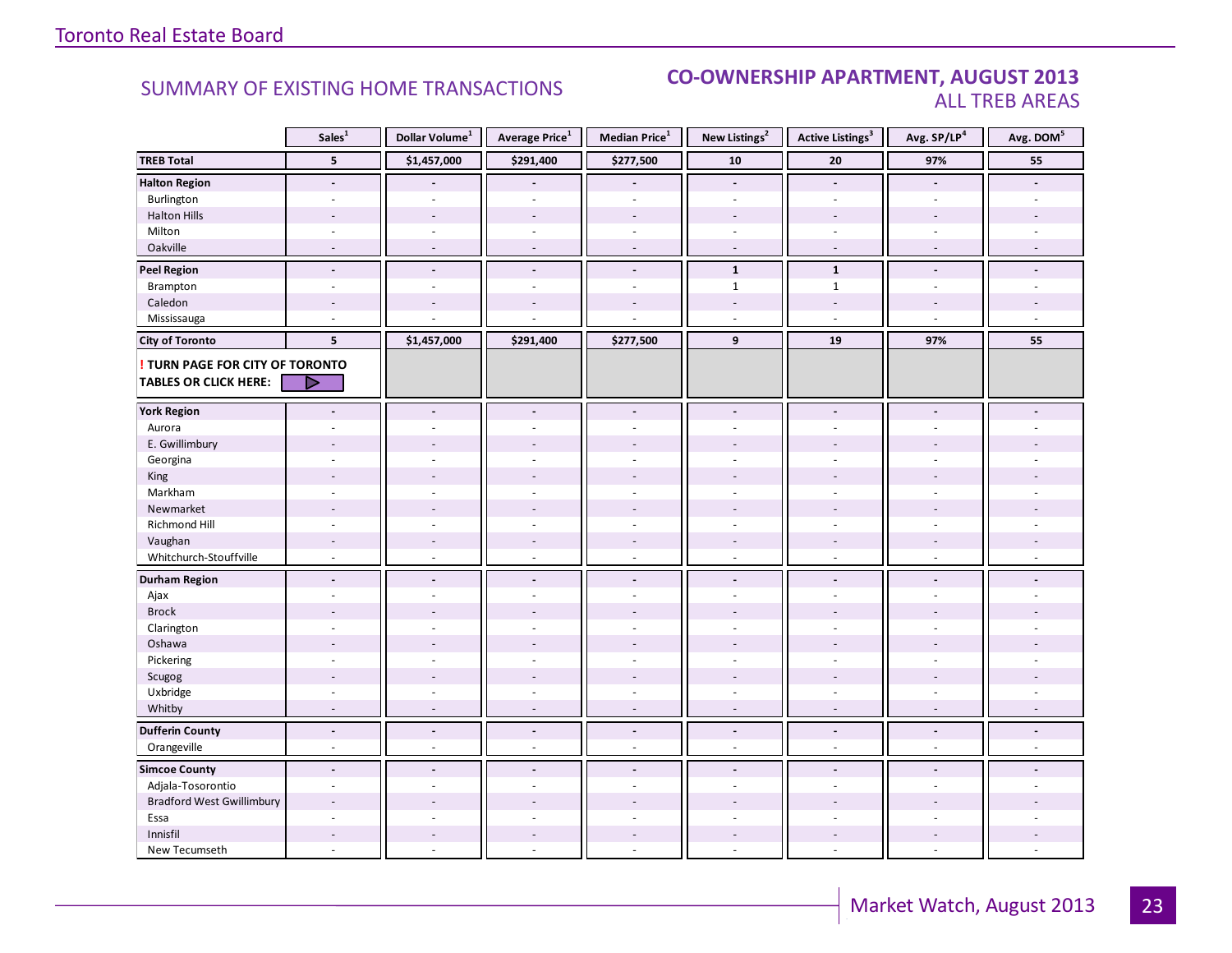#### $\overline{I}$  and  $\overline{I}$  and  $\overline{I}$  and  $\overline{I}$ CITY OF TORONTO MUNICIPAL BREAKDOWN SUMMARY OF EXISTING HOME TRANSACTIONS **CO-OWNERSHIP APARTMENT, AUGUST 2013**

<span id="page-23-0"></span>

|                              | Sales <sup>1</sup>       | Dollar Volume <sup>1</sup> | <b>Average Price</b> <sup>1</sup> | <b>Median Price</b> <sup>1</sup> | New Listings <sup>2</sup> | <b>Active Listings<sup>3</sup></b> | Avg. SP/LP <sup>4</sup>  | Avg. DOM <sup>5</sup> |
|------------------------------|--------------------------|----------------------------|-----------------------------------|----------------------------------|---------------------------|------------------------------------|--------------------------|-----------------------|
| <b>TREB Total</b>            | 5                        | \$1,457,000                | \$291,400                         | \$277,500                        | 10                        | 20                                 | 97%                      | 55                    |
| <b>City of Toronto Total</b> | $5\phantom{.0}$          | \$1,457,000                | \$291,400                         | \$277,500                        | 9                         | 19                                 | 97%                      |                       |
| <b>Toronto West</b>          | $\blacksquare$           |                            |                                   | $\overline{\phantom{a}}$         | $\overline{\phantom{a}}$  | $\mathbf{1}$                       | $\blacksquare$           |                       |
| Toronto W01                  |                          |                            |                                   |                                  |                           |                                    |                          |                       |
| Toronto W02                  |                          |                            |                                   |                                  |                           |                                    |                          |                       |
| Toronto W03                  |                          |                            |                                   | $\bar{a}$                        |                           |                                    |                          |                       |
| Toronto W04                  |                          |                            |                                   |                                  |                           |                                    |                          |                       |
| Toronto W05                  |                          |                            |                                   |                                  |                           | $\mathbf{1}$                       |                          |                       |
| Toronto W06                  |                          |                            |                                   |                                  |                           |                                    |                          |                       |
| Toronto W07                  |                          |                            |                                   | $\overline{a}$                   |                           | $\overline{a}$                     |                          |                       |
| Toronto W08                  |                          |                            |                                   |                                  |                           |                                    |                          |                       |
| Toronto W09                  |                          |                            |                                   |                                  |                           |                                    |                          |                       |
| Toronto W10                  |                          |                            |                                   | $\sim$                           |                           | $\sim$                             | $\sim$                   |                       |
| <b>Toronto Central</b>       | 5                        | \$1,457,000                | \$291,400                         | \$277,500                        | 9                         | 18                                 | 97%                      | 55                    |
| Toronto C01                  |                          |                            |                                   |                                  |                           | $\mathbf{1}$                       |                          |                       |
| Toronto C02                  | $\mathbf{1}$             | \$277,500                  | \$277,500                         | \$277,500                        | $\overline{2}$            | 5                                  | 97%                      | 71                    |
| Toronto C03                  | $\mathbf{1}$             | \$383,000                  | \$383,000                         | \$383,000                        |                           | $\mathbf{1}$                       | 98%                      | 50                    |
| Toronto C04                  |                          |                            |                                   |                                  | $\overline{2}$            | 5                                  | $\overline{\phantom{a}}$ |                       |
| Toronto C06                  |                          |                            |                                   |                                  |                           |                                    |                          |                       |
| Toronto C07                  |                          |                            |                                   |                                  |                           |                                    | $\blacksquare$           |                       |
| Toronto C08                  | $\mathbf{1}$             | \$210,000                  | \$210,000                         | \$210,000                        | $\mathbf{1}$              | $\overline{2}$                     | 98%                      | 34                    |
| Toronto C09                  |                          |                            |                                   |                                  |                           |                                    | $\omega$                 |                       |
| Toronto C10                  | $\overline{2}$           | \$586,500                  | \$293,250                         | \$293,250                        |                           |                                    | 96%                      | 61                    |
| Toronto C11                  |                          |                            |                                   |                                  |                           |                                    | $\mathcal{L}^{\pm}$      |                       |
| Toronto C12                  |                          |                            |                                   |                                  |                           |                                    |                          |                       |
| Toronto C13                  |                          |                            |                                   |                                  | $\mathbf{1}$              | $\mathbf{1}$                       |                          |                       |
| Toronto C14                  |                          |                            |                                   |                                  | $\overline{3}$            | $\overline{3}$                     |                          |                       |
| Toronto C15                  | $\overline{\phantom{a}}$ | $\sim$                     |                                   | $\overline{\phantom{a}}$         |                           |                                    |                          |                       |
| <b>Toronto East</b>          | $\overline{\phantom{a}}$ | $\overline{\phantom{a}}$   | $\blacksquare$                    | $\overline{\phantom{a}}$         | $\overline{\phantom{a}}$  | $\overline{\phantom{a}}$           |                          |                       |
| Toronto E01                  |                          |                            |                                   |                                  |                           |                                    |                          |                       |
| Toronto E02                  |                          |                            |                                   |                                  |                           |                                    |                          |                       |
| Toronto E03                  |                          |                            |                                   |                                  |                           |                                    |                          |                       |
| Toronto E04                  |                          |                            |                                   |                                  |                           |                                    |                          |                       |
| Toronto E05                  |                          |                            |                                   | $\overline{a}$                   |                           |                                    |                          |                       |
| Toronto E06                  |                          |                            |                                   |                                  |                           |                                    |                          |                       |
| Toronto E07                  |                          |                            |                                   |                                  |                           |                                    |                          |                       |
| Toronto E08                  |                          |                            |                                   |                                  |                           |                                    |                          |                       |
| Toronto E09                  |                          |                            |                                   |                                  |                           |                                    |                          |                       |
| Toronto E10                  |                          |                            |                                   |                                  |                           | $\overline{\phantom{a}}$           |                          |                       |
| Toronto E11                  |                          |                            |                                   |                                  |                           |                                    |                          |                       |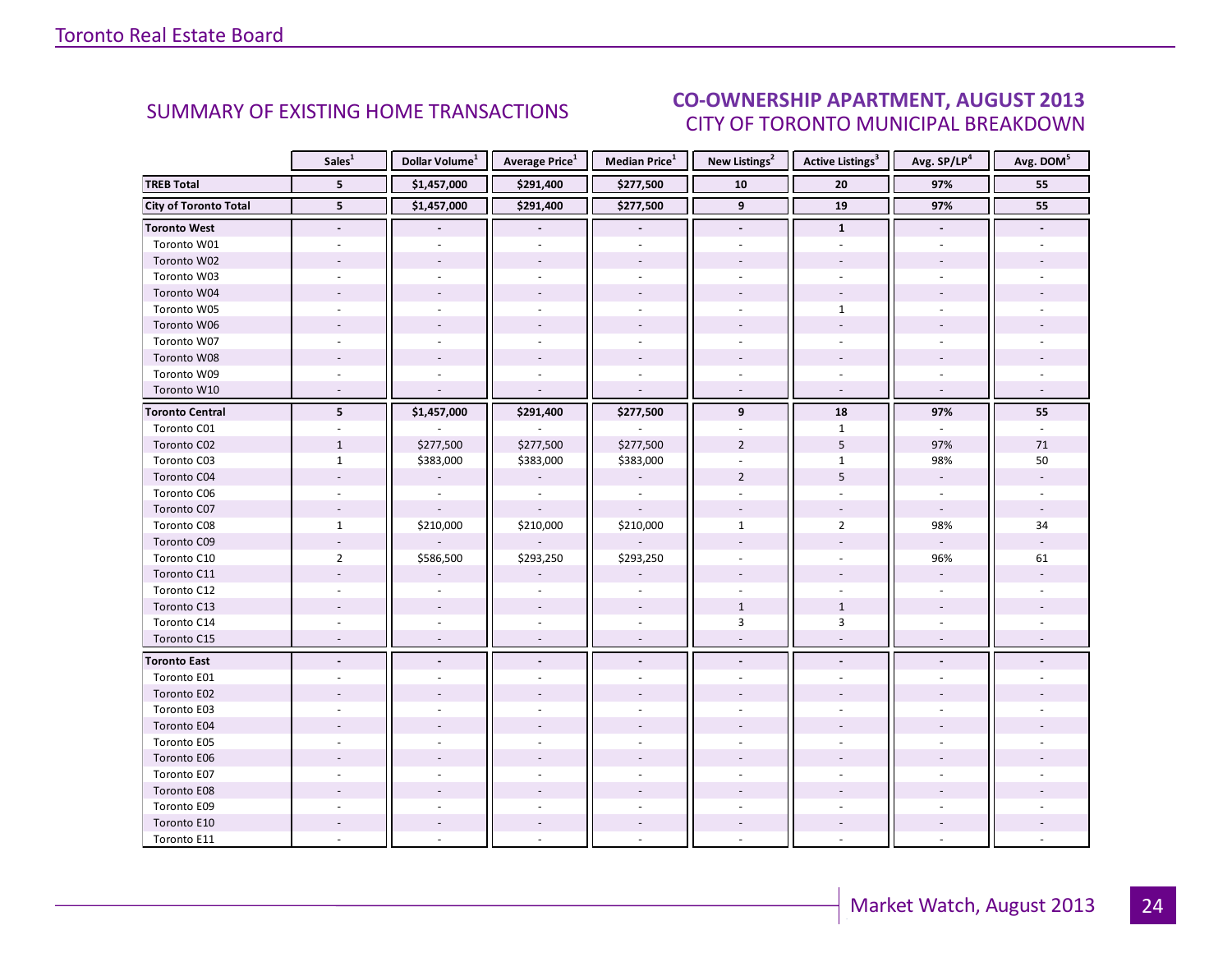[CLICK HERE FOR MORE BACKGROUND INFORMATION ON THE MLS® HPI](http://www.torontorealestateboard.com/market_news/home_price_index/index.htm)

#### FOCUS ON THE MLS® HOME PRICE INDEX **INDEX AND BENCHMARK PRICE, AUGUST 2013**<br>Elick here for more background information on the mls® hpi ALL TREB AREAS

|                                                               | Composite |                  |                | <b>Single-Family Detached</b> |                  |                | <b>Single-Family Attached</b> |                  |                | Townhouse                |                  |                          | Apartment                |                          |                |
|---------------------------------------------------------------|-----------|------------------|----------------|-------------------------------|------------------|----------------|-------------------------------|------------------|----------------|--------------------------|------------------|--------------------------|--------------------------|--------------------------|----------------|
|                                                               | Index     | <b>Benchmark</b> | Yr./Yr. % Chg. | Index                         | <b>Benchmark</b> | Yr./Yr. % Chg. | Index                         | <b>Benchmark</b> | Yr./Yr. % Chg. | Index                    | <b>Benchmark</b> | Yr./Yr. % Chg            | Index                    | <b>Benchmark</b>         | Yr./Yr. % Chg. |
| <b>TREB Total</b>                                             | 156.0     | \$475,900        | 3.72%          | 156.2                         | \$580,800        | 4.20%          | 161.5                         | \$456,200        | 4.46%          | 152.3                    | \$333,600        | 2.91%                    | 149.8                    | \$300,800                | 1.97%          |
| <b>Halton Region</b>                                          | 164.1     | \$538,300        | 4.46%          | 161.5                         | \$598,900        | 4.26%          | 165.2                         | \$428,800        | 4.76%          | 153.9                    | \$304,600        | $-1.41%$                 | $\sim$                   |                          |                |
| Burlington                                                    | 170.2     | \$490,500        | 3.40%          | 169.2                         | \$578,300        | 3.80%          | 166.4                         | \$396,600        | 3.68%          | 163.5                    | \$328,300        | $-0.43%$                 | $\sim$                   |                          |                |
| <b>Halton Hills</b>                                           | 152.9     | \$445,200        | 1.53%          | 152.6                         | \$488,200        | 1.40%          | 161.7                         | \$398,200        | 3.72%          | 149.0                    | \$268,600        | $-1.84%$                 | $\sim$                   |                          |                |
| Milton                                                        | 157.2     | \$440,900        | 3.90%          | 146.6                         | \$510,700        | 1.88%          | 160.0                         | \$399,500        | 4.03%          | ×.                       |                  | ×.                       |                          | ä,                       |                |
| Oakville                                                      | 171.2     | \$631,600        | 5.81%          | 170.5                         | \$706,600        | 6.30%          | 173.9                         | \$470,700        | 6.49%          | 152.8                    | \$337,500        | $-1.67%$                 | $\sim$                   | $\overline{\phantom{a}}$ | $\sim$         |
| <b>Peel Region</b>                                            | 150.4     | \$411,400        | 3.16%          | 151.5                         | \$512,800        | 3.13%          | 153.0                         | \$390,400        | 3.10%          | 155.1                    | \$320,900        | 3.61%                    | 136.8                    | \$235,400                | 2.17%          |
| Brampton                                                      | 144.0     | \$367,300        | 2.78%          | 144.9                         | \$423,500        | 2.11%          | 146.0                         | \$343,900        | 2.46%          | 138.0                    | \$256,400        | 3.68%                    | 122.8                    | \$192,200                | 6.50%          |
| Caledon                                                       | 142.7     | \$508,400        | 1.78%          | 143.2                         | \$525,600        | 1.34%          | 153.9                         | \$380,500        | 3.15%          | $\sim$                   |                  |                          | $\sim$                   |                          |                |
| Mississauga                                                   | 156.0     | \$436,000        | 3.72%          | 160.8                         | \$599,100        | 4.48%          | 160.9                         | \$439,700        | 3.87%          | 160.3                    | \$344,200        | 3.62%                    | 139.3                    | \$243,900                | 1.75%          |
| <b>City of Toronto</b>                                        | 159.5     | \$522,700        | 2.97%          | 161.8                         | \$701,400        | 3.25%          | 169.5                         | \$562,100        | 4.12%          | 155.9                    | \$377,000        | 1.90%                    | 153.2                    | \$316,300                | 2.13%          |
| TURN PAGE FOR CITY OF TORONTO<br><b>TABLES OR CLICK HERE:</b> | ▶         |                  |                |                               |                  |                |                               |                  |                |                          |                  |                          |                          |                          |                |
| <b>York Region</b>                                            | 164.3     | \$563,800        | 4.65%          | 165.7                         | \$651,000        | 5.47%          | 168.1                         | \$487,000        | 5.39%          | 154.0                    | \$392,500        | 4.27%                    | 147.5                    | \$320,400                | $-0.54%$       |
| Aurora                                                        | 158.1     | \$509,100        | 4.98%          | 157.2                         | \$584,000        | 5.57%          | 161.8                         | \$418,800        | 4.86%          | 143.5                    | \$363,500        | 5.28%                    | 142.2                    | \$295,500                | $-1.80%$       |
| E. Gwillimbury                                                | 145.7     | \$471,000        | 8.65%          | 146.2                         | \$480,200        | 9.51%          | 154.9                         | \$328,000        | 6.39%          | $\overline{\phantom{a}}$ |                  |                          | $\overline{\phantom{a}}$ |                          |                |
| Georgina                                                      | 152.4     | \$316,300        | 10.12%         | 155.6                         | \$320,500        | 9.27%          | 156.6                         | \$308,600        | 11.86%         | $\sim$                   |                  | $\overline{\phantom{a}}$ | $\omega$                 | ÷,                       |                |
| King                                                          | 154.8     | \$656,200        | 3.82%          | 156.1                         | \$658,700        | 4.21%          | $\sim$                        |                  |                | $\sim$                   |                  | $\sim$                   | $\sim$                   |                          |                |
| Markham                                                       | 168.6     | \$580,800        | 3.44%          | 172.2                         | \$708,200        | 4.17%          | 171.2                         | \$509,800        | 4.45%          | 156.4                    | \$388,500        | 4.20%                    | 152.8                    | \$353,400                | $-1.55%$       |
| Newmarket                                                     | 149.7     | \$441,500        | 5.57%          | 147.1                         | \$495,200        | 5.98%          | 155.9                         | \$367,400        | 5.55%          | 161.4                    | \$325,900        | 6.39%                    | 146.5                    | \$246,700                | $-3.11%$       |
| Richmond Hill                                                 | 171.6     | \$621,300        | 3.37%          | 179.9                         | \$762,200        | 3.93%          | 178.2                         | \$539,800        | 5.57%          | 146.7                    | \$414,800        | 2.95%                    | 146.0                    | \$304,100                | $-1.88%$       |
| Vaughan                                                       | 163.5     | \$591,000        | 6.45%          | 161.5                         | \$672,100        | 7.52%          | 167.8                         | \$510,800        | 7.29%          | 158.4                    | \$432,800        | 4.28%                    | 143.3                    | \$318,000                | 2.36%          |
| Whitchurch-Stouffville                                        | 161.4     | \$608,500        | 4.40%          | 161.3                         | \$619,000        | 4.94%          | 146.7                         | \$402,900        | 2.37%          | $\sim$                   | $\sim$           | $\sim$                   | $\sim$                   | $\sim$                   | $\sim$         |
| <b>Durham Region</b>                                          | 138.7     | \$326,400        | 5.88%          | 138.3                         | \$360,600        | 5.90%          | 143.9                         | \$288,200        | 7.23%          | 128.9                    | \$211,900        | 4.37%                    | 130.7                    | \$233,800                | 5.23%          |
| Ajax                                                          | 144.1     | \$356,100        | 6.03%          | 145.2                         | \$388,900        | 6.61%          | 150.5                         | \$323,700        | 5.69%          | 132.5                    | \$242,100        | 7.90%                    | 127.5                    | \$216,500                | 5.55%          |
| <b>Brock</b>                                                  | 125.7     | \$238,300        | $-1.10%$       | 125.9                         | \$239,300        | $-1.33%$       | 135.7                         | \$216,300        | $-0.73%$       | $\overline{\phantom{a}}$ |                  | $\sim$                   | $\sim$                   |                          |                |
| Clarington                                                    | 137.3     | \$290,500        | 9.66%          | 134.6                         | \$323,500        | 10.24%         | 141.7                         | \$270,600        | 10.53%         | 146.8                    | \$262,800        | 1.94%                    | 129.1                    | \$182,700                | 4.70%          |
| Oshawa                                                        | 134.1     | \$256,600        | 7.71%          | 133.3                         | \$283,800        | 7.94%          | 139.2                         | \$233,100        | 9.01%          | 113.5                    | \$151,900        | 1.34%                    | 133.8                    | \$160,100                | 0.68%          |
| Pickering                                                     | 146.3     | \$395,800        | 7.89%          | 147.6                         | \$461,700        | 7.03%          | 151.4                         | \$352,900        | 8.22%          | 138.6                    | \$250,000        | 6.29%                    | 132.9                    | \$260,200                | 9.11%          |
| Scugog                                                        | 136.3     | \$353,700        | 2.95%          | 140.0                         | \$360,500        | 2.87%          | 128.2                         | \$268,300        | 2.72%          | $\sim$                   |                  | $\overline{\phantom{a}}$ | $\sim$                   |                          |                |
| Uxbridge                                                      | 136.8     | \$418,300        | 2.47%          | 137.6                         | \$426,200        | 1.85%          | 133.6                         | \$327,800        | 1.83%          |                          |                  | ×.                       |                          |                          |                |
| Whitby                                                        | 136.4     | \$355,900        | 1.56%          | 136.6                         | \$392,400        | 1.94%          | 140.1                         | \$309,100        | 4.94%          | 132.2                    | \$242,400        | 3.77%                    | 130.5                    | \$254,600                | 0.62%          |
| <b>Dufferin County</b>                                        | 146.3     | \$335,300        | 3.83%          | 150.0                         | \$341,800        | 3.59%          | 147.4                         | \$276,300        | 3.08%          | $\blacksquare$           |                  |                          | $\sim$                   | $\overline{a}$           |                |
| Orangeville                                                   | 146.3     | \$335,300        | 3.83%          | 150.0                         | \$341,800        | 3.59%          | 147.4                         | \$276,300        | 3.08%          | $\overline{\phantom{a}}$ | $\sim$           | $\mathbf{r}$             | $\sim$                   | ÷.                       | ÷              |
| <b>Simcoe County</b>                                          | 143.0     | \$303,900        | 5.07%          | 139.6                         | \$307,900        | 4.88%          | 147.0                         | \$282,300        | 2.94%          | $\blacksquare$           |                  |                          |                          |                          |                |
| Adjala-Tosorontio                                             | 130.2     | \$410,100        | 1.96%          | 130.2                         | \$410,500        | 2.20%          | $\sim$                        |                  | $\sim$         | $\sim$                   |                  | ×.                       | $\sim$                   | ÷,                       |                |
| <b>Bradford West Gwillimbury</b>                              | 153.8     | \$382,300        | 3.92%          | 138.9                         | \$425,500        | 3.73%          | 158.5                         | \$329,500        | 3.19%          | $\overline{\phantom{a}}$ |                  |                          |                          |                          |                |
| Essa                                                          | 143.1     | \$324,500        | 5.84%          | 140.1                         | \$346,500        | 4.94%          | 144.3                         | \$245,800        | 4.64%          | ×.                       |                  |                          | $\sim$                   |                          |                |
| Innisfil                                                      | 143.2     | \$265,300        | 4.83%          | 144.3                         | \$267,900        | 5.64%          | 146.7                         | \$228,200        | $-3.17%$       | $\overline{\phantom{a}}$ |                  |                          | $\sim$                   |                          |                |
| New Tecumseth                                                 | 132.1     | \$305,100        | 5.18%          | 129.3                         | \$333,000        | 4.78%          | 136.9                         | \$261,900        | 4.98%          | ×.                       |                  |                          |                          | ÷                        |                |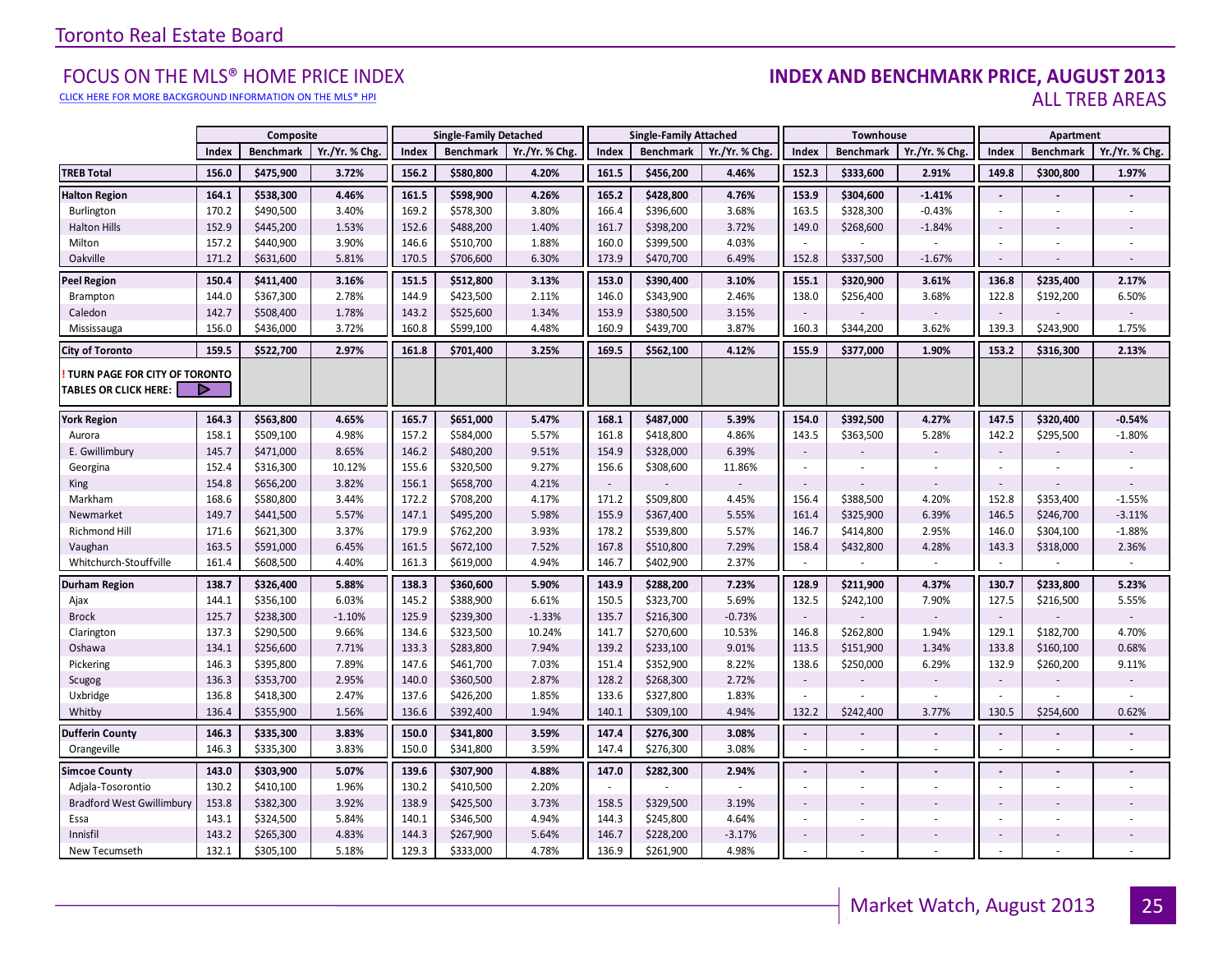[CLICK HERE FOR MORE BACKGROUND INFORMATION ON THE MLS® HPI](http://www.torontorealestateboard.com/market_news/home_price_index/index.htm)

## FOCUS ON THE MLS® HOME PRICE INDEX<br>**INDEX AND BENCHMARK PRICE, AUGUST 2013** CITY OF TORONTO

|                        |       | Composite   |                | <b>Single-Family Detached</b><br><b>Single-Family Attached</b> |                  | Townhouse      |       |                  | Apartment      |        |                  |                |       |                  |                |
|------------------------|-------|-------------|----------------|----------------------------------------------------------------|------------------|----------------|-------|------------------|----------------|--------|------------------|----------------|-------|------------------|----------------|
|                        | Index | Benchmark   | Yr./Yr. % Chg. | Index                                                          | <b>Benchmark</b> | Yr./Yr. % Chg. | Index | <b>Benchmark</b> | Yr./Yr. % Chg. | Index  | <b>Benchmark</b> | Yr./Yr. % Chg. | Index | <b>Benchmark</b> | Yr./Yr. % Chg. |
| <b>TREB Total</b>      | 156.0 | \$475,900   | 3.72%          | 156.2                                                          | \$580,800        | 4.20%          | 161.5 | \$456,200        | 4.46%          | 152.3  | \$333,600        | 2.91%          | 149.8 | \$300,800        | 1.97%          |
| <b>City of Toronto</b> | 159.5 | \$522,700   | 2.97%          | 161.8                                                          | \$701,400        | 3.25%          | 169.5 | \$562,100        | 4.12%          | 155.9  | \$377,000        | 1.90%          | 153.2 | \$316,300        | 2.13%          |
| Toronto W01            | 163.0 | \$665,200   | $-0.85%$       | 162.2                                                          | \$836,000        | $-1.93%$       | 172.9 | \$667,100        | $-1.59%$       | 210.1  | \$432,600        | 3.40%          | 142.1 | \$331,600        | $-0.07%$       |
| Toronto W02            | 180.3 | \$650,300   | 3.86%          | 179.0                                                          | \$734,700        | 3.47%          | 203.2 | \$622,500        | 4.85%          | 139.4  | \$384,400        | 0.87%          | 122.6 | \$509,600        | 7.54%          |
| Toronto W03            | 164.8 | \$425,700   | 7.15%          | 167.3                                                          | \$455,000        | 7.87%          | 170.9 | \$437,800        | 8.72%          |        |                  |                | 127.9 | \$237,200        | $-1.16%$       |
| Toronto W04            | 144.5 | \$378,400   | 4.48%          | 151.7                                                          | \$478,700        | 3.90%          | 147.0 | \$428,000        | 3.45%          | 145.2  | \$353,300        | 5.52%          | 127.6 | \$188,000        | 5.11%          |
| Toronto W05            | 140.1 | \$333,600   | 5.34%          | 148.5                                                          | \$495,100        | 5.32%          | 139.2 | \$407,100        | 4.66%          | 140.2  | \$230,800        | 16.64%         | 128.6 | \$168,900        | 1.18%          |
| Toronto W06            | 147.7 | \$428,700   | 0.48%          | 170.4                                                          | \$540,800        | 3.52%          | 153.1 | \$464,200        | $-0.58%$       | 152.8  | \$450,200        | $-2.68%$       | 126.6 | \$313,100        | $-2.31%$       |
| Toronto W07            | 154.3 | \$657,600   | 3.21%          | 161.0                                                          | \$695,800        | 1.90%          | 154.7 | \$634,300        | 0.19%          | 122.9  | \$451,800        | $-4.95%$       | 104.6 | \$424,200        | 0.29%          |
| Toronto W08            | 138.8 | \$564,700   | 1.02%          | 148.4                                                          | \$776,200        | 0.13%          | 158.6 | \$595,800        | 0.63%          | 134.4  | \$328,500        | $-2.40%$       | 126.7 | \$255,100        | 1.93%          |
| Toronto W09            | 142.7 | \$366,700   | 5.08%          | 151.7                                                          | \$567,500        | 0.33%          | 137.5 | \$389,200        | 3.23%          | 143.2  | \$363,200        | 1.78%          | 129.0 | \$165,400        | 13.46%         |
| Toronto W10            | 138.8 | \$322,200   | 3.81%          | 150.4                                                          | \$442,600        | 5.47%          | 148.6 | \$403,800        | 4.57%          | 122.3  | \$220,300        | 13.14%         | 123.5 | \$188,600        | $-1.59%$       |
| Toronto C01            | 182.8 | \$453,400   | 2.41%          | 189.0                                                          | \$667,200        | $-1.46%$       | 195.1 | \$676,900        | 2.52%          | 168.1  | \$504,500        | $-6.66%$       | 181.3 | \$377,300        | 3.19%          |
| Toronto C02            | 168.5 | \$800,100   | $-0.82%$       | 156.5                                                          | \$1,240,500      | 0.13%          | 179.6 | \$945,000        | 4.78%          | 164.1  | \$767,400        | $-10.52%$      | 163.6 | \$456,200        | $-4.10%$       |
| Toronto C03            | 172.6 | \$888,300   | 8.15%          | 168.2                                                          | \$1,013,700      | 7.54%          | 179.4 | \$664,100        | 11.01%         |        |                  |                | 177.7 | \$469,500        | 6.15%          |
| Toronto C04            | 154.5 | \$957,200   | $-1.40%$       | 158.8                                                          | \$1,110,100      | $-0.13%$       | 156.0 | \$745,800        | $-2.07%$       | 152.7  | \$570,500        | 1.26%          | 136.5 | \$324,500        | $-6.95%$       |
| Toronto C06            | 163.3 | \$646,200   | 3.16%          | 166.1                                                          | \$710,900        | 3.42%          | 146.7 | \$539,500        | $-1.81%$       | 142.6  | \$389,100        | 4.55%          | 161.3 | \$356,700        | 3.46%          |
| Toronto C07            | 156.0 | \$535,800   | 0.78%          | 173.2                                                          | \$792,900        | 4.59%          | 156.6 | \$556,600        | 3.57%          | 135.3  | \$397,200        | 4.88%          | 145.1 | \$341,800        | $-3.65%$       |
| Toronto C08            | 164.2 | \$422,800   | 0.80%          | 160.2                                                          | \$497,900        | 1.26%          | 163.8 | \$678,000        | 5.13%          | 180.1  | \$546,200        | 13.06%         | 164.0 | \$361,700        | $-0.30%$       |
| Toronto C09            | 125.2 | \$929,800   | $-5.44%$       | 117.2                                                          | \$1,472,200      | $-3.06%$       | 135.8 | \$1,105,100      | $-0.44%$       | 150.5  | \$776,800        | $-13.21%$      | 129.8 | \$430,100        | $-7.35%$       |
| Toronto C10            | 179.5 | \$700,200   | 3.46%          | 160.3                                                          | \$983,700        | 2.89%          | 166.8 | \$823,800        | 1.34%          | 209.5  | \$480,400        | $-10.32%$      | 187.0 | \$448,000        | 6.25%          |
| Toronto C11            | 145.7 | \$522,100   | 11.90%         | 148.2                                                          | \$992,200        | 1.58%          | 166.6 | \$731,000        | 6.18%          | 115.3  | \$183,900        | 1.23%          | 142.1 | \$202,300        | 22.61%         |
| Toronto C12            | 149.0 | \$1,276,900 | $-1.52%$       | 141.2                                                          | \$1,517,500      | $-2.15%$       | 162.3 | \$701,300        | 3.44%          | 151.4  | \$512,800        | 0.73%          | 173.5 | \$545,700        | 1.40%          |
| Toronto C13            | 149.7 | \$552,300   | 2.39%          | 158.0                                                          | \$846,600        | 3.00%          | 147.3 | \$472,600        | $-1.87%$       | 148.1  | \$421,700        | $-10.94%$      | 141.5 | \$280,000        | 2.98%          |
| Toronto C14            | 169.7 | \$576,700   | 4.56%          | 185.7                                                          | \$1,007,500      | 8.85%          | 183.6 | \$895,700        | 7.06%          | 207.5  | \$701,100        | 10.90%         | 160.9 | \$404,600        | 2.29%          |
| Toronto C15            | 156.5 | \$523,200   | 3.30%          | 175.1                                                          | \$820,800        | 2.88%          | 165.2 | \$539,100        | 5.49%          | 164.4  | \$405,100        | 0.24%          | 134.8 | \$315,000        | 4.25%          |
| Toronto E01            | 184.7 | \$573,600   | 2.84%          | 179.1                                                          | \$603,400        | 0.06%          | 189.3 | \$593,900        | 4.24%          | 215.9  | \$436,600        | 16.64%         | 177.3 | \$420,600        | $-1.23%$       |
| Toronto E02            | 168.7 | \$627,500   | 3.75%          | 158.7                                                          | \$698,900        | 0.32%          | 176.4 | \$588,300        | 4.69%          | 170.0  | \$568,300        | 15.65%         | 165.3 | \$437,400        | $-0.18%$       |
| Toronto E03            | 157.9 | \$486,400   | 0.06%          | 159.2                                                          | \$534,800        | $-1.67%$       | 161.0 | \$524,300        | 6.06%          |        |                  |                | 130.1 | \$194,600        | $-5.72%$       |
| Toronto E04            | 157.1 | \$394,400   | 5.58%          | 162.7                                                          | \$480,400        | 5.72%          | 159.1 | \$386,000        | 5.16%          | 159.7  | \$345,200        | 1.98%          | 154.1 | \$233,400        | 7.39%          |
| Toronto E05            | 149.9 | \$400,900   | 5.19%          | 166.0                                                          | \$586,100        | 5.93%          | 162.4 | \$447,600        | 4.84%          | 152.5  | \$331,500        | 5.54%          | 130.9 | \$257,200        | 3.31%          |
| Toronto E06            | 172.0 | \$486,000   | 3.24%          | 172.6                                                          | \$493,300        | 3.42%          | 182.1 | \$430,700        | 6.49%          | $\sim$ |                  |                | 153.9 | \$339,400        | 1.72%          |
| Toronto E07            | 162.1 | \$399,600   | 8.87%          | 170.7                                                          | \$558,700        | 10.84%         | 164.9 | \$431,000        | 6.32%          | 158.9  | \$343,600        | 5.65%          | 151.1 | \$258,700        | 13.18%         |
| Toronto E08            | 151.7 | \$371,800   | 3.62%          | 163.6                                                          | \$510,700        | 2.76%          | 155.8 | \$398,700        | 2.50%          | 155.2  | \$314,200        | 3.19%          | 123.8 | \$197,600        | 2.57%          |
| Toronto E09            | 147.5 | \$356,200   | 6.12%          | 158.2                                                          | \$450,200        | 7.11%          | 149.5 | \$366,900        | 4.77%          | 141.9  | \$261,500        | 7.34%          | 136.1 | \$255,200        | 4.21%          |
| Toronto E10            | 155.9 | \$441,400   | 4.56%          | 158.0                                                          | \$505,800        | 3.67%          | 158.0 | \$411,000        | 3.34%          | 155.2  | \$271,800        | 10.70%         | 118.0 | \$190,200        | 14.56%         |
| Toronto E11            | 144.2 | \$317,900   | 2.56%          | 162.3                                                          | \$450,700        | 6.01%          | 155.2 | \$352,200        | 8.30%          | 113.5  | \$223,000        | 0.71%          | 117.5 | \$175,400        | $-8.56%$       |